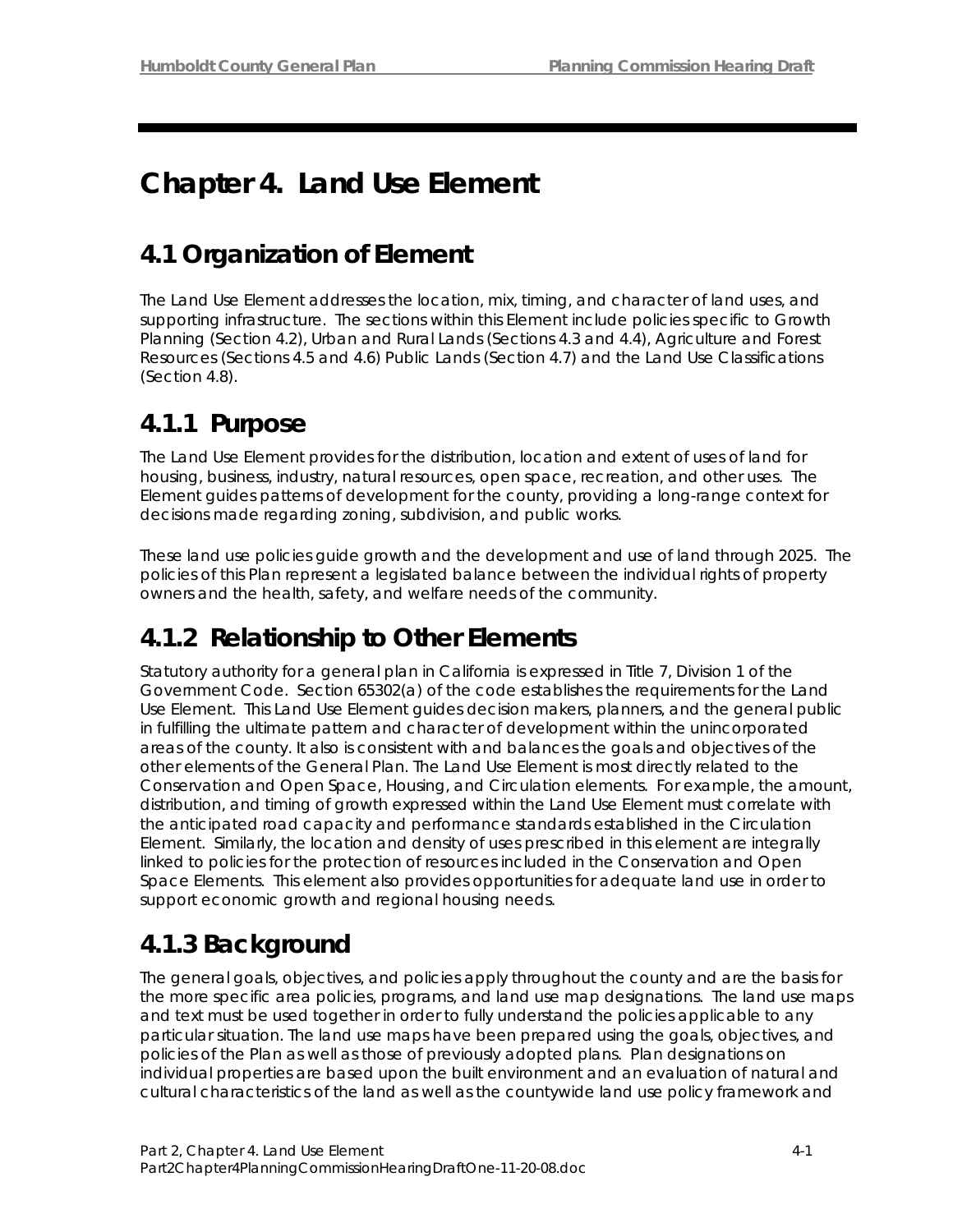specific area policies. Overlay zones are included to ensure protection for specific environmental resources and hazards, including wetlands, steep slopes, floodplains, sensitive habitat, earthquake hazard zones, and landslide areas.

Because of the importance of lands devoted to forest and agricultural uses, these topics are given extended policy treatment in this chapter.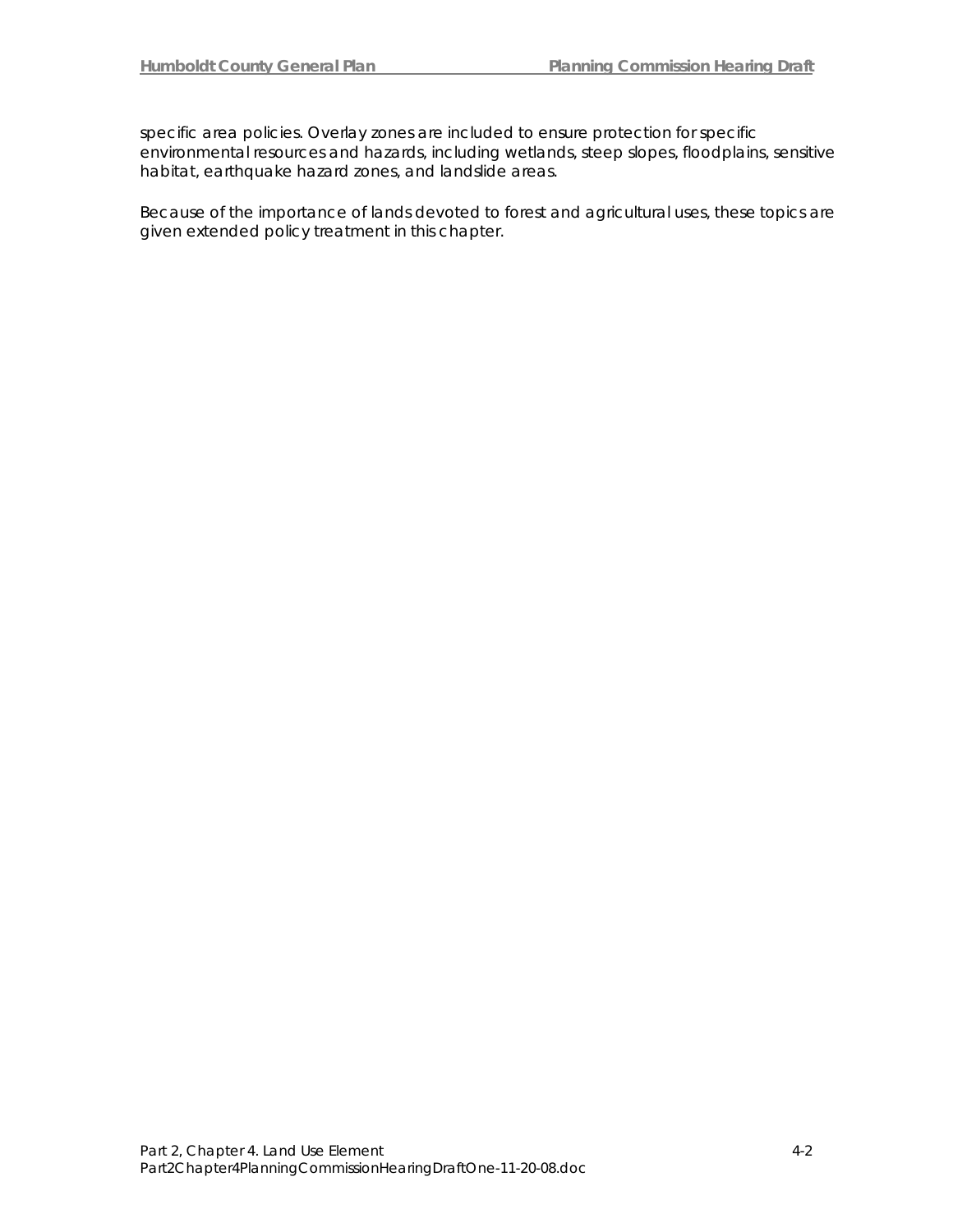# **Section 4.2 Growth Planning**

## **4.2.1 Purpose**

This chapter covers population growth and land supply, urban and rural boundaries, infrastructure and available land inventory. Growth policies are most closely linked to the Land Use Element because they guide the location and timing of development.

# **4.2.2 Background**

## **County Population Trends**

According to the 2000 Census, the total population in Humboldt County was 126,518. The population as of January 1, 2007 is estimated at 131,959, an increase of almost 6,000 persons over the seven-year timeframe. The distribution of people within the County is illustrated graphically in Figure 4-1.

Humboldt County's population growth rate increased in the late 1980s and early 1990s and has since returned to a level more consistent with historic growth rates over the past 20 years. Between 1985 and 1990, the County grew by about 8,000 people (7.3 percent), representing an average annual increase of 1.4 percent. The current annual growth rate is about 0.7 percent. California Department of Finance projections indicate an anticipated average annual growth of 0.58 percent over the next 20 years which is lower than the 0.83 percent annual growth experienced in the past 20 years.

These trends indicate that the population will have an average increase of approximately 765 people per year over the next 20 years as shown in Table 4-A. The data also indicate an aging population, where older persons represent an increasing percentage of the populace. The number of people over the age of 65 is expected to double from about 17,000 to 35,000 by the year 2025.

|      | Table 4-A. Historic and Projected Population Growth in Humboldt County, 1980-2030 |                                          |                                                              |                                                                                           |                                                                         |  |  |
|------|-----------------------------------------------------------------------------------|------------------------------------------|--------------------------------------------------------------|-------------------------------------------------------------------------------------------|-------------------------------------------------------------------------|--|--|
| Year | <b>Total County</b><br>Population                                                 | Population of<br>Unincorporated<br>Areas | Percent of Total<br>Population in<br>Unincorporated<br>Areas | <b>Average Annual</b><br>Increase<br>(Countywide Total)                                   | <b>Total Percent Change</b><br><b>Over Period</b><br>(Countywide Total) |  |  |
| 1980 | 108,525                                                                           | 59,046                                   | 54%                                                          |                                                                                           |                                                                         |  |  |
| 1990 | 119,118                                                                           | 62.169                                   | 52%                                                          | 0.98%                                                                                     | 9.77%                                                                   |  |  |
| 2000 | 126.839                                                                           | 67.567                                   | 53%                                                          | 0.62%                                                                                     | 6.21%                                                                   |  |  |
| 2010 | 134,800                                                                           | 72,900                                   | 54%                                                          | 0.65%                                                                                     | 6.55%                                                                   |  |  |
| 2020 | 142.200                                                                           | 78,200                                   | 55%                                                          | 0.55%                                                                                     | 5.48%                                                                   |  |  |
| 2030 | 147,200                                                                           | 82,300                                   | 56%                                                          | 0.36%                                                                                     | 3.55%                                                                   |  |  |
|      |                                                                                   |                                          |                                                              | Source: California Dept. of Finance; Humboldt County Community Development Services, 2007 |                                                                         |  |  |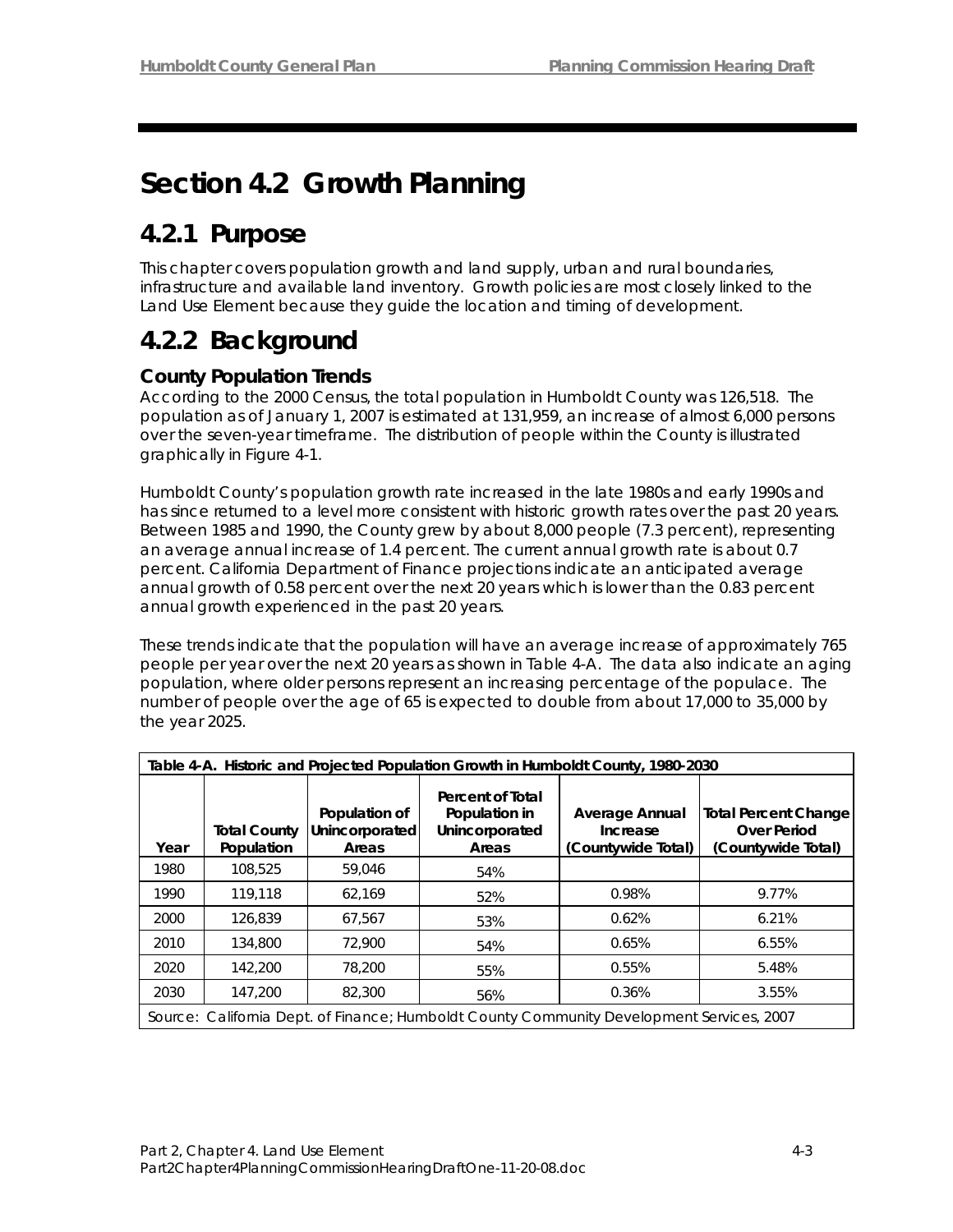

## **Figure 4-1 Population Distribution 2000**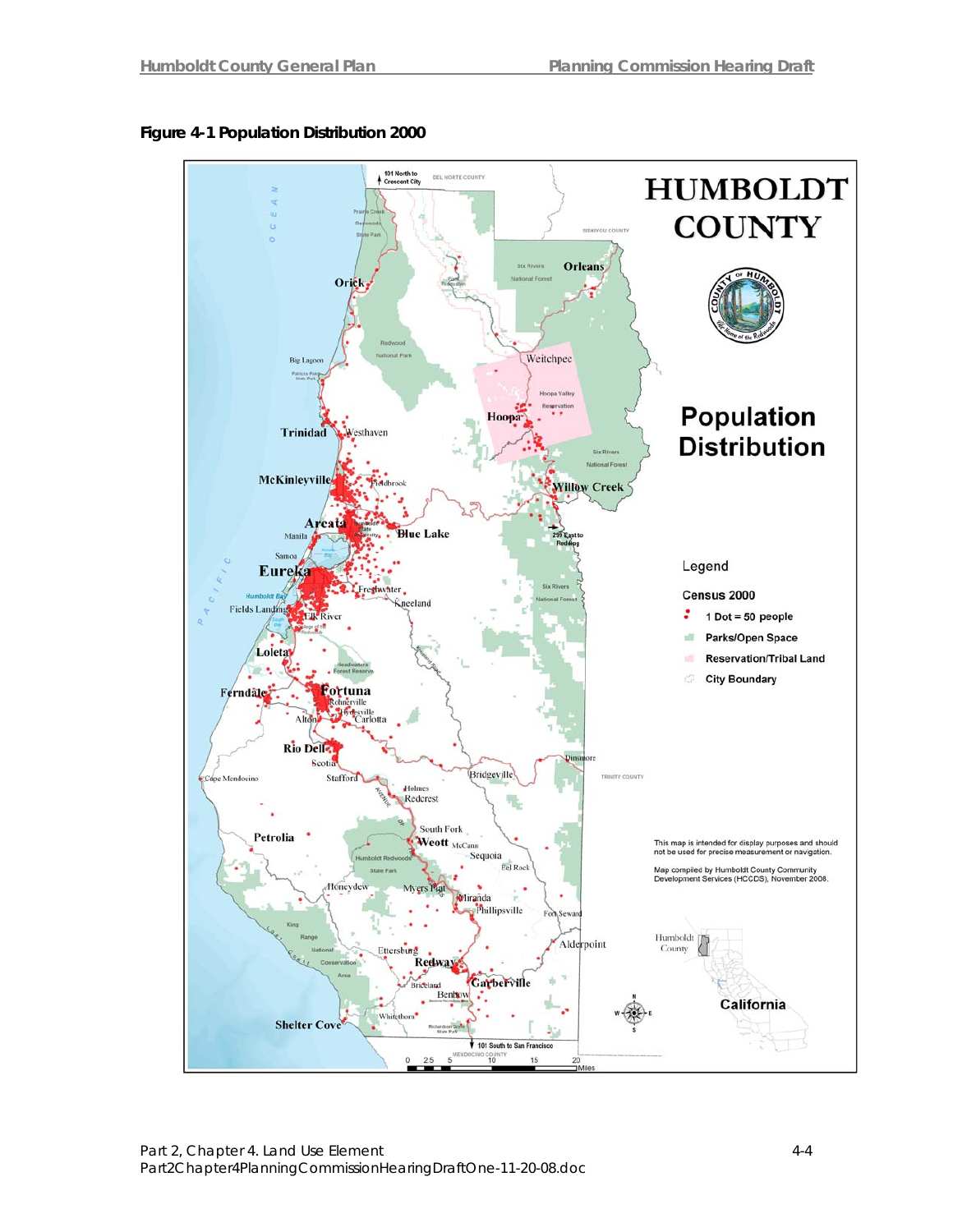The community of McKinleyville and the cities of Arcata and Fortuna represent the county's primary growth areas, accounting for 32.3 percent of the population in 2000, up from 29.3 percent in 1990. By comparison, Eureka's population dropped slightly in the 1990s, with growth occurring in the surrounding communities of Cutten, Bayview, and Humboldt Hill. The total unincorporated population of the county grew an average of 0.7 percent per year between 1980 and 2000, rising from 59,046 to 67,567 people.

If these trends remain stable, about 15,000 more people will live in Humboldt County in 2030 than in 2007, requiring about 6,300 additional housing units countywide (assuming the existing average household size of 2.38 persons remains constant.) The County unincorporated share of this total housing need is expected to be 54%, or about 3,400 units. This General Plan includes a policy to review these trends every five years and make adjustments as necessary.

These long-term averages may not match the shorter-term projections contained in the State's Regional Housing Needs Assessments (RHNA) that are prepared for updating the Housing Element. The RHNA figures are done for a seven year planning horizon, and include units to make up for shortfalls in housing for various income groups and factor in replacement housing and other considerations. The RHNA figures are provided as countywide totals, which include both city and unincorporated areas. A local process administered by HCAOG allocates the appropriate portions of housing needs to each of the various jurisdictions. This process can cause further variance from long-term averages.

## **Community Planning Areas**

Community planning areas have been designated in various areas of the county to allow for more precise mapping and application of plan policies. These areas include most of the county's population and urban infrastructure (see Figure 4-2). As such, they will continue to be the focus of development activity. Defining these areas also allows for more direct citizen involvement in the planning of their communities, as well as increased opportunities for infrastructure planning.

## **Phased Urban Development**

This Plan promotes existing focused community development patterns. Land use designations contained in the Land Use Element and Land Use Map promote efficient use of public infrastructure and provide higher development potential in urban areas with access to public sewer and water. This Plan also establishes a framework for the phased expansion of urban areas. This strategy offers the best opportunity to create housing opportunities for the majority of the population, assure the continued fiscal viability of infrastructure and urban services and safeguard the continued profitability of resource production in rural lands.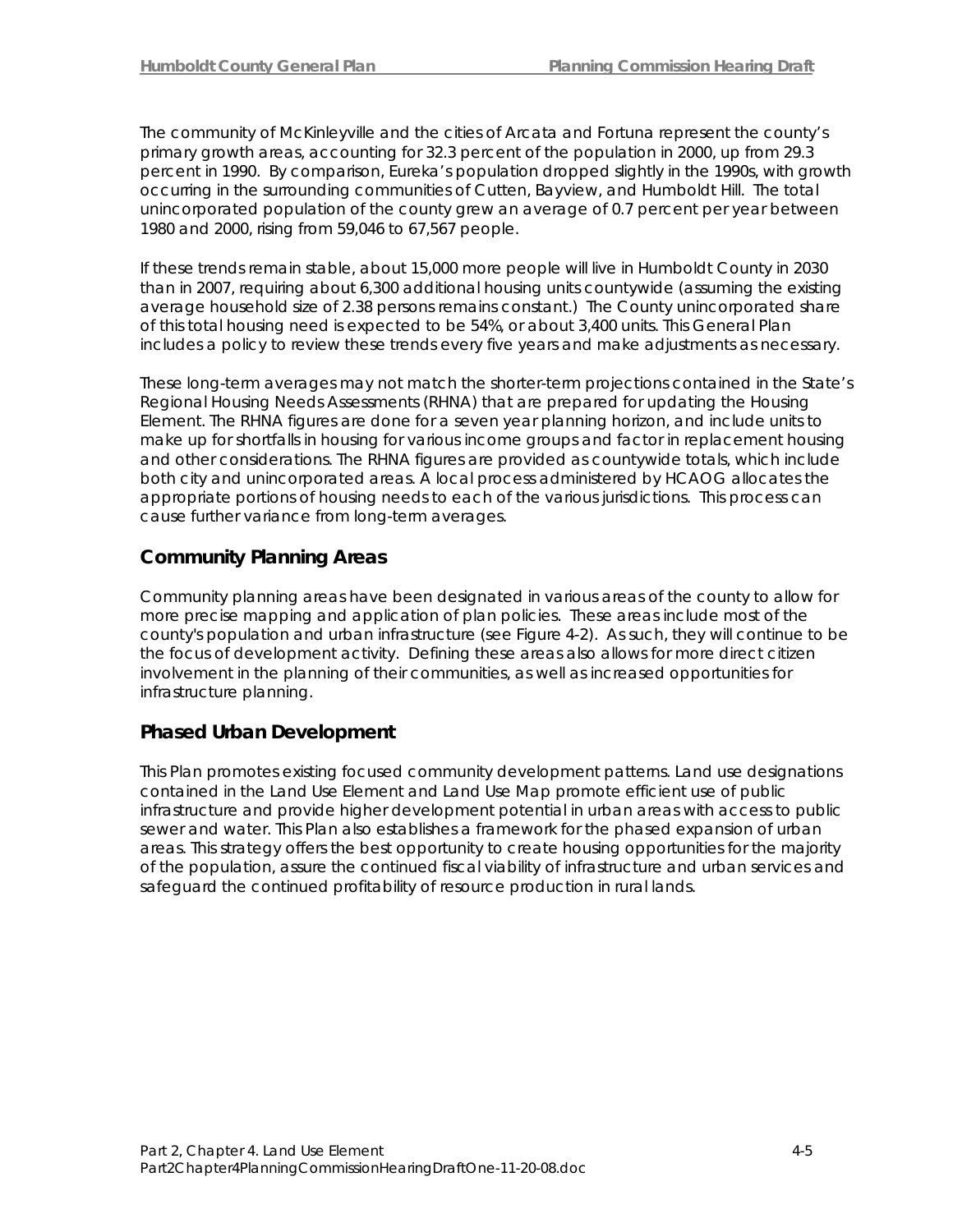**Figure 4-2 Community Planning Areas** 

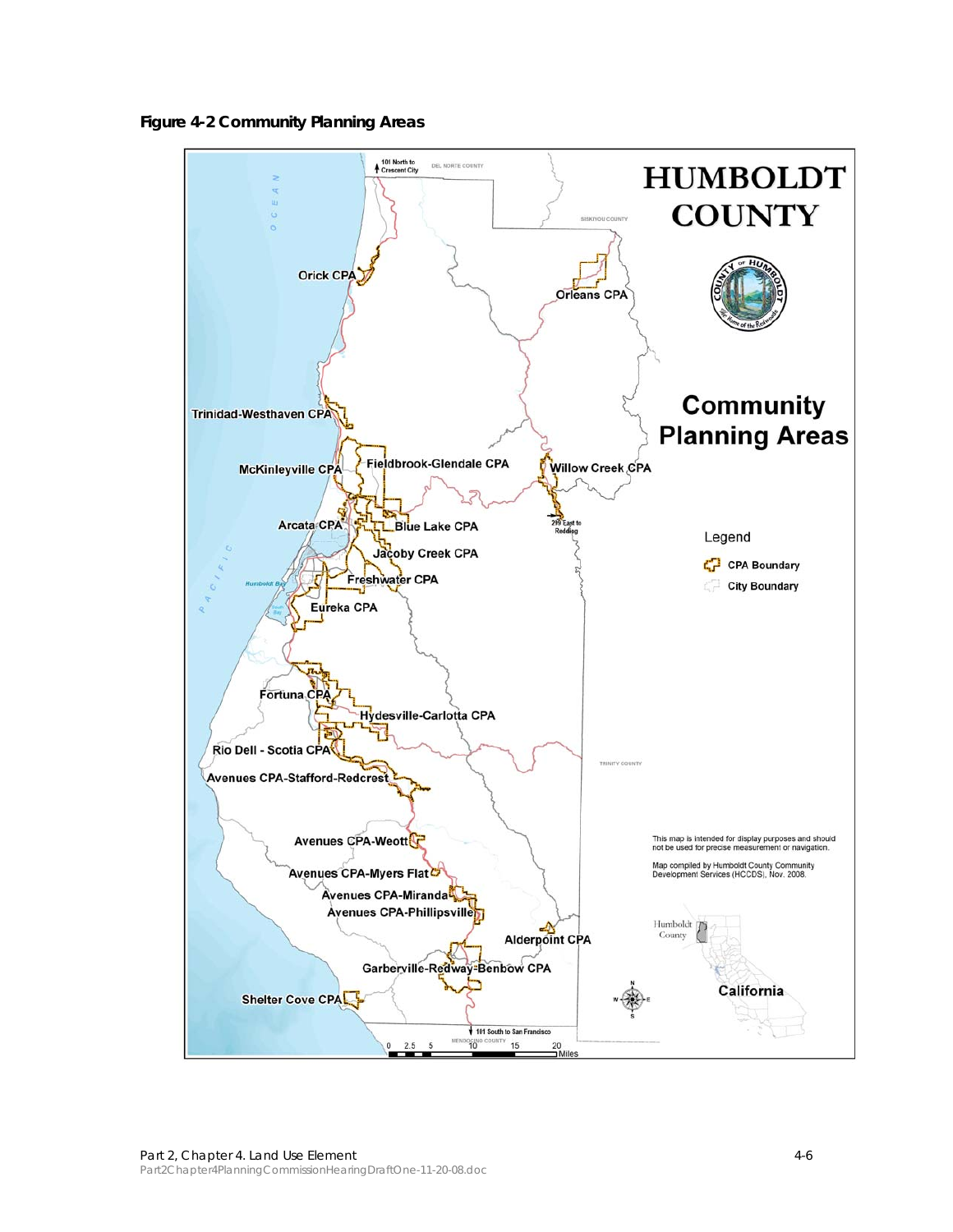## **Development Timing**

The development timing measures of this Plan primarily consist of designating areas where near-term availability of services are feasible and designating outlying areas as the next logical areas for development. The outlying areas are reserved until the primary areas are nearing capacity. These measures require coordination between the County, Local Agency Formation Commission (LAFCo), the cities, special districts and community members. Some issues to be addressed by this partnership include:

- 1. Timing growth to be consistent with public service capacity.
- 2. Arranging urban land uses to the benefit of the community, while giving due consideration to individual property rights.
- 3. Estimating the amount of development that can be absorbed and its relationship to the environment.

The development timing measures focus and facilitate growth in the urban development areas. Basically, this system sets the framework for designating regions for urban development and expansion based upon the availability and capacity of urban services.

## **Urban Services**

Throughout the General Plan Update process, the condition of existing public water and wastewater systems and the cost of expanding these services to accommodate growth was a significant concern, especially related to the ability to provide housing. To better understand this concern, the County worked with local service providers to study the condition, availability and expansion capacity of all urban services through an Urban Study Area process (see text box below). The Urban Study Area process led to the designation of Urban Development Areas, Urban Expansion Areas, and Water Service Areas within Community Planning Areas Refer to Figure 4-3. This chapter provides a set of policies that guides the development of land within these areas based upon the availability of urban services. It also establishes a framework for the timing of future development in coordination with the service providers and expectation of urban services.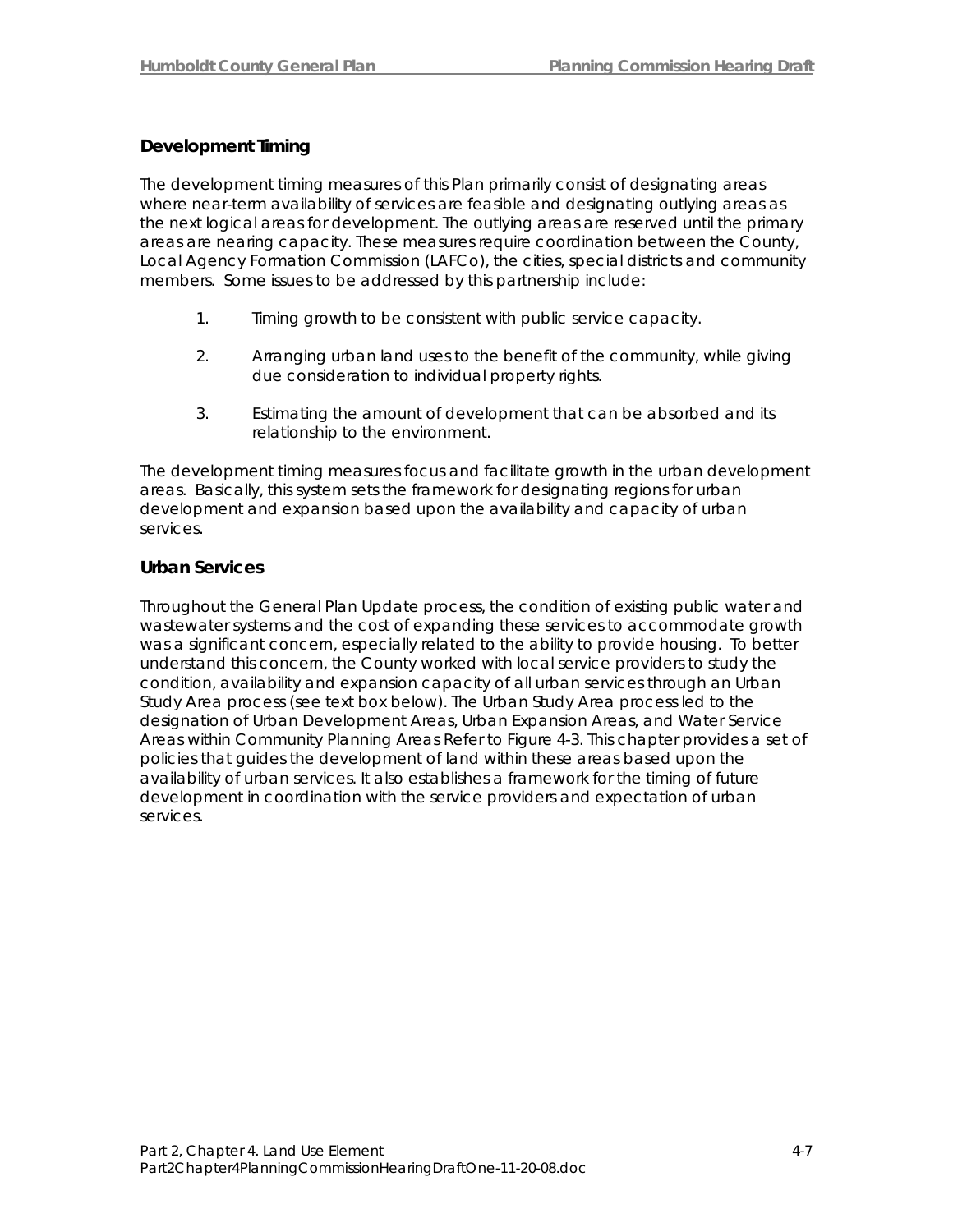

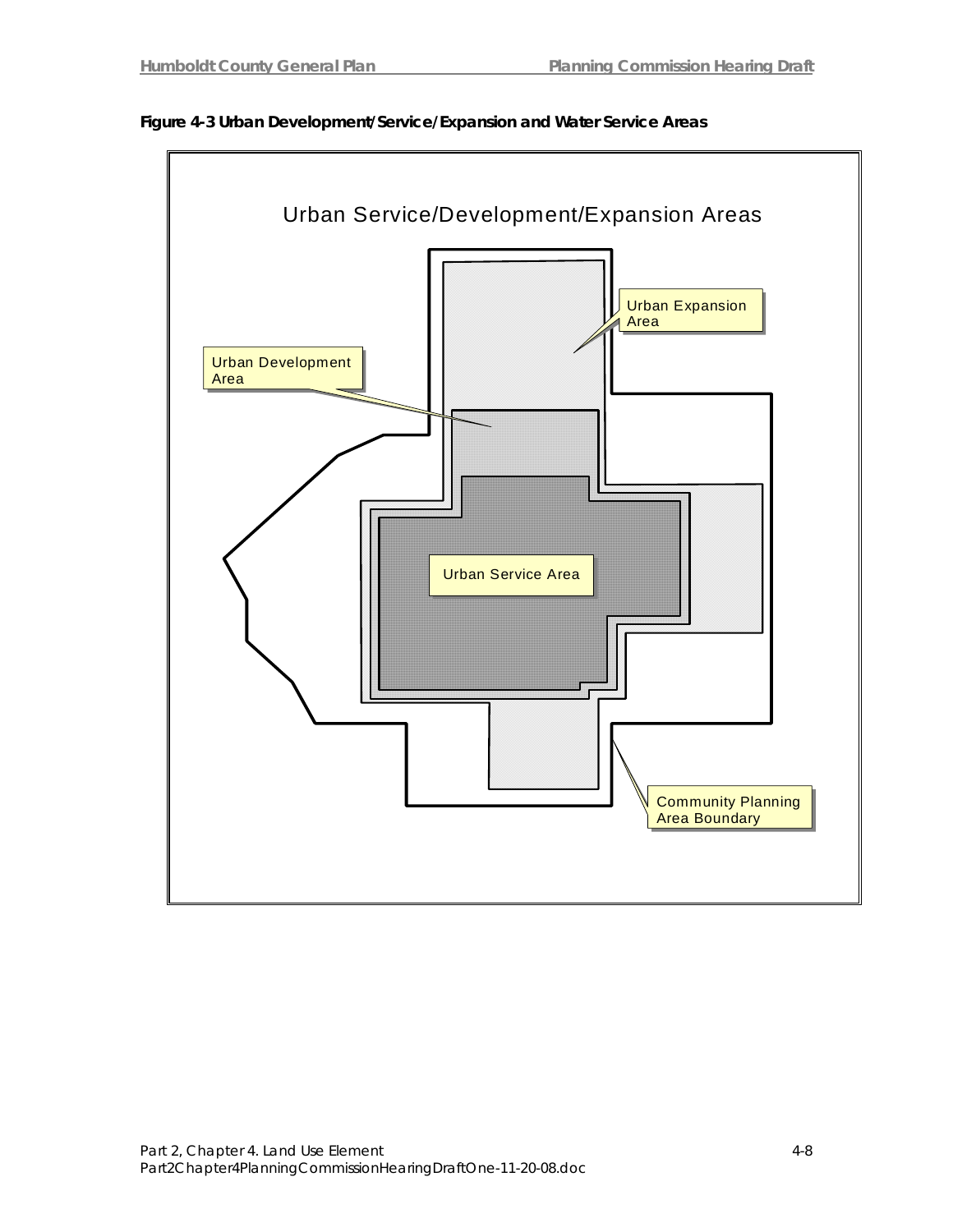### **Urban Development Areas**

An urban development area contains land that can be developed to a density of one or more dwelling units per acre. This area can be serviced with public water and wastewater in the near term, and constitutes an identifiable urban community, substantially more developed than surrounding lands. Urban densities and land use designations apply to the urban development area. These areas provide the best opportunity for affordable development and economic delivery of necessary public services. **Urban service areas** are areas within urban development areas where public water and sewer services are currently available.

### **Urban Expansion Areas**

Closely related to the urban development area is the urban expansion area. The urban expansion area can be viewed as a phased extension of urban development. The concept is to hold land within the expansion area in reserve at rural densities until necessary facilities and services are provided that can support urban level development.

#### **Urban Study Areas and Draft Land Use Plans**

As part of the process for developing this plan, urban study areas were identified to review and assess service capacities and expansion opportunities. Three types of urban study areas were defined:

**Urban Service Study Areas** were areas where sewer and water exist or may be feasible to provide, and urban level densities of greater than one unit per acre may be appropriate.

**Water Study Areas** were those areas where water service exists or may be feasible to provide, and rural residential planned densities less than one unit per acre may be appropriate. Sewer service to these areas is not anticipated within the time frame of the plan or is unlikely at any time because of existing buildout patterns and or terrain.

**Potential Water Study Areas** were those areas where water service or the authority to provide it does not exist but may be desirable to consider for planned water service.

The urban study area process led to the designation of urban development areas, urban expansion areas, and water service areas within community plan areas.

A fundamental objective of establishing areas for urban development and expansion is to identify and reserve locations best equipped to handle growth. Development policies of the General Plan are intended to efficiently direct and time development and public services in these areas to support the growth of the County.

### **Water Service Areas**

Additionally, water service areas are defined to identify areas where sewer service is not expected but community water service is available or expected to be available. These areas provide opportunities for residential estate style buildout on one to five acre lots.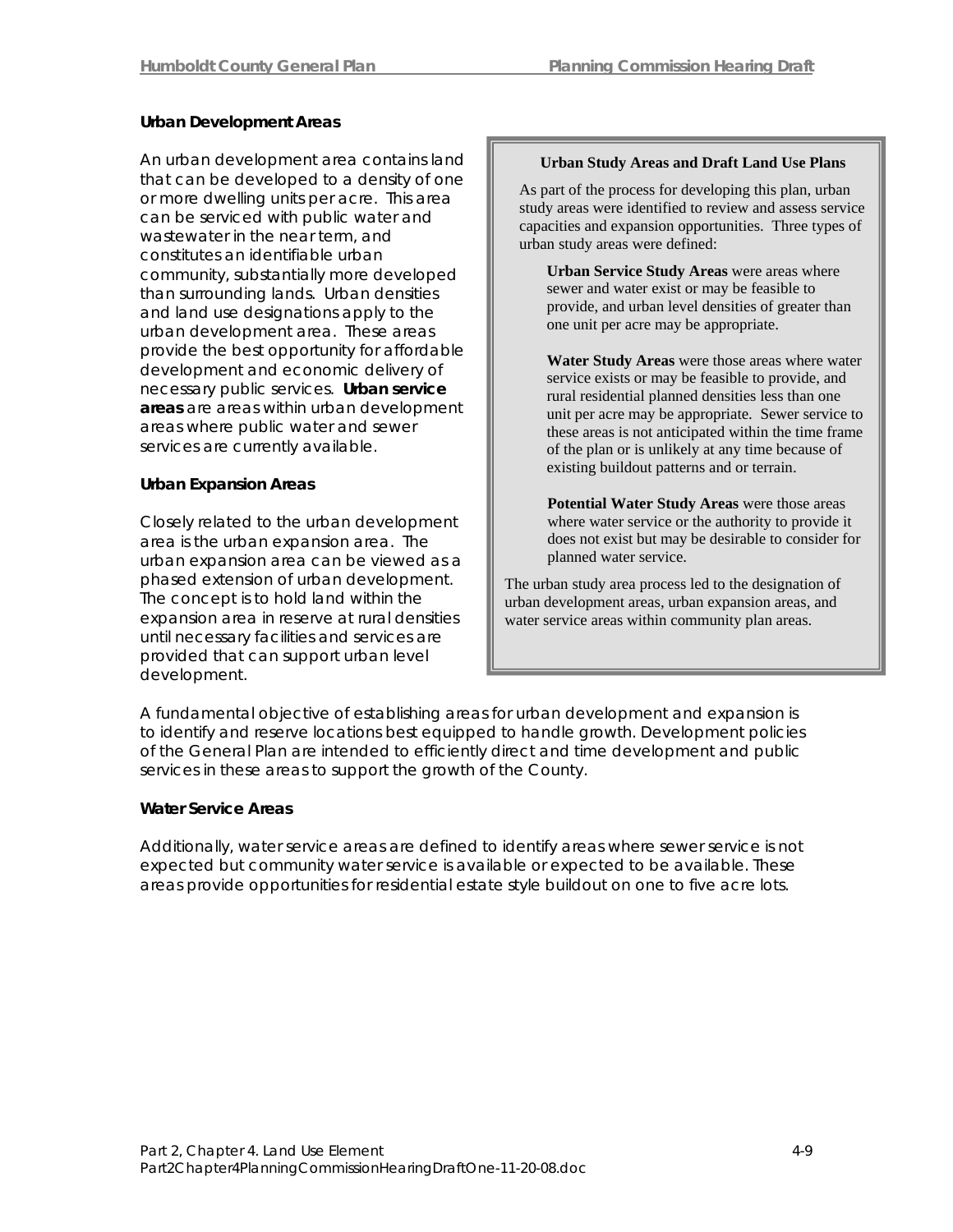## **4.2.3 Goals and Policies**

## **Goals**

- **GP-G1 Land Inventory and Service Availability.** An adequate supply of vacant land with readily available urban services to accommodate a wide variety of industrial, commercial and residential development opportunities necessary for growth.
- **GP-G2 Community Planning Areas**. Sufficient development emphasis and public investment in Urban Development Areas to create expanding commerce and housing opportunities, economically viable urban services and conservation of open space and resource lands.
- **GP-G3 Timed Development and Infrastructure Investments.** Development policies and financing mechanisms that support economically viable commercial, industrial and residential developments timed with infrastructure improvements and expansion of urban services.

## **Policies**

### **Community Plans**

**GP-P1 Maintain Community Plans.** Periodically update Community Plans to ensure they meet the specific planning needs of individual communities and that demographic, land use, and municipal service information remains current.

#### **Phased Urban Development**

- **GP-P2 Urban Development Areas.** Establish and maintain Urban Development Areas within Community Plan Areas to reflect areas that are served with existing or planned to be served with public wastewater systems.
- **GP-P3 Urban Levels of Development.** Lands located within the Urban Development Area are intended to be developed at a density of one or more dwelling units per acre.
- **GP-P4 Urban Service Area.** Urban Service Areas are located Within Urban Development Areas where sewer services are available and contain existing urban development.
- **GP-P5 Connection to Public Wastewater Systems within Urban Service Areas.** All new development within Urban Service Areas shall connect to public wastewater systems.
- **GP-P6 Use of On-Site Sewage Systems for Subdivisions within Urban Development Areas.** The utilization of on-site sewage disposal systems shall not be acceptable for new subdivisions in the Urban Development Area, unless public sewer services are not available to serve the proposed subdivision and the local sewer service provider provides a written statement that the area is not planned for service in the service provider's Municipal Service Review and other written long-term plans.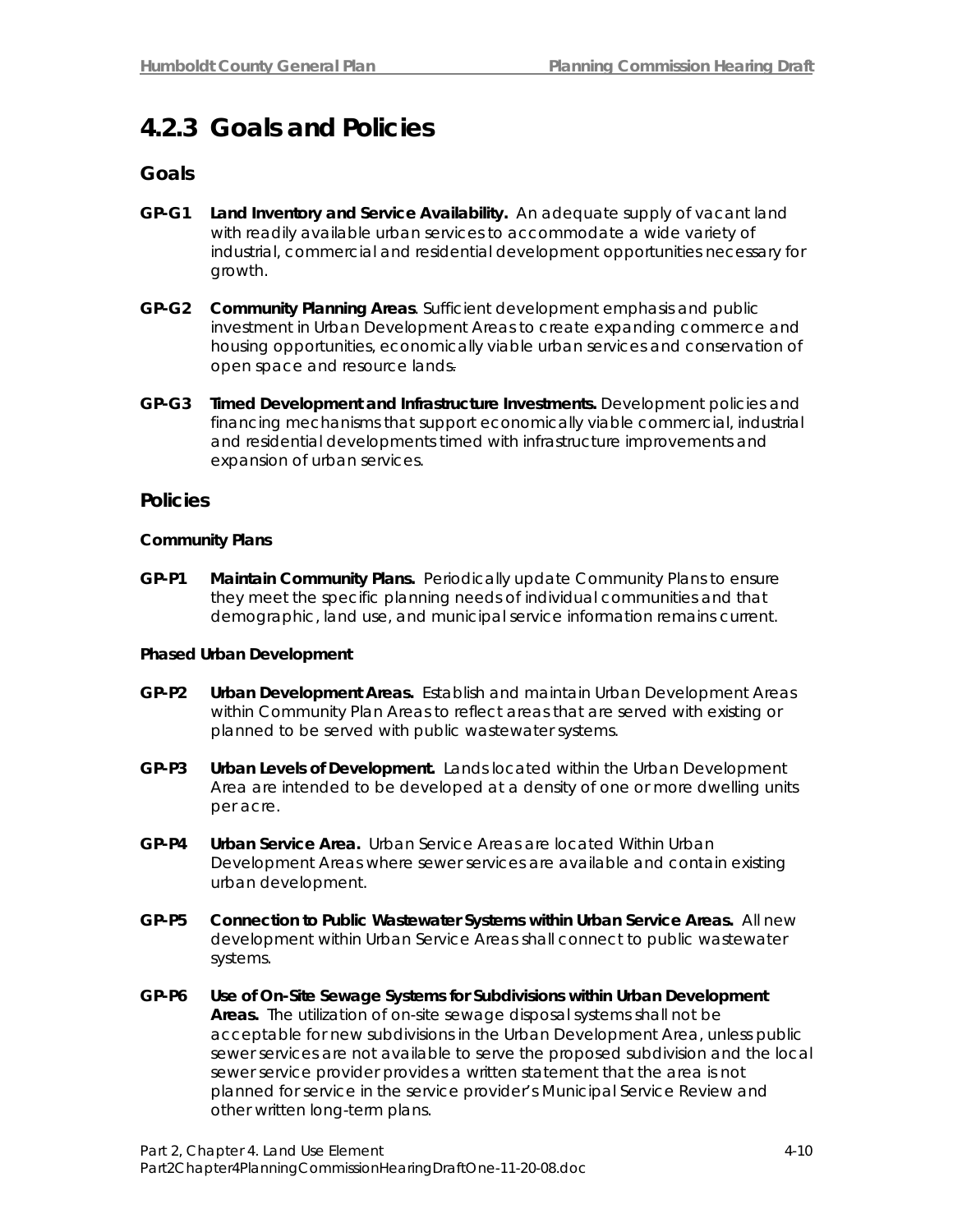**GP-P7 Connection to Public Water Systems.** All new development within the Urban Development or Urban Expansion areas shall be required to connect to the public water system, and existing development is strongly encouraged to utilize available public water systems.

#### **Urban Expansion Areas**

- **GP-P8 Urban Expansion Areas**. Establish and maintain Urban Expansion Areas within Community Planning Areas that consists of land not provided with public sewer services, but expected to be developed to urban densities and provided with public water and sewer services beyond the 20-year planning horizon of the General Plan.
- **GP-P9 Urban Expansion Area Review.** Review Urban Expansion Areas during Community Plan or comprehensive General Updates to determine if the boundaries reflect current conditions and community needs. The boundaries of an Urban Expansion Area shall remain fixed until modified through a General Plan amendment.
- **GP-P10 Conversion of Resource Lands.** Lands less suitable for resource production within Urban Expansion Areas should be developed prior to the conversion of higher quality resource lands.
- **GP-P11 Evaluation of Urban Expansion Area Proposals.** Public service availability, capacities, and fiscal effects shall be assessed for development proposals in Urban Expansion Areas or changes in Urban Expansion Boundaries.

## **4.2.4 Standards**

- **GP-S1 Characteristics of Community Plan Areas.** The Community Planning Area designation shall be applied to an area to allow greater planning detail when the Board of Supervisors finds that an analysis of the following characteristics supports the designation:
	- A. Urban service availability
	- B. Parcels suitable for development
	- C. Commercial activities
	- D. Access to transportation corridors
	- E. Population
	- F. Economic growth
	- G. Local interest
	- H. Service district boundaries and LAFCo adopted spheres of influence
	- I. Adopted General Plans of incorporated cities.
- **GP-S2 Designation of Community Plan Areas.** Community Planning Areas are established for the following communities:
	- A. Jacoby Creek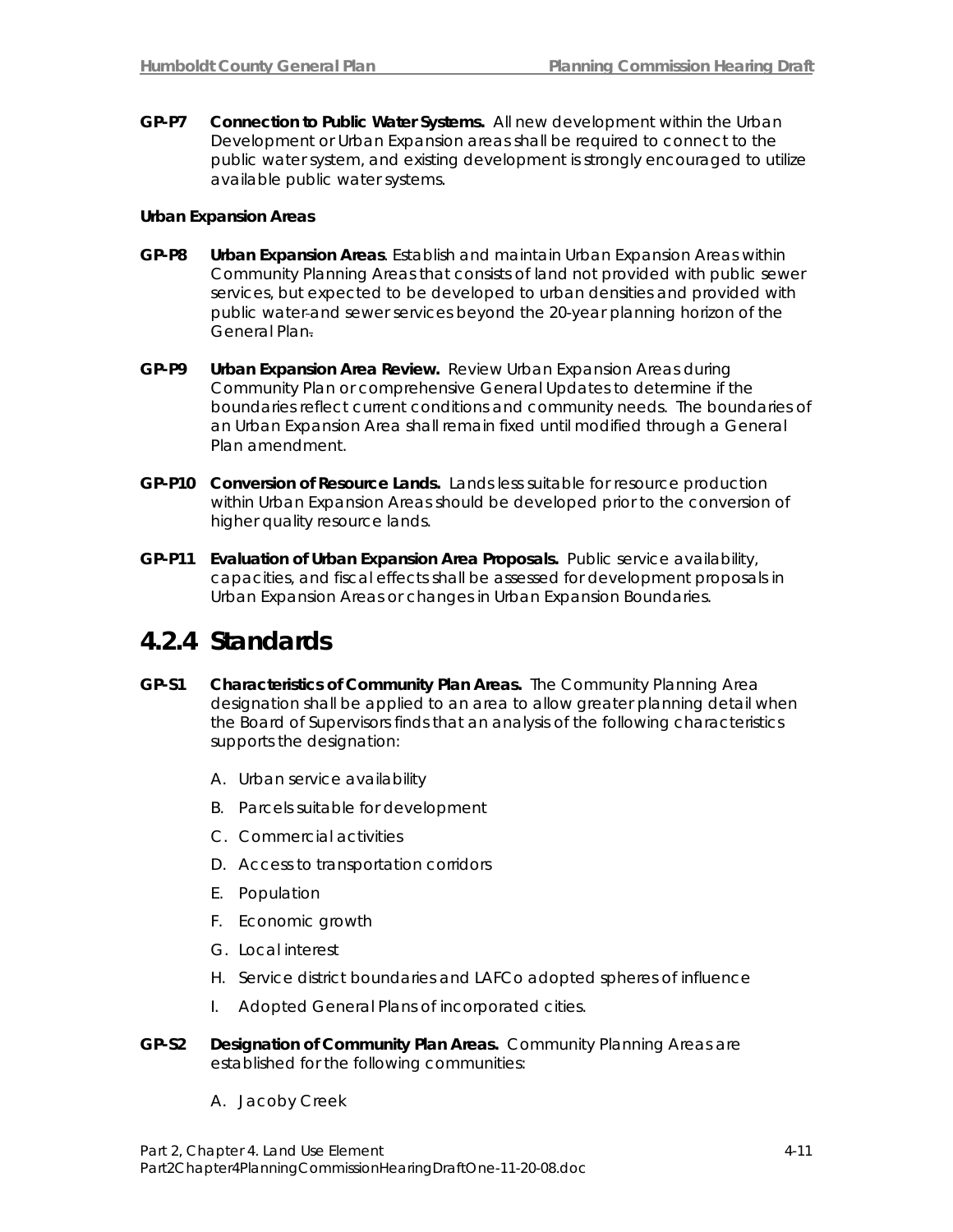- B. Eureka
- C. Freshwater
- D. Fortuna
- E. Willow Creek
- F. McKinleyville
- G. Blue Lake
- H. Hydesville-Carlotta
- I. Fieldbrook-Glendale
- J. Garberville-Benbow-Redway-Alderpoint
- K. Avenue of the Giants (Weott-Holmes-Stafford-Miranda-Myers Flat-Phillipsville)
- L. Trinidad-Westhaven
- M. Orick
- N. Orleans
- O. Arcata
- P. Shelter Cove
- Q. Rio Dell-Scotia
- **GP-S3 Public Wastewater Service**. Public wastewater service is defined to include service provided by cities, special districts, and public utilities.
- **GP-S4 Urban Development Area.** An urban development area contains land that can be developed to a density of one or more dwelling units per acre. This area can be serviced with public water and wastewater in the near term, and constitutes an identifiable urban community, substantially more developed than surrounding lands. Urban densities and land use designations apply to the urban development area. These areas provide the best opportunity for affordable development and economic delivery of necessary public services and are to be sized to provide an adequate supply of land to accommodate growth as specified in this Plan.
- **GP-S5 Urban Service Area.** Urban Service Area means areas within Urban Development Areas currently served with public water and sewer. For sewer service purposes, this area also includes all parcels adjacent to the Urban Services Area that can be served with a service line extension no longer than 300 feet from an existing public sewer system lateral or main line located within the Urban Service Area.
- **GP-S6 Urban Expansion Area.** Urban Expansion Area means land outside and adjacent to the Urban Development Area boundary that may be appropriate for urban densities of development when further development in the urban development area is constrained by the availability of land.
- **GP-S7 Required Findings for Urban Expansion.** To determine when it is permissible to extend urban level development into the Urban Expansion Area, the Planning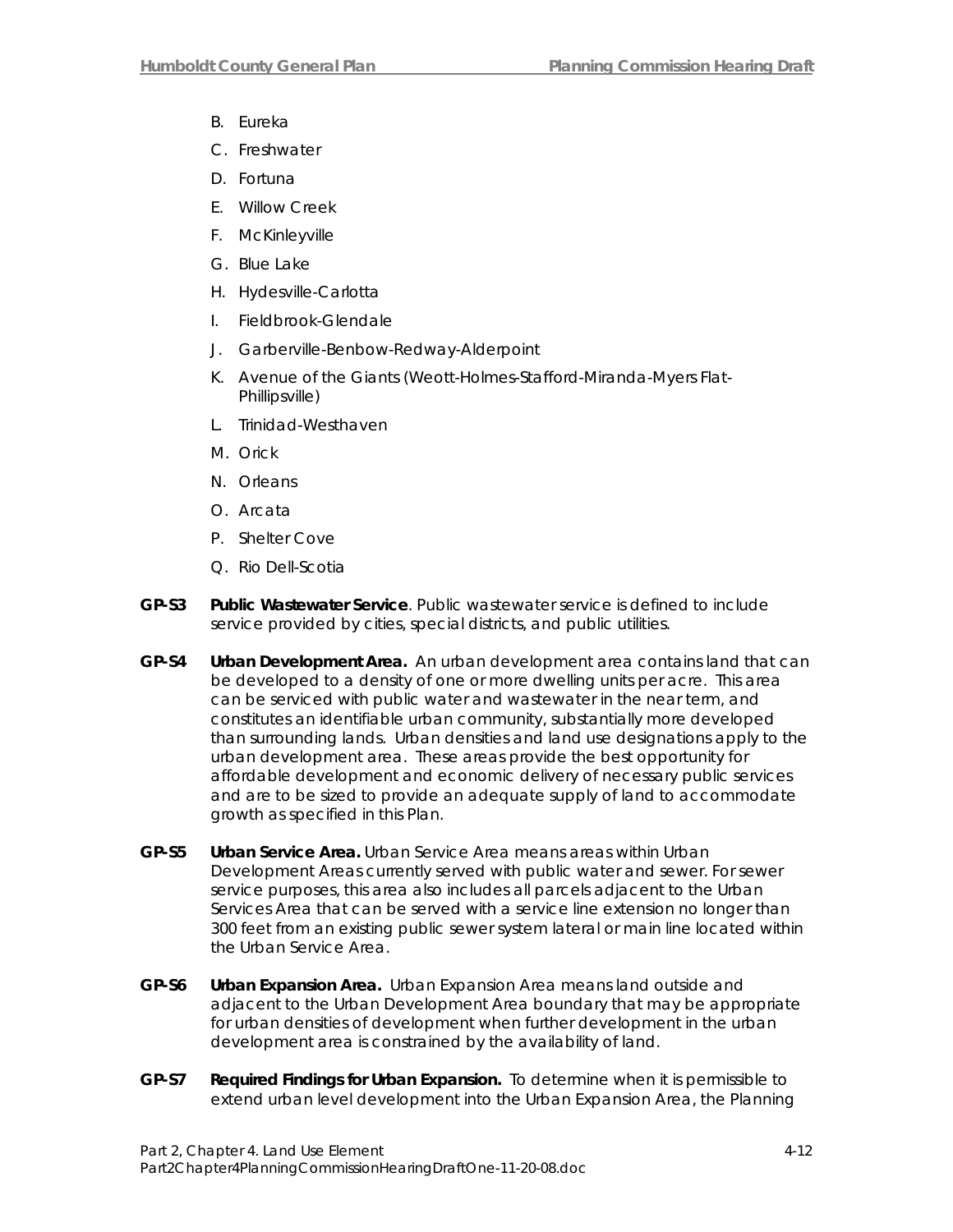Commission shall evaluate housing demand and capacity within the Urban Development Area and public service availability and capacities for Urban Expansion Area proposals including factors such as: water and sewer availability; roads, streetlights, parks and recreation and trail capacity; police and fire protection; proximity to educational and health facilities; and solid waste management capabilities and make the following findings:

- A. That the amount of land available within the Urban Development Area for urban uses is insufficient to meet Housing Element goals; and,
- B. Public water and sewer systems demonstrate current or expansion capacity to serve the proposed addition.
- **GP-S8 Expansion of Urban Development.** Removing lands from the urban expansion area and adding them to the urban development area requires Planning Commission approval and consists of modifying the urban development boundary to include the new addition. The addition must be adjacent to the existing urban development area and assist in the completion of an orderly and contiguous extension of urban development. Such lands also require annexation to a district providing water and wastewater service.
- **GP-S9 Urban Reserve.** Lands given the land use designated "Urban Reserve", as defined in the Land Use Element, shall be developed when urban services are available, and, if outside city or district limits, require annexation to the adjacent city or service district. Development within Urban Reserves prior to extension of water and sewer services shall not prevent attainment of planned urban level densities.
- **GP-S10 Water Service Areas.** Water Service Areas are areas where sewer service is not expected but community water service is available or expected to be available. Residential estate style buildout on one to five acre lots are expected to be the dominant land use in such areas.

## **4.2.5 Implementation Measures**

- **GP-IM1 Community Plans and Boundaries.** Periodically review and revise community plan boundaries and policies to ensure compatibility with community needs as a part of updates to the Housing Element.
- **GP-IM2 Map Urban Development Areas.** Identify and map urban development areas for all community plan areas within existing or planned public wastewater systems. Planning for urban development areas shall include the review of LAFCo adopted spheres of influence and district boundaries, municipal service reviews, and capital improvement programs, as well as consultation with appropriate special districts, cities, public utilities, and LAFCo. Review and revise boundaries to ensure compatibility with community needs as part of updates to the Housing Element.
- **GP-IM3 Map Urban Expansion Areas** An urban expansion area may be identified and mapped for communities within defined urban development areas. Boundaries to these areas shall also be established contiguous to urban development areas and should follow geographic land features and other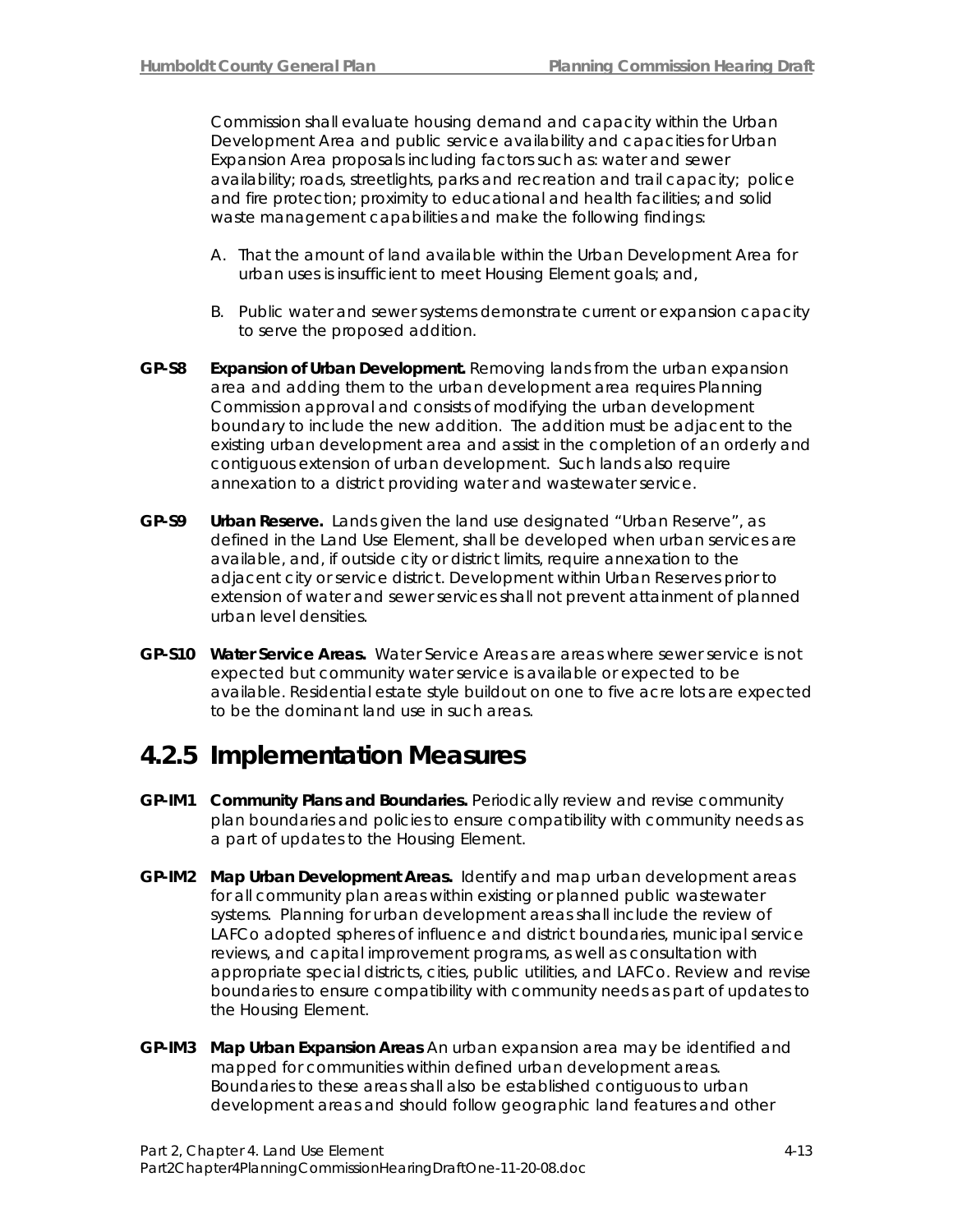definitive limits, (i.e., roads and streams). Review and revise boundaries to ensure compatibility with community needs as part of updates to the Housing Element.

- **GP-IM4 Map Water Service Areas.** Identify and map water service areas for all Community Plan Areas within existing or planned public water systems. Planning for water service areas shall include the review of LAFCo adopted spheres of influence and district boundaries, municipal service reviews, and capital improvement programs, as well as consultation with appropriate special districts, cities, public utilities, and LAFCo. Review and revise boundaries to ensure compatibility with community needs as part of updates to the Housing Element.
- **GP-IM5 Urban Service Coordination.** Coordinate with special districts, cities, public utilities, and LAFCo in the establishment of urban development areas, urban expansion areas, and water service areas.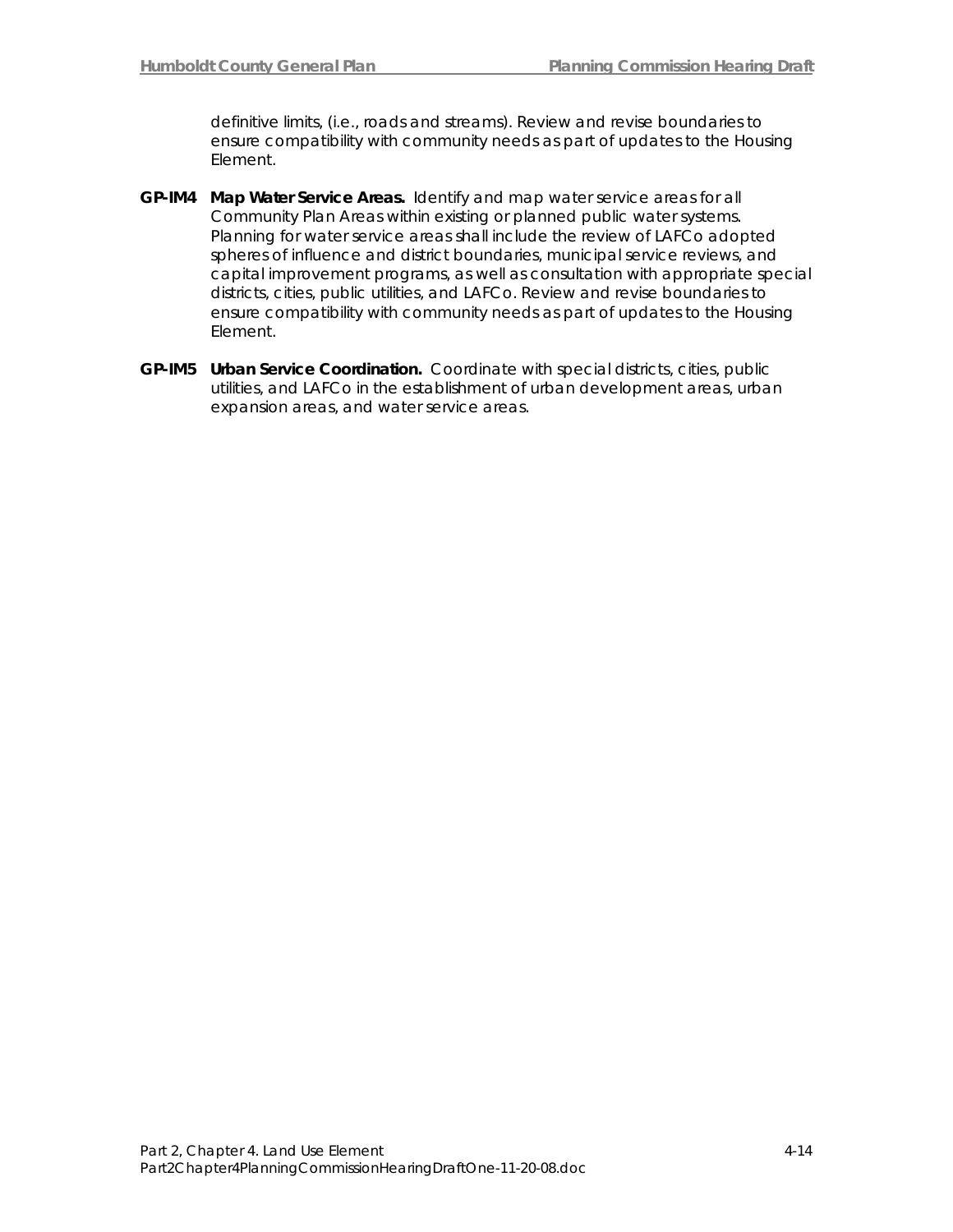# **Section 4.3 Urban Lands**

## **4.3.1Purpose**

This section of the Land Use Element addresses development within Community Planning boundaries that can be serviced with public water and wastewater in the near term. These areas are the most urbanized areas of the county and are mapped and defined as Urban Development Areas in the Plan. The policies of this section are intended to promote the growth of these areas in a manner that compliments and enhances community character.

## **4.3.2 Background**

## **Urban Development Areas**

Possibly the highest priority of this Plan is the revitalization of Urban Development Areas to provide for business expansion, workforce housing opportunities and focused rehabilitation and expansion of infrastructure; particularly circulation and sewer systems. The challenge is to accomplish these goals while maintaining existing community character and the "small town feel" that local residents value.

## **Permit Streamlining**

To stimulate growth, this Plan includes policies to streamline the approval of residential subdivisions within designated "Housing Opportunity Zones." The Plan also includes policies to streamline the approval of commercial development in areas designated "Neighborhood and Town Centers." Commercial and industrial development would be streamlined in designated "Business Opportunity Zones." These overlay zones will allow focused application of minimal permitting processes for development that meets specific performance standards applicable to the overlay zone. Housing Element policies and implementing regulations specify residential subdivision performance standards. Ordinances adopted pursuant to this Element will specify performance standards for Neighborhood and Town Centers and Business Opportunity Zones. This Element also proposes greater allowances for ministerial approval of micro and small business development throughout the county.

## **Community Design**

Residents want new development to compliment the character of their neighborhood and community. The design of subdivisions, buildings, streetscapes and open spaces contribute to community character and, if done well, can lead to aesthetic new development that enhances communities and minimizes adverse neighborhood reactions during the permitting process.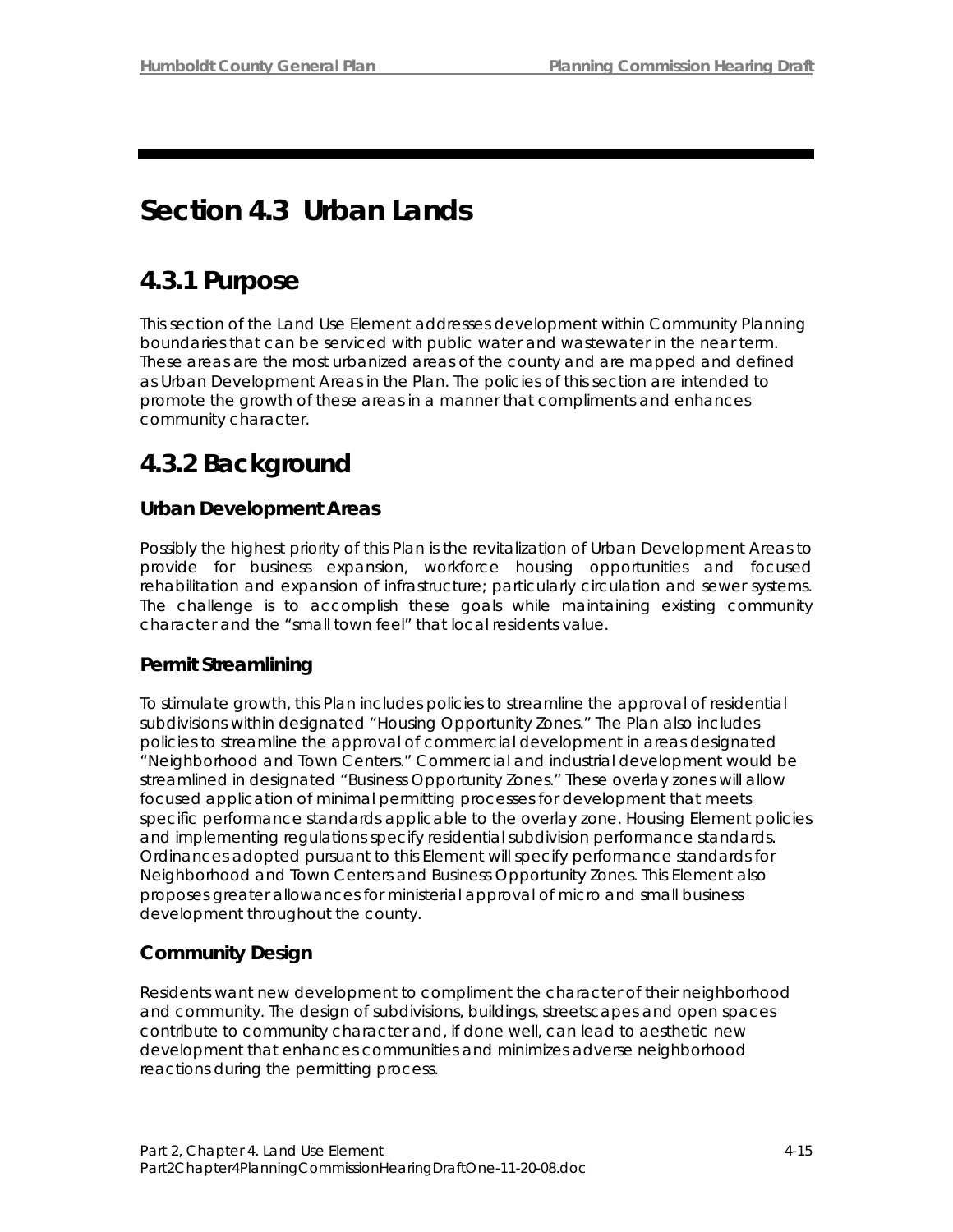Development density also can affect community character. While this Plan supports infilling underdeveloped and vacant parcels within Urban Development Areas it does not propose increasing density beyond historical allowances.

Town centers typically are the hub of a community and contribute significantly to community character and identity. To promote and guide town center development, the Plan includes policies to increase the range of allowed uses and streamline approval of projects that are consistent with town center standards.

#### **Town Centers**

The 2002 McKinleyville Community Plan included policies to promote the development of town centers. The McKinleyville Plan describes a town center as:

*A complete and integrated community containing housing, shops, work places, schools, parks, and civic facilities essential to the daily life of the residents. The scale is designed so that housing, jobs, shopping, recreation, and other activities are within easy walking distances of each other. This area also is intended to serve as a community focal point by providing an activity center and a place for formal and informal social/community interaction.*

This Plan supports the development of a Neighborhood and Town Center ordinance that would apply to specific mapped locations within Urban Development Areas. Ordinance standards would grant more flexibility for preferred uses and simplify and streamline the development review process to encourage private investment. The selection and designation of neighborhood town center areas would occur during General Plan Updates.

#### **Subdivisions**

It is a priority of this plan to update the County Subdivision Ordinance to allow more flexibility in subdivision standards and greater latitude for design amenities associated with streetscape, circulation, lot layout and open space. This flexibility important for smaller infill residential subdivisions that may have constraints related to their size and location, and large subdivisions that may include a variety of housing types, commercial centers, places of employment, internal circulation and open space.

#### **Development on Individual Lots**

The design of development on individual lots primarily is primarily regulated through plan and zone standards for minimum required setbacks, maximum lot coverage and building height. Design Review requirements can be applied through a zoning overlay process to specific areas during General Plan Updates. Plan polices identify design features and characteristics that should be considered to enhance the aesthetics of development but are not mandated. Finally the Plan calls for the drafting of a landscape ordinance.

#### **Streetscapes**

Building setbacks, lot coverage and building height have an affect on the appearance of streets but for the most part appearances are controlled by the road standards in the County's Subdivision Regulations (1977). The design, width, and location of travel lanes and on-street parking facilities are all dictated by road standards. New policies and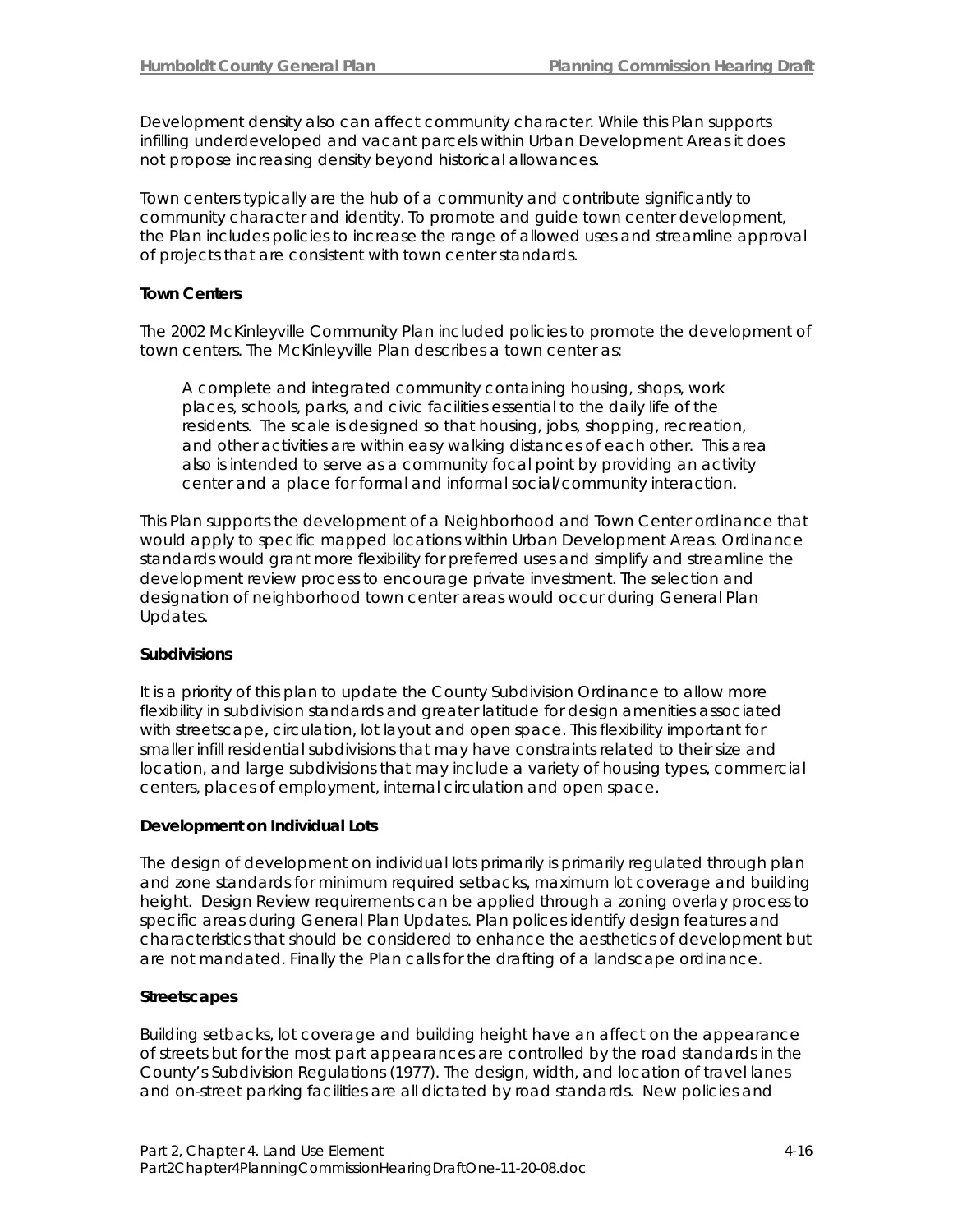standards in the Circulation Element address pedestrian and bicycle facilities in the design of streets.

Parking areas located adjacent to streets are also part of the streetscape, and are regulated by parking standards in the zoning ordinance, which specify the number of spaces required, the size of parking spaces, and lighting and landscape requirements for parking areas. The Community Infrastructure and Services Element contains policies that address lighting.

This Plan requires an update of the County's 1977 subdivision regulations. The update will include new design considerations for streetscapes.

#### **Open spaces**

Public open spaces include public parks and trails, and play areas that occur on school grounds. Open spaces that are used by the public also occur on private lands, such as Farmer's markets, sports fields and shopping center common areas. Environmentally sensitive habitat areas, such as wetlands and riparian areas can contribute to urban lands by providing natural open space areas for wildlife viewing, outdoor recreation, watershed management, and other similar uses. Considering and incorporating open space into development design is supported by policies in the Land Use and other Elements of the Plan.

## **4.3.3 Goals and Policies**

### **Goals**

- **UL-G1 Urban Development Areas.** Urban Development Areas serving as centers of business expansion, residential growth and public investments in infrastructure and services.
- **UL-G2 Design and Function.** Aesthetically appealing Urban Development Areas designed and planned for convenient access to work, shopping, recreation and neighborhoods.
- **UL-G3 Unique Identity of Towns.** Communities with mixed use neighborhood and town centers, serving as the community focal point and center for commerce, recreation and social interaction.
- **GP-G4 Community Character.** Development design and density within Urban Development Areas that preserves and enhances existing community character and identity.

#### **Policies**

**UL-P1 Urban Development Areas.** The County shall plan Urban Development Areas and implement land use regulations to support business expansion, housing opportunities and investments in infrastructure.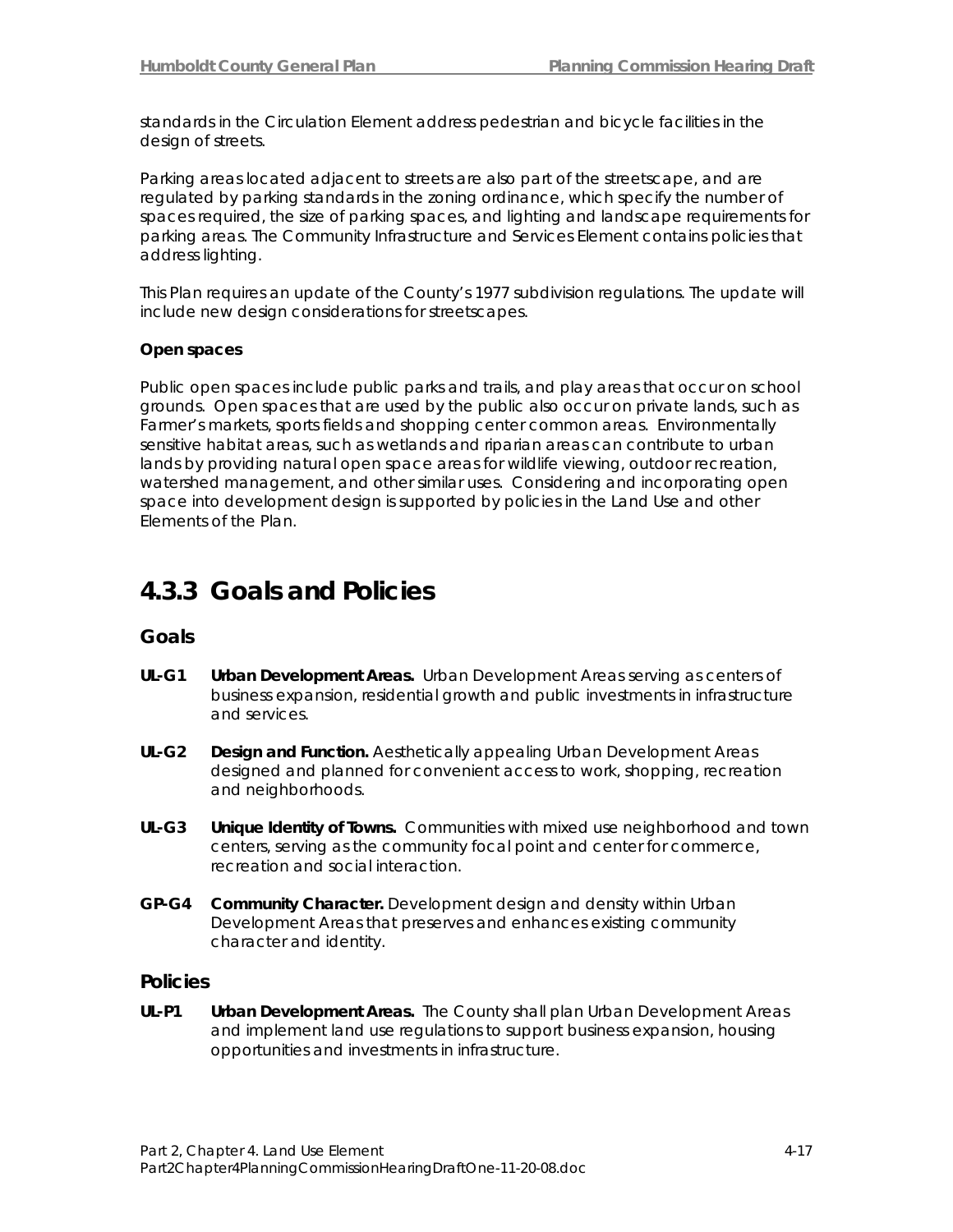- **UL-P2 Streamlined Subdivision Approval.** The County shall streamline the approval process for subdivisions located in designated Housing Opportunity Zones within Urban Development Areas.
- **UL-P3 Streamlined Approval of Business Expansion.** The County shall streamline the approval process for business development in designated Neighborhood Centers, Town Centers and Business Opportunity Zones. Home based businesses and cottage industries meeting performance standards shall be principally permitted in all residential zones.
- **UL-P4 Support for Micro and Small Business Development.** The County shall Review and update standards for home based businesses and cottage industries to increase the scale and range of principally permitted development within Urban Development Areas.
- **UL-P5 Community Identity.** Preserve community features that residents value and create development that compliments or adds to community identity and character.
- **UL-P6 Mixed-Use Zoning.** Utilize mixed-use zoning to help create town centers that are community focal points. The mixed-use zone shall promote higher density urban housing in concert with retail commercial uses, day care centers, and shopfronts, and shall include an abundance and variety of open spaces.
- **UL-P7 Neighborhood and Town Centers.** Within designated neighborhood and town centers**,** the County shall:
	- A. Allow buildings with commercial uses on the ground or lower floors and residential uses on upper floors.
	- B. Reduce the County's off-street parking requirements to encourage new business development and to reflect multi-modal access options.
	- C. Allow ministerial approval of development that conforms to performance standards adopted by ordinance.
	- D. Encourage and provide incentives for the following design characteristics:
		- 1) Pedestrian-oriented scale and character.
		- 2) Orientation of buildings toward the street or central open space areas rather than parking lots.
		- 3) Parking areas to the side or rear rather than between buildings and the street edge.
		- 4) Placement of buildings that create a central open space, or plaza, where passive activity can occur.
		- 5) Transparent ground-level façades designed for pedestrian-oriented sidewalks.
- **UL-P8 Neighborhood Connectivity.** Subdivisions shall be designed to promote road and trail circulation between neighborhoods, schools, parks, and open space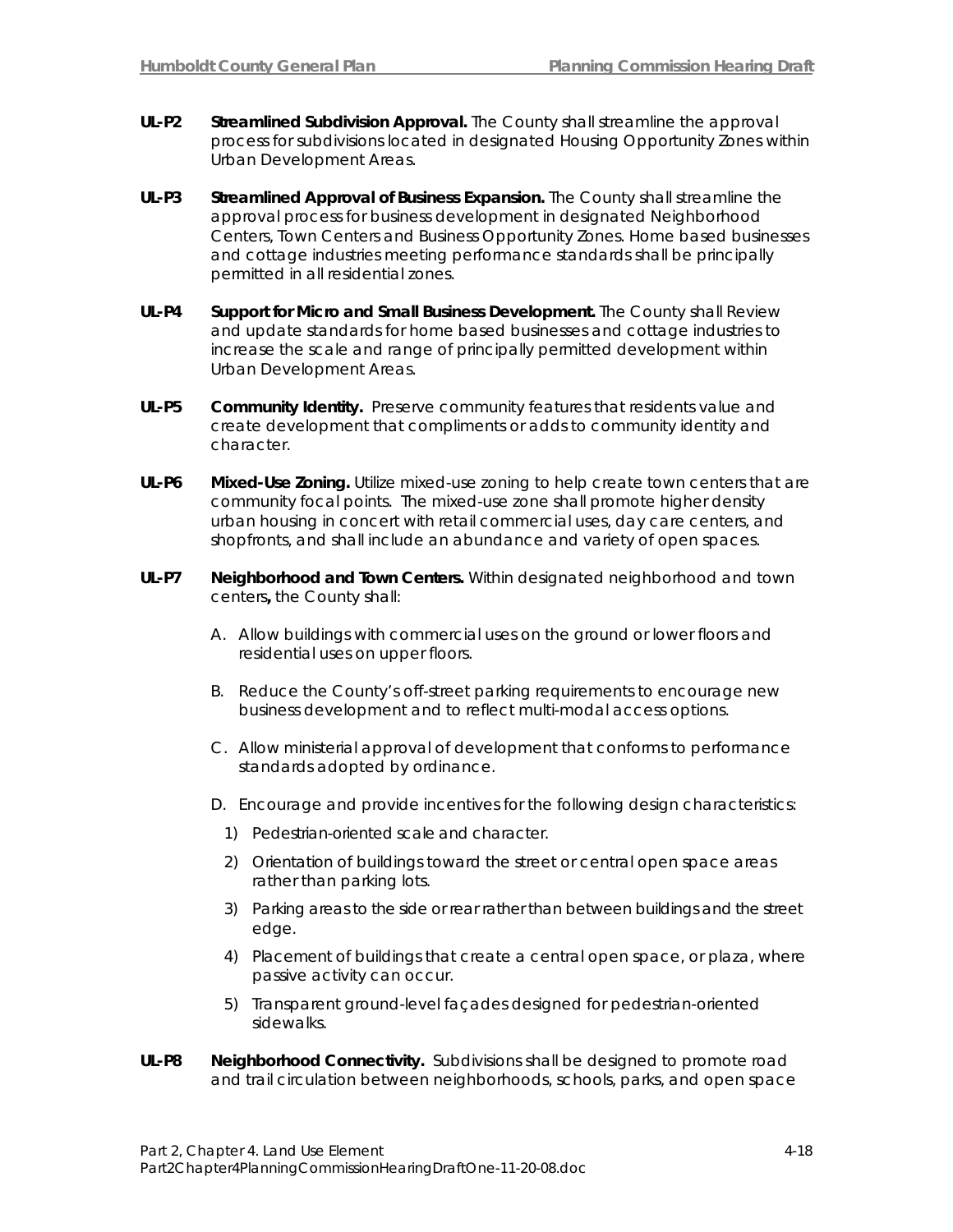areas. The subdivision ordinance shall specify standards and limitations for culde-sacs and dead end roads.

- **UL-P9 Historic Structures.** Encourage historic structures to be retained and restored to serve as focal points of neighborhoods and communities.
- **UL-P10 Siting of Garages.** Encourage the placement and design of garages to make them subordinate to the house from a streetscape view.
- **UL-P11 Natural Amenities.** Encourage new development projects to incorporate natural amenities (i.e. landmark trees and rock outcroppings) into their design.
- **UL-P12 Design Review.** Development within designated Design Review overlay zones shall undergo design review consistent with an adopted Design Review Ordinance.
- **UL-P13 Big Box Design.** Large format ("Big Box") establishments shall be subject to a Design Review process to ensure the design is aesthetic and compatible with the surrounding area. The appearance of a large monolithic block shall be avoided by dividing the space into separate rooms or buildings, or breaking the mass of the façade.
- **UL-P14 Adult Entertainment Establishments.** Adult entertainment establishments shall be limited to areas where they will not conflict with schools, and identify standards to ensure they will be compatible with neighboring uses.
- **UL-P15 Pedestrian-Friendly Streetscape.** Encourage streetscape and pedestrian oriented residential design with front porches, front gardens, and windows overlooking front yards and sidewalks.
- **UL-P16 Alleys.** Encourage the use of an alley system and courtyards to minimize driveways facing the street.
- **UL-P17 High Density Uses Near Parks.** The County shall consider planning higher density mixed-uses and/or commercial uses adjacent to parks to promote park use and safety.
- **UL-P18 On-Street Parking Areas as Traffic Calming.** On-street parking should be allowed on local roads and minor collectors to reduce the need for off-street parking and to assist in traffic calming where appropriate.
- **UL-P19 Underground Utilities.** Encourage and assist in undergrounding existing utilities.
- **UL-P20 Landscaping.** All designs shall screen or soften the visual impact of new development through the use of landscaping. If appropriate, species common to the area and known fire resistant plants should be used.

## **4.3.4 Standards**

**UL-S1 Allowed Uses in Mixed-Use Areas.** Mixed-Use zoned areas should offer a range of commercial, office, housing and civic activities. Conflicts between uses should be minimized through adoption of standards to guide approval of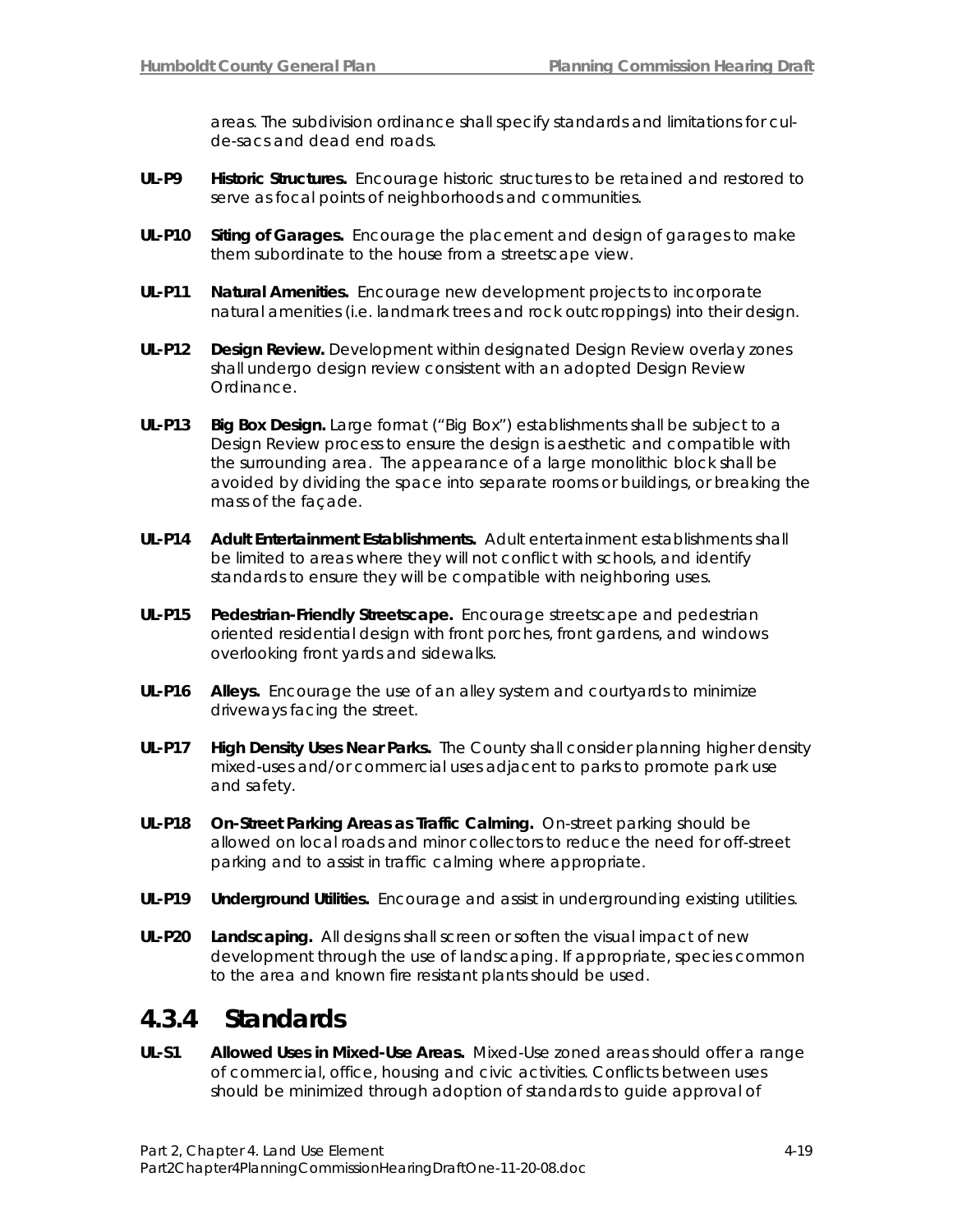principally permitted uses and findings to guide the approval of discretionary uses.

- **UL-S2 Central Open Space Standards in Commercial and Mixed-Use Areas.** A plaza should be bounded by streets on at least three sides and shall front on a main street. Where new commercial and/or mixed use developments are proposed on lots greater than 5 acres, central open space shall have a minimum area of 20,000 sq ft.
- **UL-S3 Business Opportunity Zones.** Commercial and industrial activities proposed within designated Business Opportunity Zones shall be principally permitted if they conform to applicable performance standards.
- **UL-S4 Definition of a "Big-Box" Retail Store.** A large commercial structure in excess of 50,000 square feet of floor area where, under one proprietor or a set of discrete franchises, retail sales and services are offered in a centralized, warehouse-like setting intended to serve a regional area.
- **UL-S5 Standards for Adult Entertainment Establishments.** Adult entertainment establishments shall be conditionally permitted and required to operate in conformance with explicit standards adopted by ordinance regarding; location, hours of operation, security, signage, screening, noise and lighting.
- **UL-S6 Landscaping Standards.** Landscaping shall be required for new development which creates five (5) or more new parking spaces. The landscaping policies shall be accomplished by the submittal of a landscaping plan, which shall include the information described below.
	- A. The landscape plan shall show all existing trees on the property, and indicate those planned to be removed, and those that are to be preserved. It shall show the location of lawn areas, ground cover areas, shrub masses, and new trees to be planted. The plan shall include the use of native and fire resistant species where feasible.

 Not more than 25% of the landscaped area shall be covered by non-living materials (e.g., rock, pavers, bark, etc.)

- B. The landscape plan shall include measures for protection of topsoil when developing a property for construction.
- C. The landscape plan shall include a maintenance plan which specifies the person or agency responsible for maintenance. The maintenance plan shall address pruning, weeding, cleaning, fertilization and watering. Whenever necessary, planting shall be replaced with other plant materials to ensure continued compliance with the landscaping requirements. All screening shall be in sound functional condition, and whenever necessary, repaired and replaced.

## **4.3.5 Implementation Measures**

**UL-IM1 Streamlined Subdivision Approval.** Designate Housing Opportunity Zones within Urban Development Areas following Housing Element guidelines and apply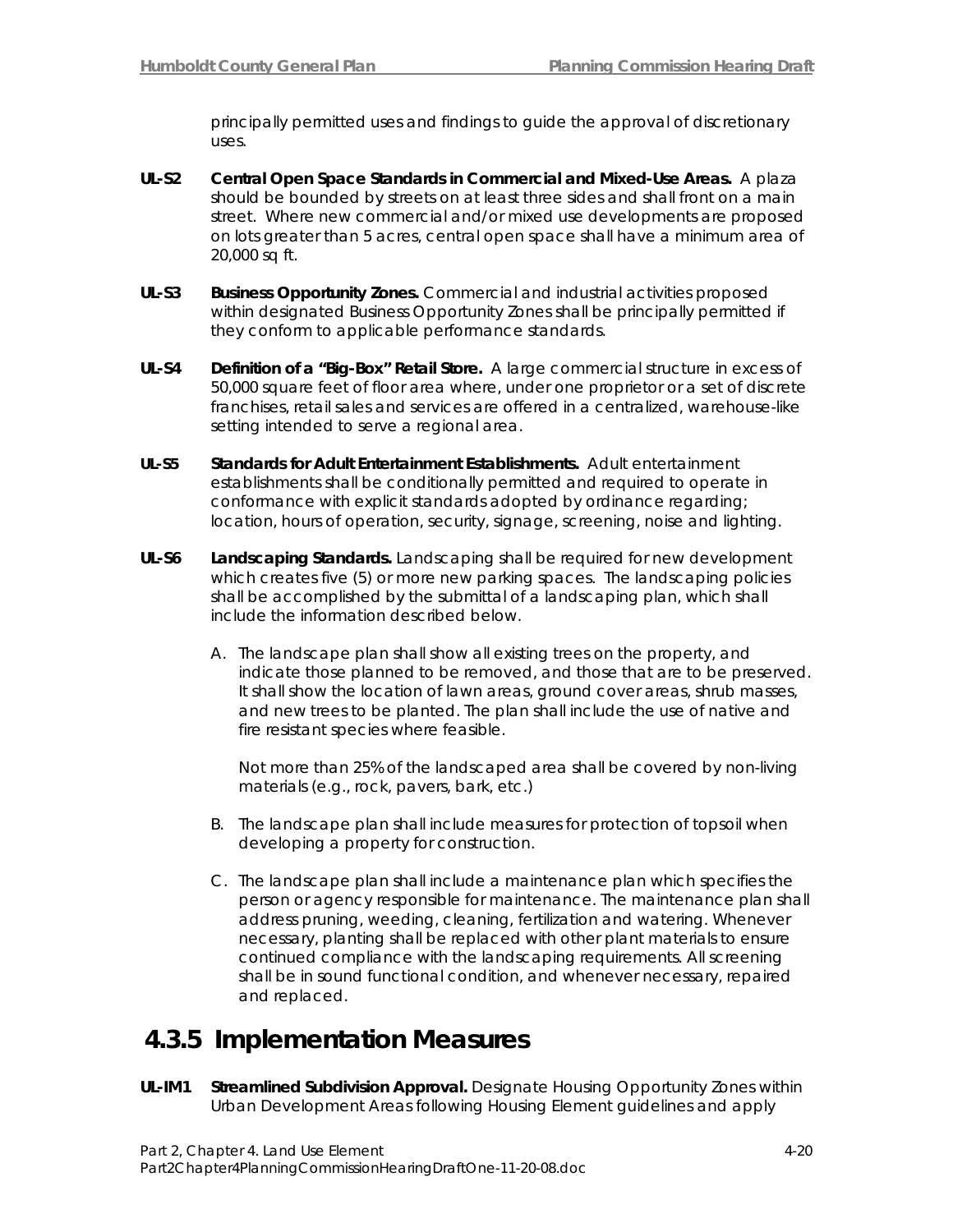streamlined subdivision approval processes consistent with Housing Element policies.

- **UL-IM2 Neighborhood and Town Centers.** Prepare a Neighborhood and Town Center ordinance and establish Neighborhood and Town Centers areas by zoning overlay during General Plan Updates and Community Planning processes. Develop figures in the implementing ordinance to demonstrate design principles; for example, how to orient commercial and mixed-use buildings toward the street or the central open space areas.
- **UL-IM3 Business Opportunity Zones.** Create a Business Opportunity Zone Overlay designation with associated performance standards and apply the zoning overlay to specific areas or properties within Community Planning Areas to stimulate commercial and industrial development and job growth. Candidate areas shall include business and industrial parks, underutilized or vacant industrial and commercial land.
- **UL-P4 Support for Micro and Small Business Development.** Review and update standards for home based businesses and cottage industries to increase the scale and range of principally permitted development in residential zones.
- **UL-IM5 Sites for Commercial Development.** Maintain an adequate inventory of sites to accommodate commercial development in Neighborhood and Town Centers.
- **UL-IM6 Revisions to the Non-Conforming Use and Structures Standards.** Revise the Non-Conforming Use and Non-Conforming Structure sections of the zoning ordinance to grant more flexibility for continuing compatible mixed uses in Urban Development Areas.
- **UL-IM7 Review and Update the Subdivision Ordinance.** Comprehensively review and update the Subdivision Ordinance and incorporate circulation and design standards consistent with the policies of this Plan.
- **UL-IM8 Review and Update Design Review Ordinance and Areas.** Comprehensively review and update the Design Review standards of the zoning ordinance and maps of areas subject to design review**.**
- **UL-IM9 Establish Build-To Lines.** Promote a more uniform commercial streetscape by establishing build-to lines rather than setback lines, or a combination of the two.
- **UL-IM10 Establish Maximum Parking Standards.** In the zoning ordinance, develop standards that limit the maximum number of off-street parking spaces that can be developed in commercial and/or mixed use areas.
- **UL-IM11 Review and Update the Sign Ordinance.** Comprehensively review and update the standards for signs in the zoning ordinance.
- **UL-IM12 Simplify the Zoning Ordinance with Illustrations and Matrices.** Modify the zoning ordinance to incorporate the use of illustrations and matrices to simplify communicating allowed uses, design principals and development standards.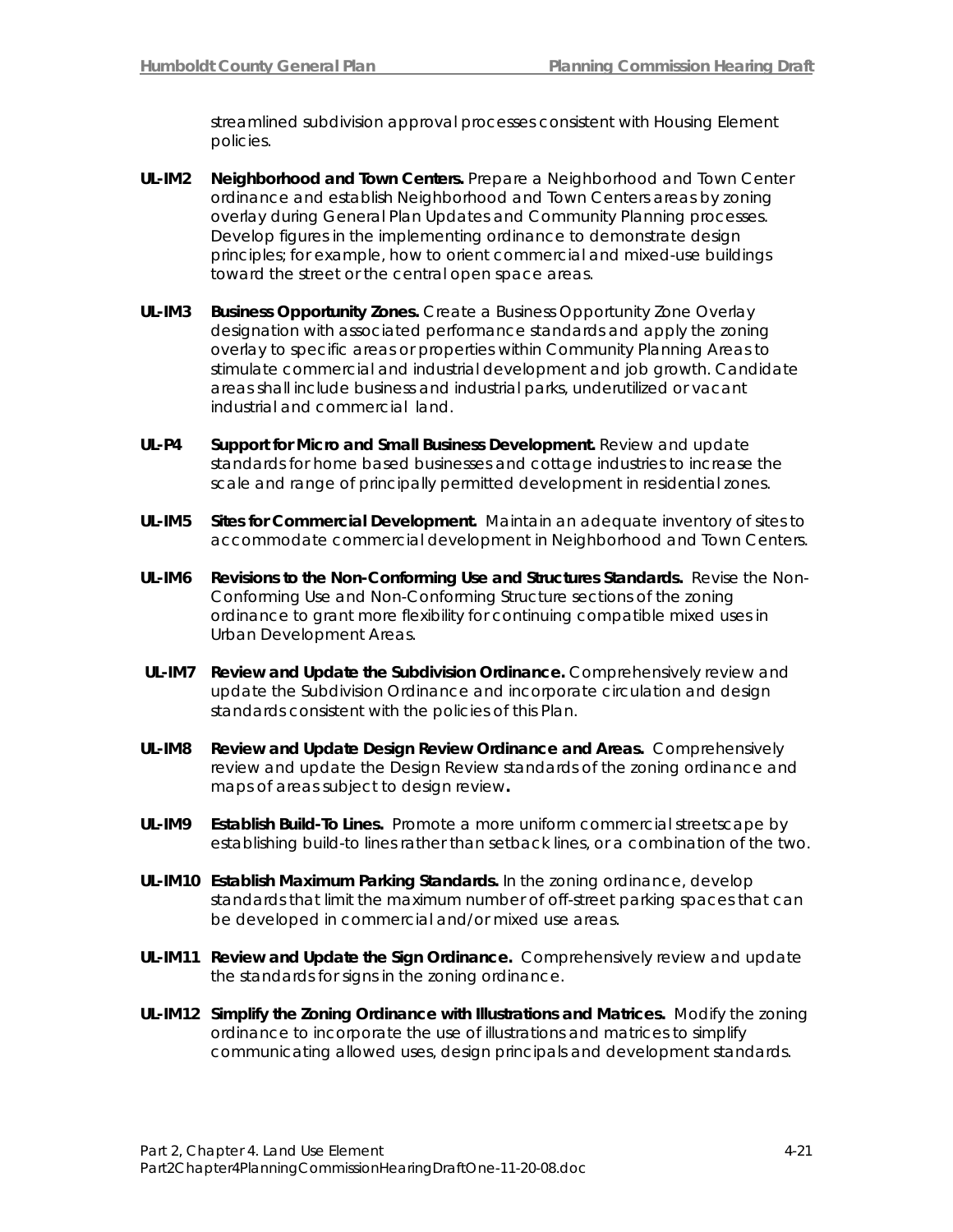- **UL-IM13 Revisions to the Zoning Ordinance to Regulate Big Box Commercial Uses.** Revise the zoning ordinance to incorporate standards for "big box" commercial uses.
- **UL-IM14 Adult Entertainment Ordinance.** Develop an ordinance for adult entertainment establishments to ensure they will be compatible with neighboring uses.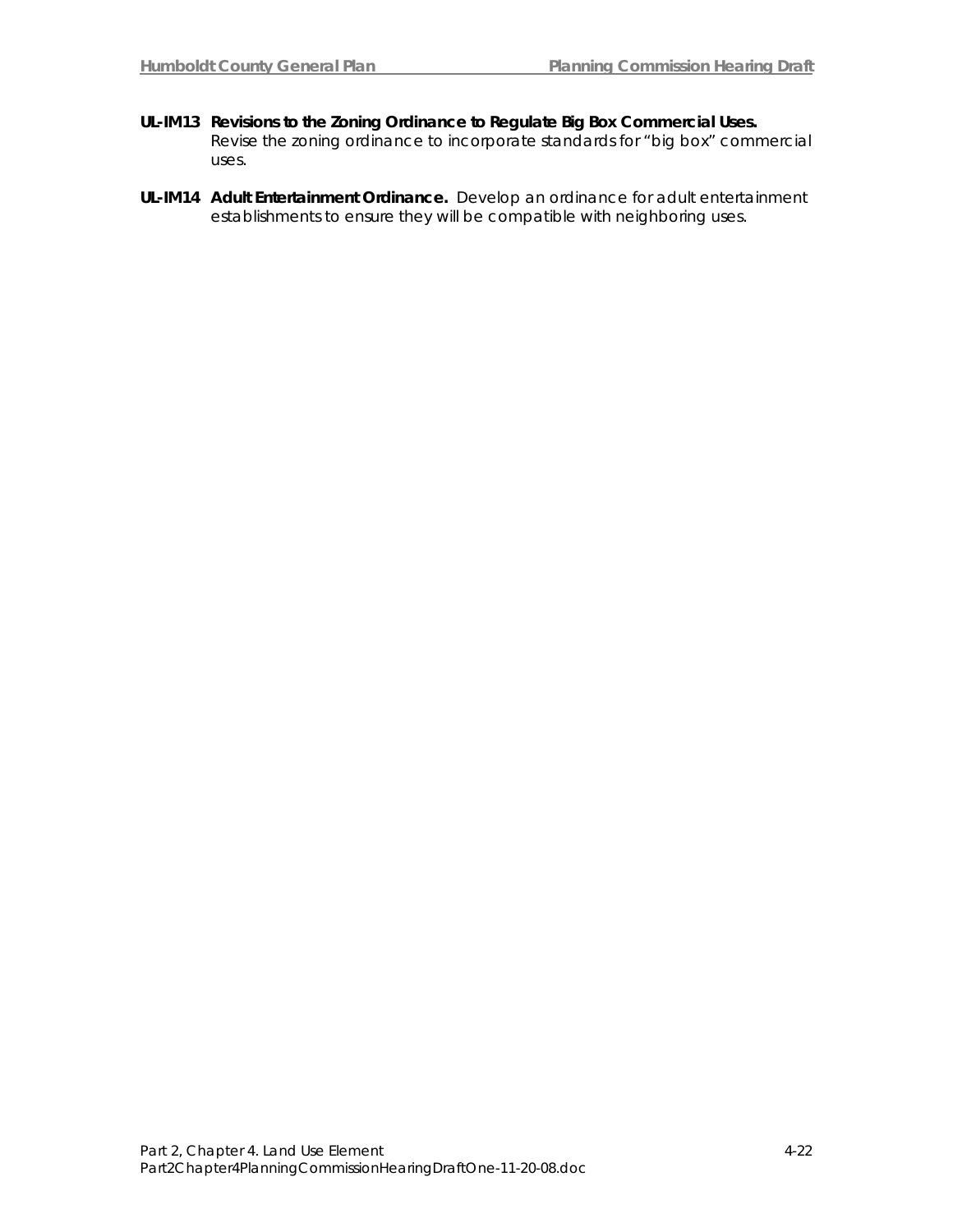# **Section 4.4 Rural Lands**

# **4.4.1 Purpose**

This section establishes policies to ensure the stability and productivity of the county's resource lands while providing for the orderly development of rural residential properties. These policies, in conjunction with the policy and standards established for the agriculture and timber resource lands, are intended to provide clear guidelines for land use decisions outside of Community Planning Areas.

# **4.4.2 Background**

Humboldt County is 3,573 square miles in size or about 2,290,000 acres. There is about 156,000 acres designated Rural Residential (RR) outside of community planning areas, of which 65,000 acres (1,950 parcels) are vacant.

These lands provide the opportunity for rural homesteads that are a significant part of the cultural heritage of Humboldt County. They are distinguished from agriculture and forest lands because residential development is recognized as the primary use. The demand for rural residential land varies with real estate market conditions and financial opportunities. The plan provides flexible growth densities using land use designations. Zoning provides more precise density limits to reflect local conditions.

The development of rural lands raises public interest and safety issues including: adequacy of County roads and services, minimizing hazards such as wildfire, protection of watersheds, rivers, streams, wildlife, and sensitive habitats and conflicts with resource production activities.

The policies of this section support the need to maintain and conserve resource lands, reduce exposure to safety hazards, recover the cost of providing public services and protect watersheds. Many of these policies are implemented by measures more closely related to other elements, such as the Safety and Water Resources Elements. Development of rural residential lands, given consideration to these public interests, can sustain an important cultural heritage, provide economic opportunity, employment and self-sufficiency and contribute to the vitality of rural communities.

## **4.4.3 Goals and Policies**

## **Goal**

- **RL-G1 Rural Residential Land Inventory.** An adequate supply of vacant land suitable for large lot rural residential development as the primary principally permitted use with access to Rural Community Centers and Community Planning Areas.
- **RL-G2 Rural Land Development.** Homestead style independent living on rural residential lands with minimum fire risks, impacts to water resources, public serviced demands and conflicts with resource production.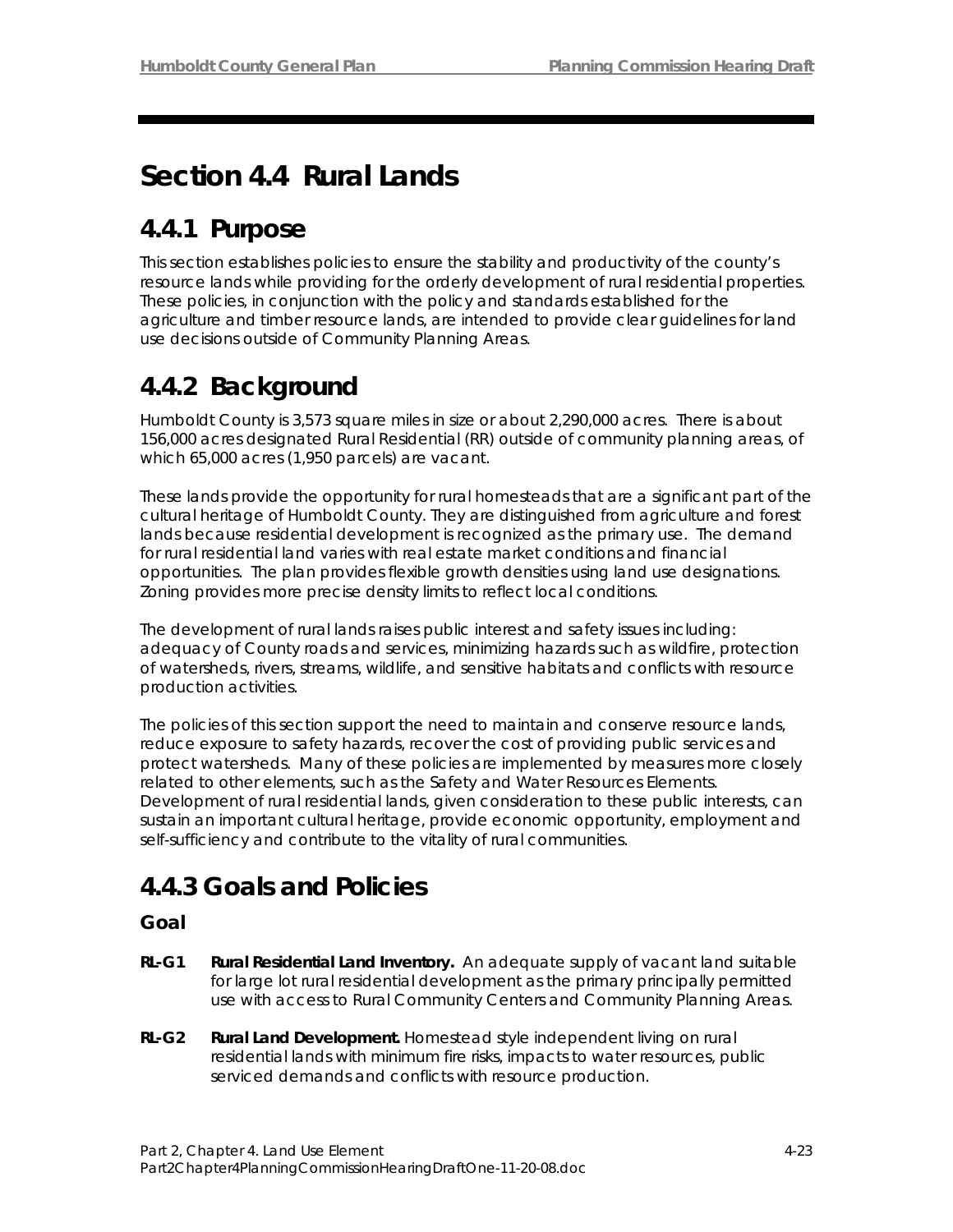## **Policies**

- **RL-P1 Compatible with Resource Production.** Development on rural residential lands adjacent to designated agricultural and timberlands shall be planned to be compatible with agriculture and timber production.
- **RL-P2 Water Withdrawal.** Cumulative impacts of water withdrawal from surface and groundwater sources and on-site sewage disposal systems shall be assessed during the zoning and subdivision of all areas designated for rural residential development.
- **RL-P3 Rural Commercial Uses**. New tourist, commercial, and retail outlets shall be located within the Rural Community Center land use designation or designated Community Planning Areas or other existing developed areas with development of a similar nature, unless the use meets rural cottage industry standards or is characteristic of and compatible with a rural setting.
- **RL-P4 Fire Safety Hazards.** Support implementation of State Responsibility Area Fire Safe Standards and Wildland-Urban Interface Building Codes for new development and voluntary programs for fuels reduction, dwelling fire protection and creation of defensible space for existing development.
- **RL-P5 Road Constraints and Rural Development.** Rural zoning densities and subdivision approvals shall reflect road constraints identified by the County Public Works Department. Subdivisions may be allowed where roads can be feasibly improved to minimum County standards at the time of subdivision or incrementally, through road improvements from future development.
- **RL-P6 Rural Development in the King Range**. All development within the boundaries of the King Range National Conservation Area shall be consistent with the Bureau of Land Management's Management Plan.
- **RL-P7 Clustered Rural Residential Development.** Clustered rural residential development is encouraged on rural lands suitable for development consistent with planned densities. Density bonuses may be provided where significant permanent land dedications are secured.

## **4.4.4 Standards**

- **RL-S1 Compatibility with Timber and Agricultural Production.** Rural Residential subdivision adjacent to lands planned for timber or agricultural production shall be evaluated for compatibility with continued resource production. Subdivisions shall be conditioned to minimize constraints on resource production due to access limitations and water supply impacts. Right-to-Harvest or Right-to-Farm agreements shall be required on newly created Rural Residential subdivision lots adjacent to lands planned for timber or agricultural production.
- **RL-S2 Subdivisions Near Identified Resource Lands**. Land divisions within the following four areas (as designated on the Biological Resources Map) are restricted to 40 acre minimum parcel sizes to preserve the areas' natural values: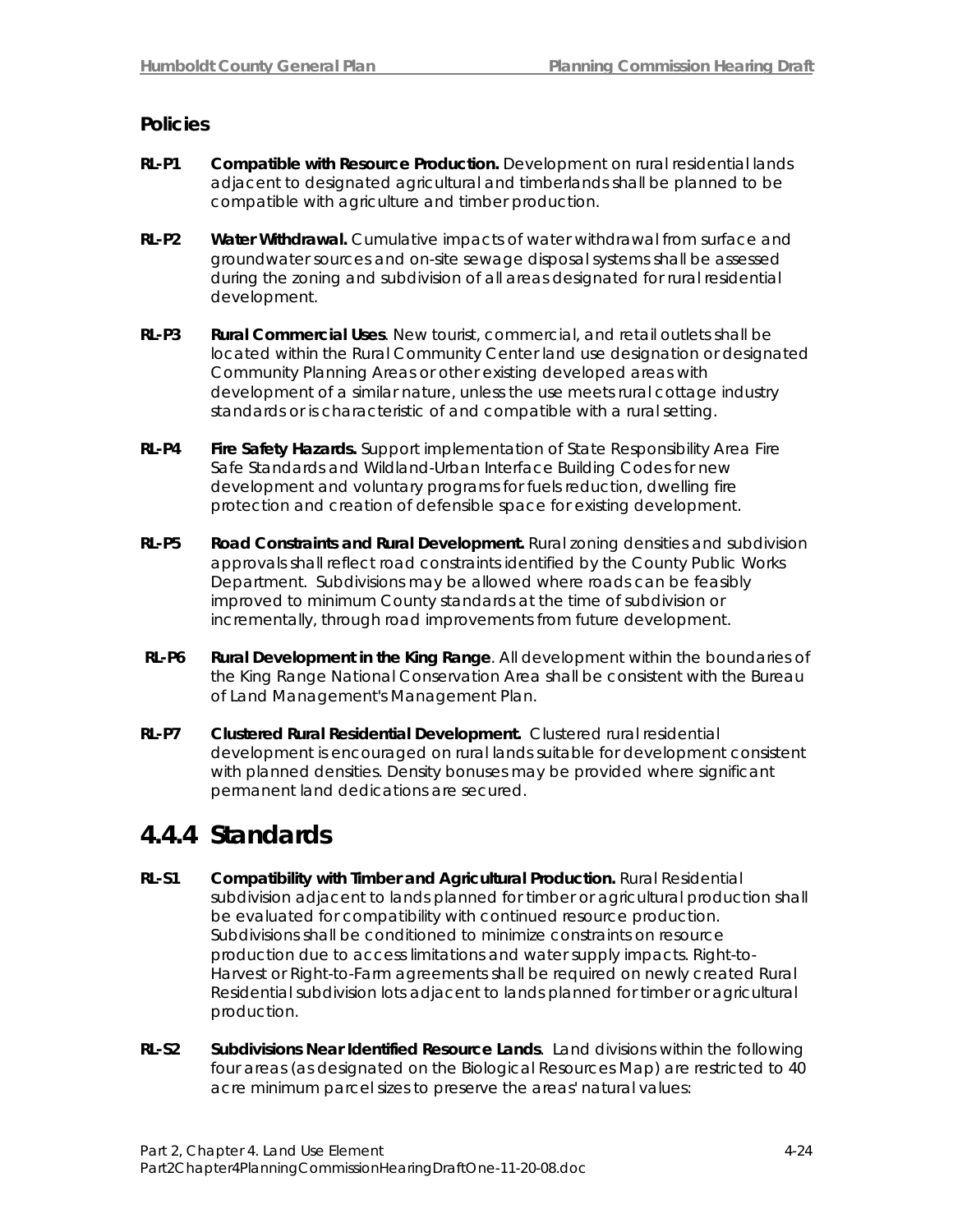- A. Horse Mountain
- B. Kings Range National Conservation Area
- C. Scotia Bluffs
- D. Luffenholtz Creek Bishop Pine Stand
- **RL-S3 Cottage Industry Standards**. Cottage industry is a principally permitted use in all rural land use designations provided they meet the following standards:
	- A. Are conducted by occupants on the premises and not more than 5 nonresident employees in a manner which does not substantially affect the primary use of the parcel; and
	- B. Does not require use of buildings or structures occupying more than 2 acres; and
	- C. Involves no sales of merchandise other than that grown, manufactured or processed on the premises or merchandise directly related to and incidental to the industry; and
	- D. Would increase or maintain the viability of the existing principle use of the land, and shall not create noise, odors, smoke, or other nuisances which would adversely affect the surrounding area.
	- E. Cottage industries in Timber Production Zone (TPZ) lands must be consistent with the TPZ list of compatible uses.
	- F. Cottage industries which do not comply with these standards may be conditionally approved in all rural land use designations.
- **RL-S4 Subdivision Standards**. Subdivision of land designated rural residential may be approved if it can be found that:
	- A. There is proof of adequate water for domestic use as determined by current standards of the Division of Environmental Health provided through either:
		- 1) Certified dry weather tests of individually developed water supply systems on each parcel using wells, creeks, or springs; or
		- 2) Four or fewer connections to a developed private water system, including certified dry weather testing of source, storage, and transmission facilities, with recorded easements and legal agreements; or
		- 3) Evidence of connection to a public water system.
	- B. Water demands do not individually or cumulatively create a significant impact on Critical Water Supply or Watershed Areas or water bodies designated as critical habitat under the Endangered Species Act or temperature impaired under the Clean Water Act.
	- C. There is proof that adequate sewage disposal capability will be provided through either: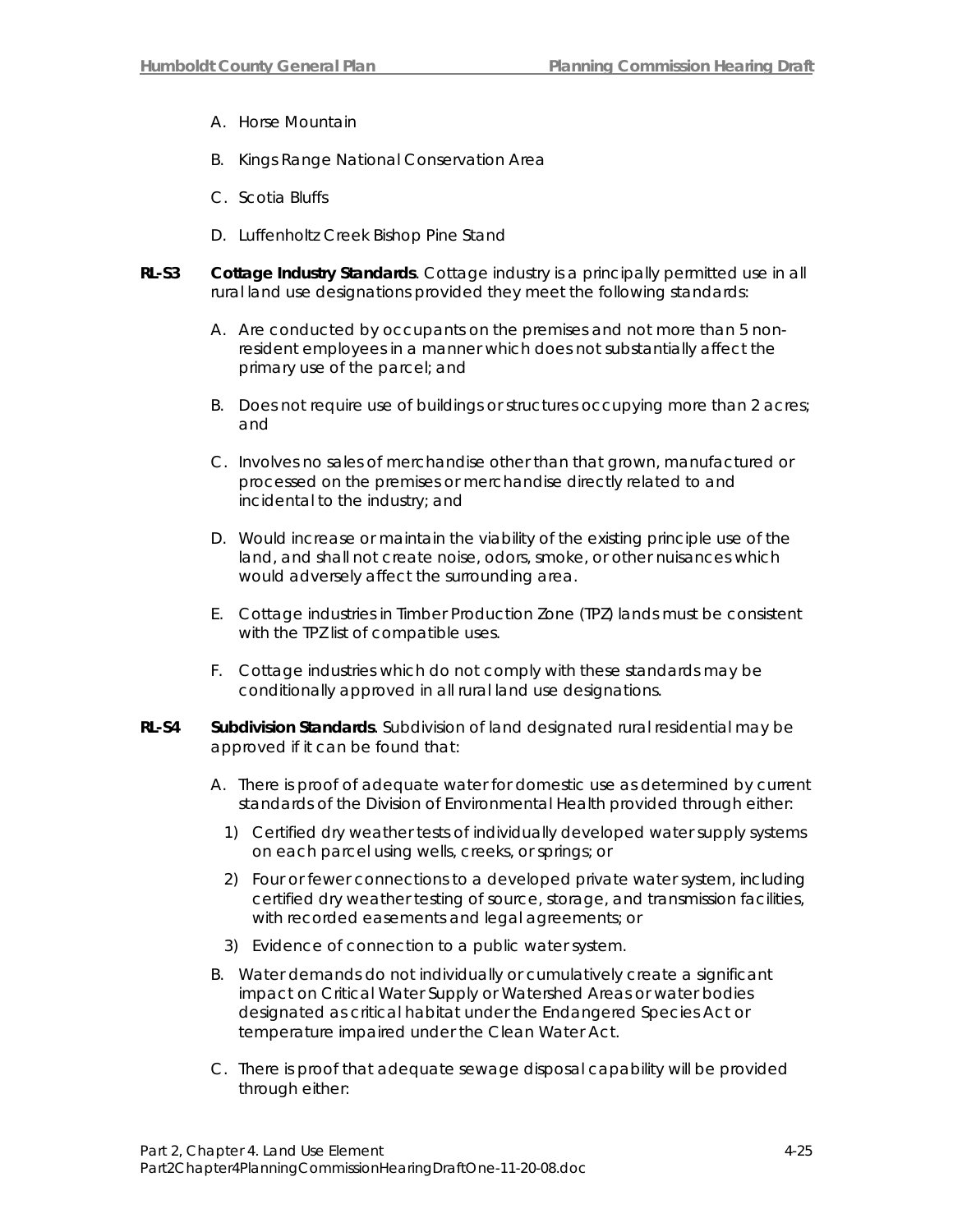- 1) Individual on-site systems approved by the Division of Environmental Health; or
- 2) Evidence of connection to a public wastewater disposal system.
- D. Building site locations are identified that meet county streamside management setback requirements and that are not subject to the following hazards:
	- 1) Geologic instability, steep slopes, and erosion;
	- 2) Seismic activity; or
	- 3) Flooding.
- E. Recorded access to a publicly maintained road that is:
	- 1) Adequate for ultimate development at planned densities; and
	- 2) Adequate for use by emergency vehicles per State Responsibility Area Standards.
	- 3) Not subject to adverse impacts caused by:
		- (a) Geologic instability, steep slopes and erosion;
		- (b) Seismic activity; or
		- (c) Flooding.
- F. Findings A, C, and D may be replaced by the following:
	- 1) All parcels created and any remainder are each in excess of 160 acres; and
	- 2) The purpose of the parcels is resource production; and
	- 3) A transfer of development rights for residential purposes is executed and recorded in favor of the County of Humboldt. Residential development rights may be reclaimed by meeting the standards in A, C, and D.
- G. Other findings specific to the area, zone, and land use designation can be made.

## **4.4.5 Implementation Measures**

- **RL-IM1 Inventory of Rural Residential Lands.** Maintain searchable GIS inventory of lands planned Rural Residential (RR) and review during Housing Element Updates for adequacy to meet homestead development demands during the Housing Element planning period.
- **RL-IM2 Identification of Substandard Roads.** Coordinate with the County Department of Public Works and area emergency service providers to inventory and map road segments that do not meet subdivision road standards or State Responsibility Area Fire Safe standards, and thereby would limit development of future residential subdivisions in the area. Identify the deficiency and assess the feasibility of achieving minimum standards through the Public Works Capital improvement program or through incremental road improvements provided by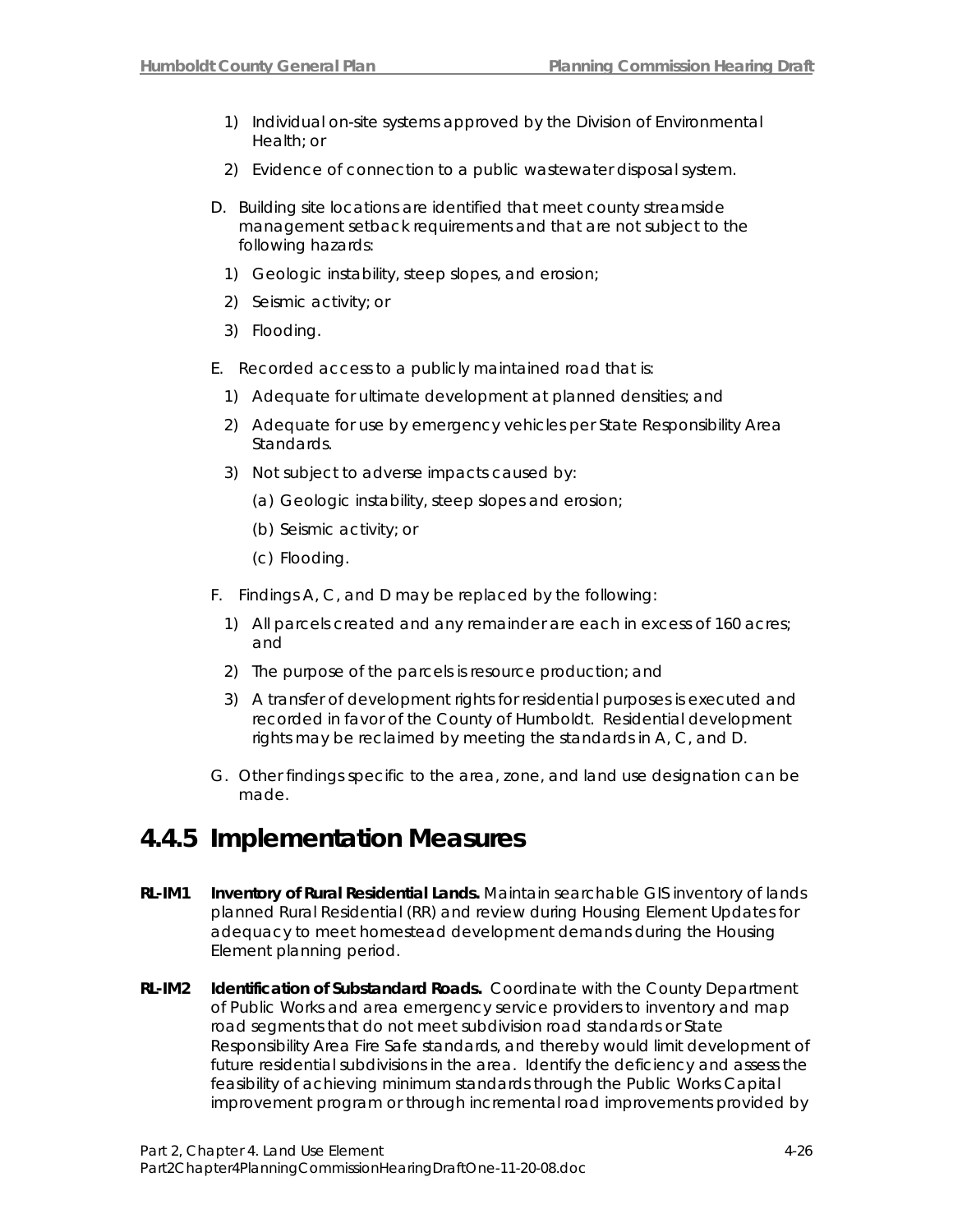future development. Where adequate access cannot be achieved by these methods, place an overlay zone over the affected area restricting further residential subdivision.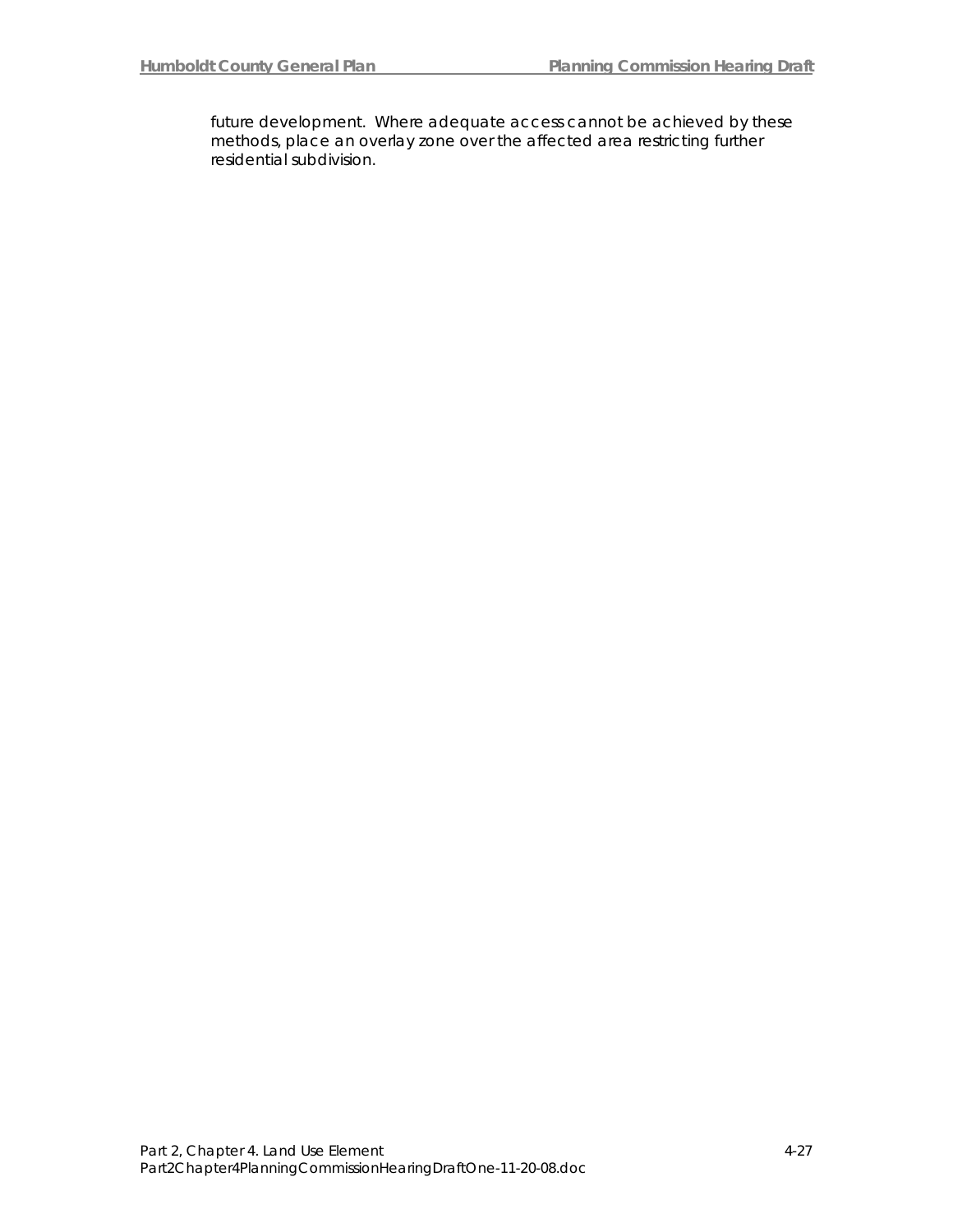# **Section 4.5 Agricultural Resources**

## **4.5.1 Purpose**

This section establishes policies to ensure the stability and productivity of the county's agricultural lands and industries. These policies are intended to provide clear guidelines for land use decisions in agricultural areas and promote and protect the current and future needs of the agricultural industry.

## **4.5.2 Background**

## **Agricultural Production**

According to the 2002 U.S Department of Agriculture Census, approximately 27% of Humboldt County land (634,000 acres) is in agricultural use. While this total includes large ranches that have a significant amount of timber production contributing to their operations, it fairly represents the overall significance of agriculture to Humboldt County. The county's dairy lands are an integral part of the landscape, history and economy of the county, generating \$43 million of milk products in 2004. The market value of cattle and calves in the County exceeded \$20 million in 2004. Truck farms, located primarily in river valleys, are becoming increasingly important for supplying local fruit and vegetable demands and specialty exports.

While agriculture is one of the most enduring industries in the County, agricultural operators face growing challenges to maintaining viable operations. Rising costs, increasingly complex regulatory requirements, and growing development pressures are among the hurdles facing today's farmers. As noted in the 2003 Humboldt County Agricultural Resources Background Report, it takes approximately 1,750 to over 6,000 acres to support a farm family raising beef; approximately 300 acres to support a family dairy; approximately 15 to 150 acres to support a farm family with row crops; and approximately 2,270 to 8,750 acres to support a farm family raising sheep.

## **Conversion of Agricultural Land**

Agriculture is an important component of the local economy and culture but adverse economics and generational transitions have accelerated the conversion of farmland to other uses. Despite protection policies in the previous General Plan, the conversion of agricultural lands to non-agricultural uses has continued to occur over time. Approximately 3,000 to 5,000 acres of agricultural land has been converted to nonagricultural use each year since 1964. Rangeland has been converted to both timber production and residential uses. Productive dairy lands have been subject to partial or complete conversion for wildlife and conservation purposes.

An increase in the median age of the farm land owners is another trend in local agriculture, particularly in cattle ranching. Many farms and ranches will pass from parents to sons and daughters in the next 20 years. Depending upon interests and economics, farms can be broken up into smaller non-viable parcels or taken entirely out of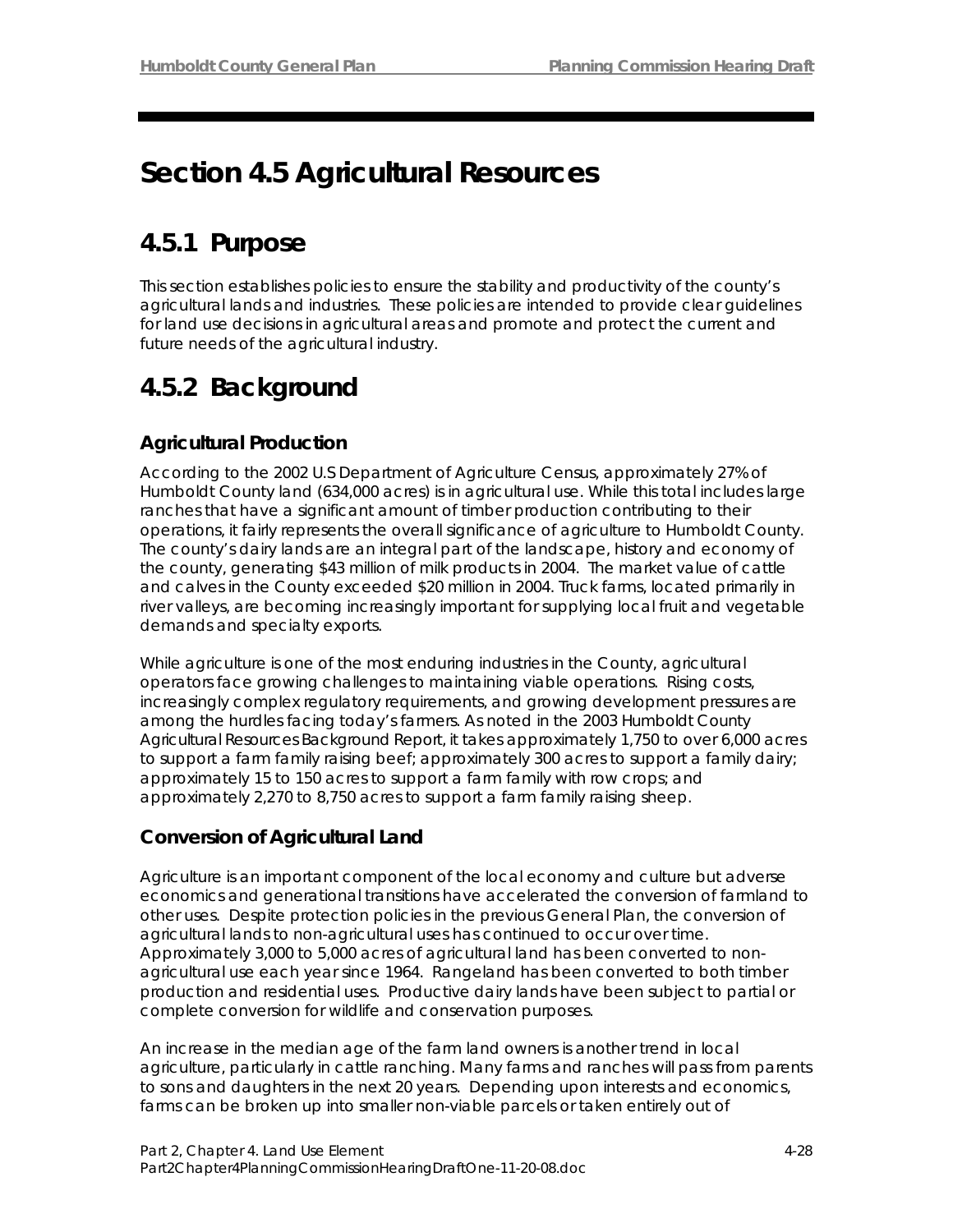production. For some of these property transfers, unfunded estate taxes can force the sale of all or portions of the ownership.

## **Agriculture and Land Use Policy**

Productive agricultural lands are vitally important to the county's economy, culture and environment. The long-term sustainability of Humboldt's agricultural economy hinges on continued profitability of agricultural operations and the availability of farming land. The availability of farm land is directly affected by land use policy but land use policies also can indirectly affect the overall profitability of agricultural operations. For example, minimum parcel size limitations and restrictions on residential development impact the assessed valuation of agricultural property which is the primary asset of agricultural operations. Reductions in the valuation of agricultural land can affect the viability of current operations by limiting financing ability, estate transfers or income from property sales.

The agricultural land use policies in this section aim to strike a balance between continued protections of farmland, so the agricultural industry can enjoy a stable land base well into the future, and limitations on land uses that reduce the value of agricultural land and impact profitability.

This Plan supports continued enrollment of agricultural land into Williamson Act, which already supports agricultural production on almost 200,000 acres of the County. The Plan also contains a "no-net-loss policy" to mitigate the cumulative effects of conversion of prime agricultural land and a "working-lands" policy to encourage continued agricultural production on lands placed into conservation easements or acquired by public agencies for conservation purposes.

## **4.5.3 Goals and Policies**

### **Goals**

- **AG-G1 Agricultural Production.** Economically viable agricultural operations contributing to the growth and stability of the economy and a strong market demand for agricultural lands dedicated to agricultural production.
- **AG-G2 Conservation of Agricultural Lands.** To conserve agricultural land for continued agricultural use and maintain the maximum amount of land in parcel sizes that will sustain economically feasible agricultural operations.

### **Policies**

**AG-P1 Planned Rural Development.** The County shall provide a Planned Rural Development (PRD) Program for lands designated Agricultural Grazing (AG) and Ranchland (AGR) that allows voluntary clustering of homesites at a density above what would otherwise be allowed when lands most suitable for agricultural production are retained for permanent continued production. To qualify, identified homesite parcels must be clustered to avoid increasing use conflicts and not be in conflict with any applicable conservation plan. Right-to-Farm agreements shall be secured on lands proposed for conversion to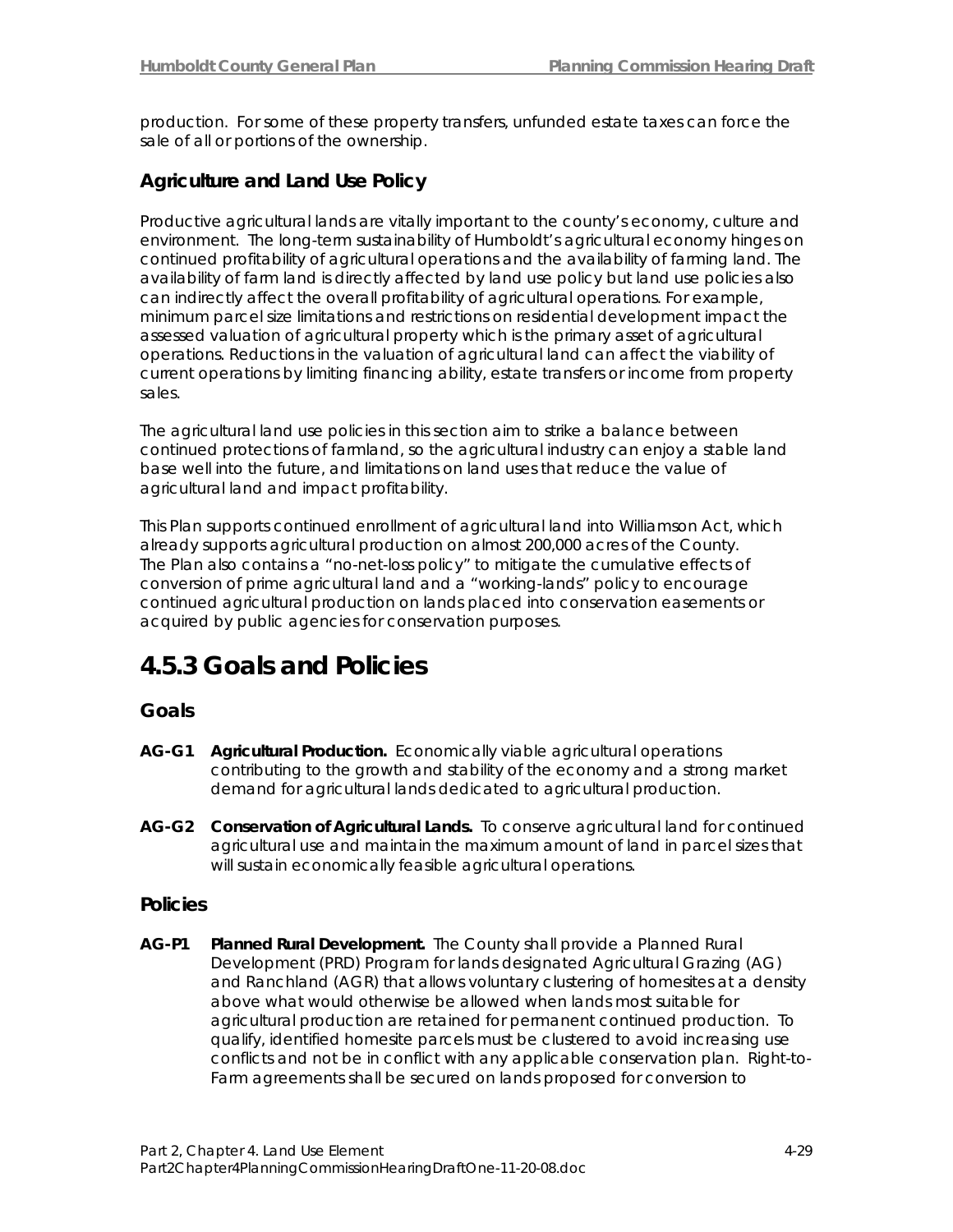residential uses. The remaining lands most suitable for continued agricultural production shall be retained solely for permanent production.

- **AG-P2 Support Voluntary Purchase of Development Rights.** The County shall support the voluntary purchase of development rights to provide income to farm operations and limit the intrusion of residential development into agricultural lands.
- **AG-P3 Support the Williamson Act Property Tax Incentive Program.** The County shall support the continuation, enhancement and growth of the county Williamson Act program.
- **AG-P4 Supplemental Farm Income.** The County shall support activities compatible with agriculture that enhance the viability of agricultural operations such as cottage industries, farm homestays, sale of farm products and visitor services and accommodations.
- **AG-P5 Conservation of Agricultural Lands.** Agricultural lands shall be conserved and conflicts minimized between agricultural and non-agricultural uses through all of the following:
	- A. By establishing stable zoning boundaries and buffer areas that separate urban and rural areas to minimize land use conflicts.
	- B. By promoting in-filling to achieve a more logical urban/agricultural boundary.
	- C. By developing available lands not suited for agriculture, or those located within Urban Development Areas, prior to the conversion of agricultural lands outside of those areas.
	- D. By assuring that public service facility expansions and non-agricultural development do not inhibit agricultural viability, either through increased assessment costs or degraded air or water quality.
	- E. By increasing the effectiveness of the Williamson Act Program.
	- F. By not allowing residential subdivision of lands planned Agricultural Exclusive  $(AE)$ .
	- G. By allowing lot-line adjustments for agriculturally designated lands only where planned densities are met and there is no resulting increase in the number of building sites.
- **AG-P6 No Net Loss of Prime Agricultural Lands.** The permanent conversion of prime agricultural lands to non-agricultural uses shall be mitigated to less than significant effects with offsetting permanent protections of prime agricultural land so there is a no net loss of prime agricultural land.
- **AG-P7 Agricultural Production in Conservation Areas.** The County shall support continued agricultural production on lands placed into conservation easements or acquired by public agencies for conservation purposes. Enforceable provisions contained in terms of sale, deeds and conservation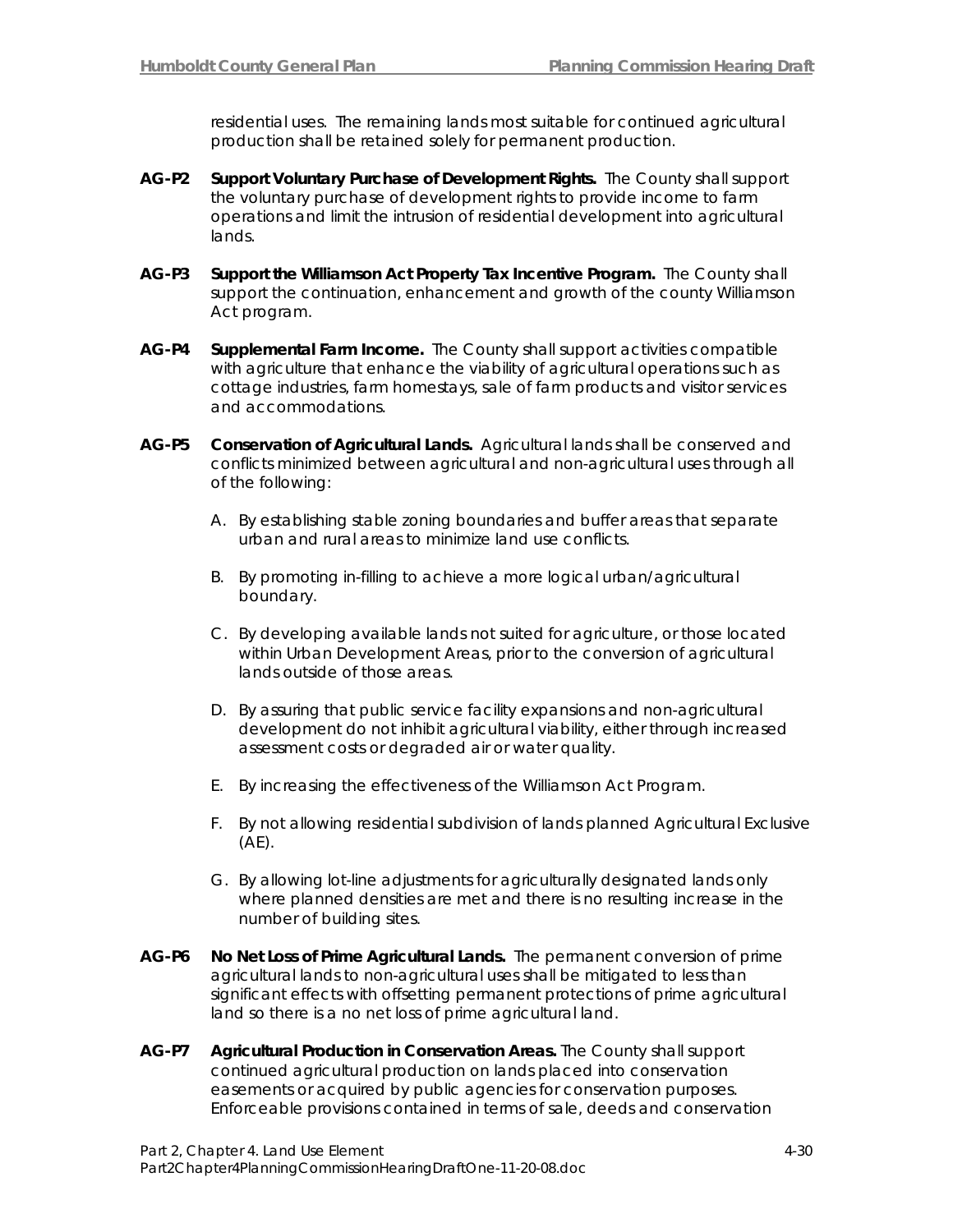easements which require continued management for agricultural production can be considered mitigation of agricultural land conversion impacts.

- **AG-P8 Right to Farm.** The County shall utilize the "Right-to-Farm" Ordinance to provide constructive notice about the nature of agricultural activities to residents living adjacent to farm operations.
- **AG-P9 Predator Control.** Support predator control programs that comply with federal, state and local laws in order to reduce livestock depredation.
- **AG-P10 Support Land Trusts.** Support private non-profit land trusts that provide agricultural conservation programs in Humboldt County.
- **AG-P11 Support Vegetative Management Programs.** Support vegetation management programs (controlled burning, etc.) when it is found that they improve the availability and quality of rangeland for livestock and wildlife, reduce the hazard of disastrous wildfires, and increase water quality and quantity.
- **AG-P12 Advice from Agricultural Community.** Seek advice from the agricultural community for any future evaluation of land areas needed for urban development or for any consideration of requests by Humboldt's Local Agency Formation Commission (LAFCo) to change spheres of influence or urban service boundaries next to or near agricultural lands.
- **AG-P13 Agricultural Zoning and Parcel Size.** Utilize Agricultural Exclusive (AE), Agricultural Grazing (AG), and Ranchland (AGR) land use classifications to ensure appropriate parcel sizes and land use for continuing availability of the necessary agricultural land base.
- **AG-P14 Residential Uses on Timberland Production Zone (TPZ) Lands within Agricultural Preserves.** Residential uses on TPZ lands within agricultural preserves shall be consistent with the requirements of the Williamson Act and local Williamson Act Guidelines.

## **4.5.4 Standards**

- **AG-S1 Subdivision of Planned Agricultural Exclusive (AE) Lands.** Within areas designated AE, no agricultural land division will be approved whereby any parcel thusly created will be less than 60 acres. However, divisions of these agricultural lands to a minimum size of 20 acres may be approved if the Planning Commission finds that the division is necessary for a specific agricultural purpose (e.g., to provide for a separate starter farm for a family member), and the division will not adversely affect the area's agricultural economy or environmental resources. The rezoning and parcel map may be approved only upon satisfaction of all of the following conditions:
	- A. Conveyance of a permanent agricultural easement to the County of Humboldt or other public entity or private non- profit corporation, having as its chief goal the preservation of agricultural or open space lands.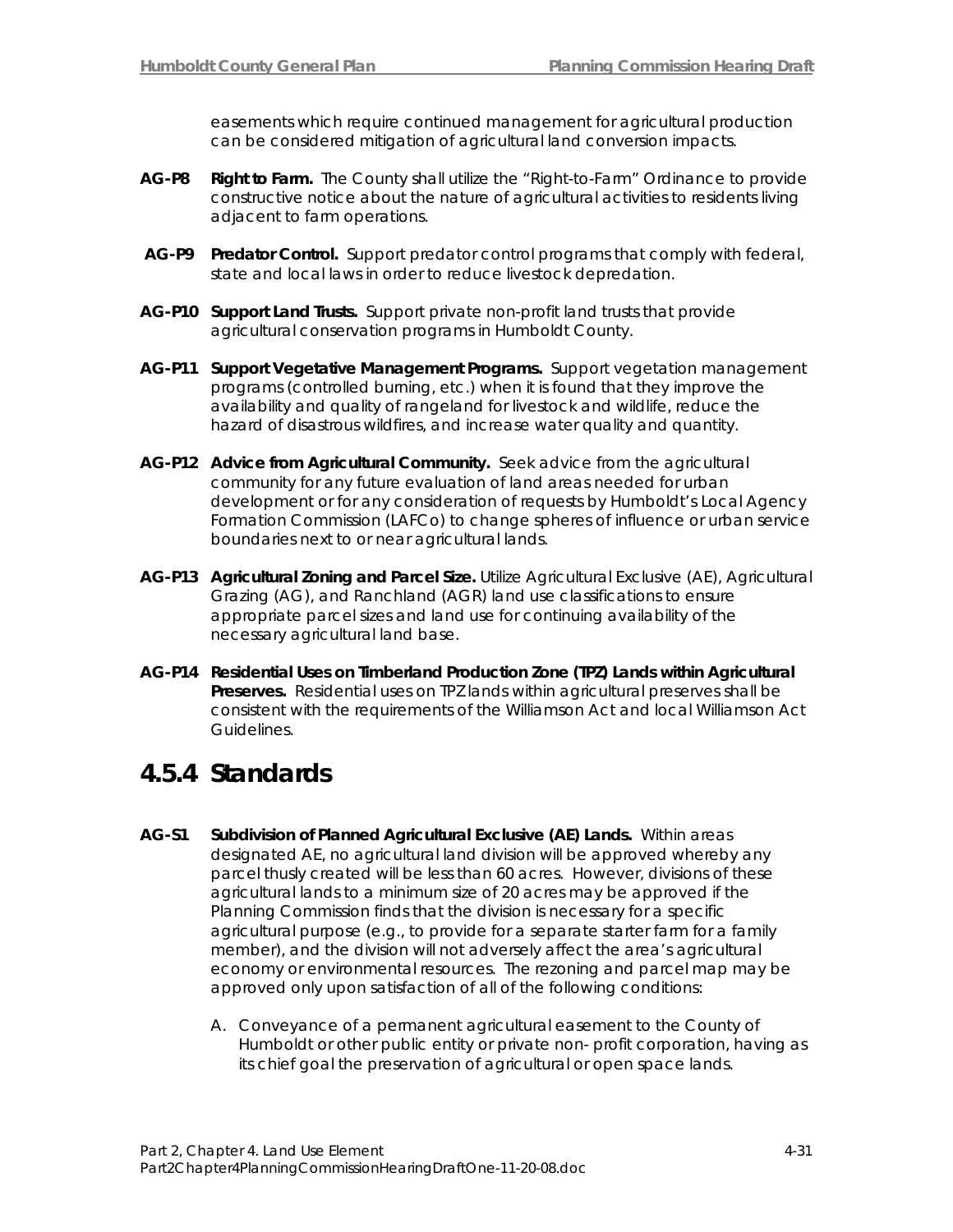- B. Conveyance of development rights beyond those necessary for agricultural purposes.
- C. Recorded acknowledgment that, although the new parcel is of a size below that considered a viable economic agricultural unit, its creation was approved for a specific agricultural purpose, and no further division or other conversion from agricultural use, except to other open space or habitat restoration use, will be allowed in the future even if agricultural use of such separate parcel does not provide adequate economic return.
- **AG-S2 Agricultural Grazing (AG) Land.** Parcels designated AG may be zoned as small as 40-acres in size, where the protection of agricultural operations will be ensured, maintained or enhanced based upon the ability to make all of the following findings:
	- A. The parcel size shall not inhibit the use of the property for commercial agricultural operations; and
	- B. The parcel size shall not inhibit economically viable agricultural and timber production on adjoining lands; and
	- C. Uses and parcel sizes in the adjoining area are compatible; and
	- D. The parcel size is consistent with a comprehensive view of all relevant plan policies; and
	- E. Each parcel has frontage on an existing publicly maintained road; and
	- F. All such zoning is within 1/4 mile of an existing maintained public road.
- **AG-S3 Subdivision of Planned Agricultural Grazing Lands.** Subdivision to the minimum parcel size allowed in the zone may be permitted based on the findings that:
	- A. The subdivision will result in significant production improvements through intensive management for the growing of crops and animals; and
	- B. The subdivision shall not inhibit the use of the property for agricultural operations; and
	- C. The subdivision shall not inhibit economically viable agricultural and timber production on adjoining lands; and
	- D. Adequate access, water, and geologic stability can be demonstrated for the proposed use and the land division meets all other regulatory requirements; and
	- E. On each parcel, the residential site is located, to the fullest practical extent, in areas of the lowest productivity; and
	- F. Access to the remainder is consistent with the uses of the remaining property.
	- G. All applicable subdivision policies of the Rural Lands can be met.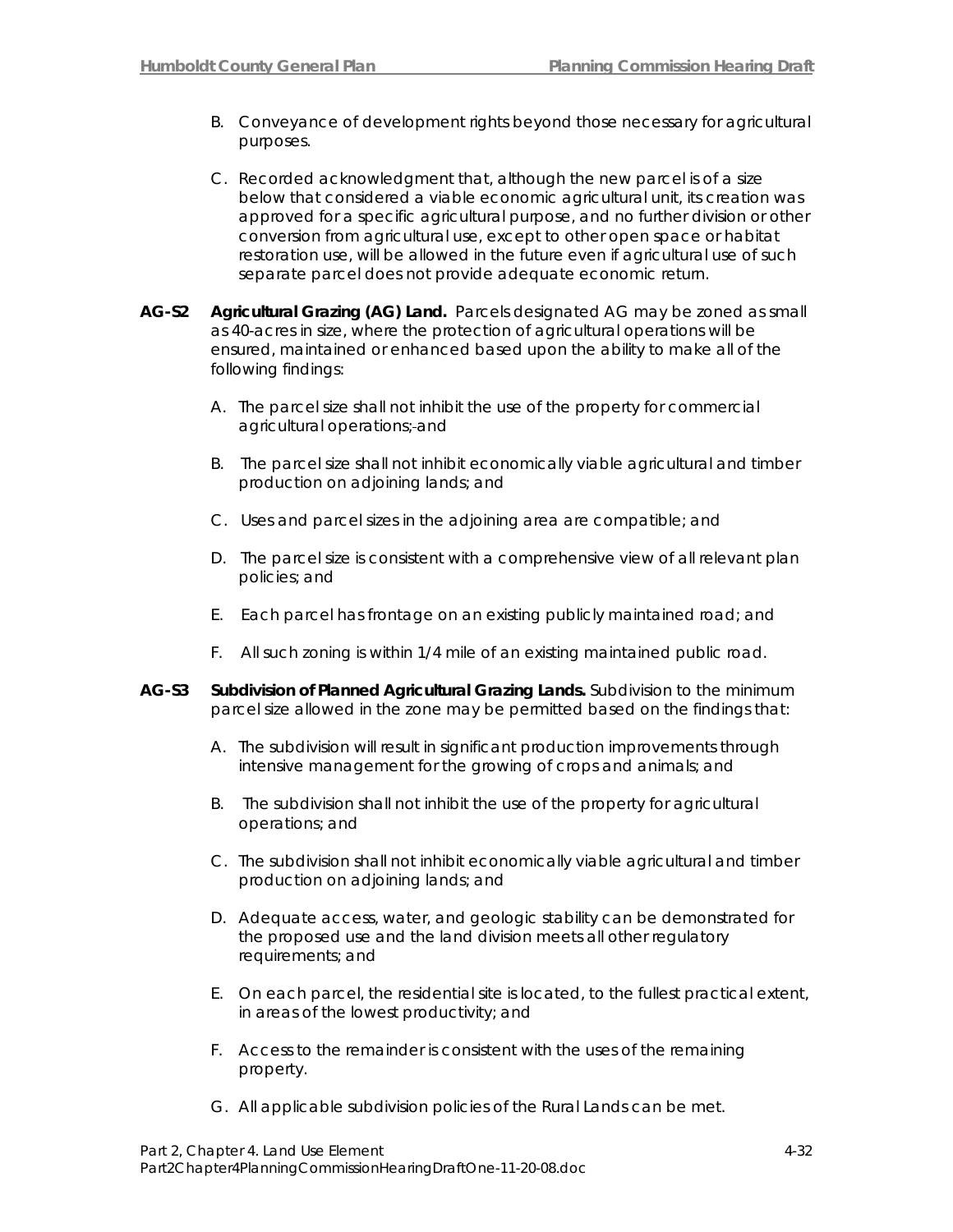#### **AG-S4 Planned Rural Development Program Clustering Incentive Options:**

#### Tier 1 clustering program:

| Density credit:                   | 2 times existing entitlements when 90% of<br>subject lands are protected |
|-----------------------------------|--------------------------------------------------------------------------|
| Protection instrument:            | B7 zoning, conservation easement or equivalent                           |
| Rezone homesite parcels:          | protection on remainder<br>County to conduct re-zone.                    |
| <u>Tier 2 clustering program:</u> |                                                                          |
| Density credit:                   | 3 times existing entitlements when 95% of<br>subject lands are protected |
| Protection instrument:            | Permanent conservation easement<br>on<br>remainder                       |
| Rezone homesite parcels:          | County to conduct re-zone.                                               |

- **AG-S5 Historical Preservation**. An exception to the minimum parcel size for planned agricultural land may be made for the purposes of historic preservation where the following findings are made:
	- A. The site or structure qualifies and is included on a local, state or federal historic registry; and,
	- B. The viability of continued agricultural operations is not inhibited, and;
	- C. No additional density beyond what would be permitted as part of the existing agricultural operations is created.
- **AG-S6 Resource Protection Acquisition Programs**. The division of planned agricultural lands to create parcels of less than the minimum size may be approved to facilitate the maintenance or replacement of residences, agriculture-related structures, or to protect water supplies and water rights lost in public acquisition only when the County finds that such a division will not adversely affect the area's agricultural economy.

## **4.5.5 Implementation Measures**

- **AG-IM1 Develop Planned Rural Development Program.** Update the Zoning Regulations to include provisions for Planned Rural Development (PRD) and implement a program to assist landowners with PRD applications.
- **AG-IM2 Manage an Agricultural Conservation Program.** Seek funding and provide staff for an on-going agricultural conservation program to support activities associated with the Williamson Act, land conservation efforts of local land trusts, conservation easements and mitigation of agricultural land conversion.
- **AG-IM3 Supplemental Farm Income.** Update the Zoning Regulations to provide for greater flexibility and allowances for cottage industries, farm homestays, sale of farm products and visitor services and accommodations within agricultural lands.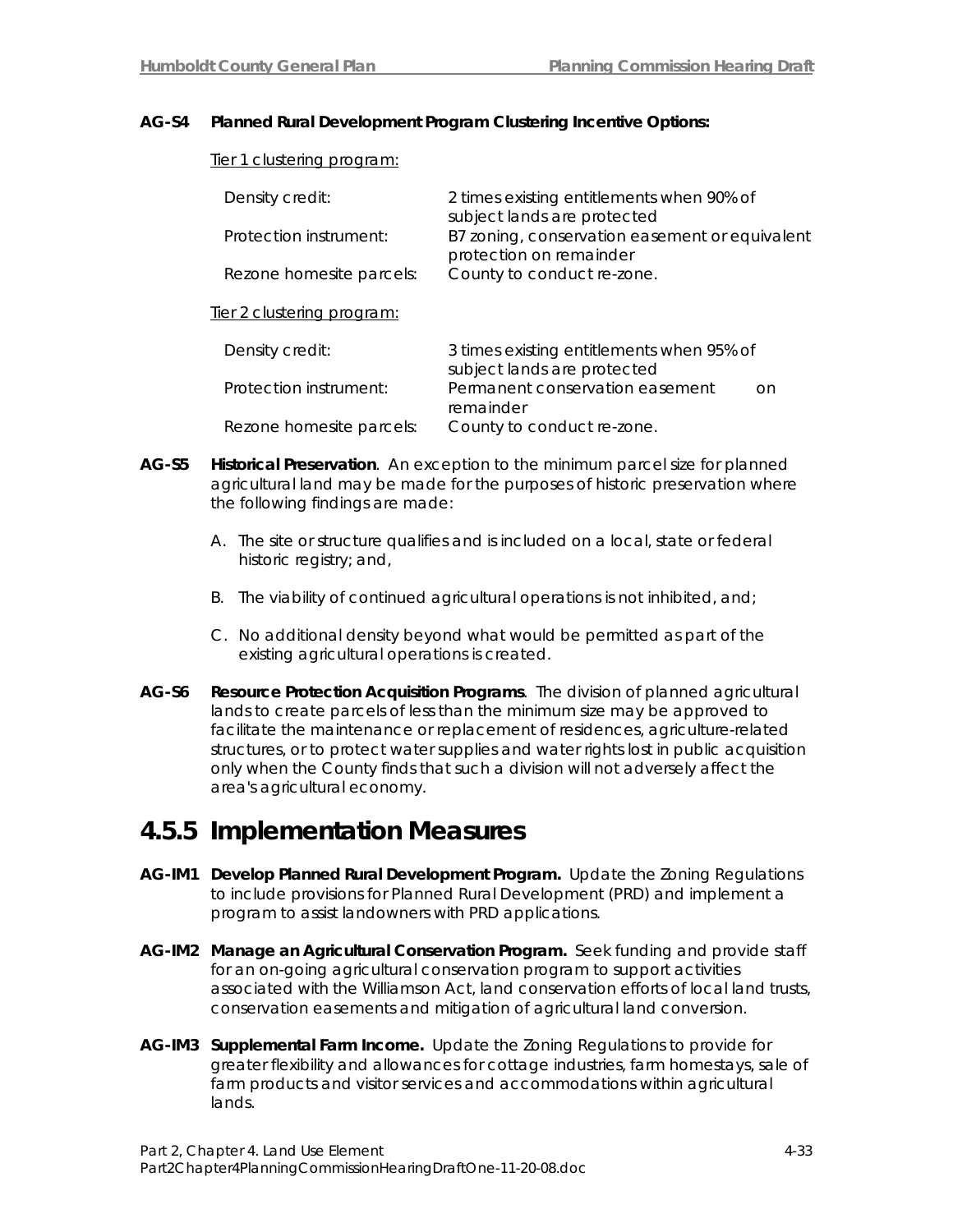- **AG-IM4 No Net Loss of Prime Agricultural Lands.** Provisions for mitigation offsets of prime agricultural land conversion shall be adopted by ordinance.
- **AG-IM5 Monitor Conversion of Agricultural Lands.** Annually monitor the conversion of agricultural land to other uses. If conversions have accelerated over previous historic rates, report to the Board of Supervisors with corrective policy recommendations.
- **AG-IM6 Williamson Act Contracts.** Support, promote, and broaden the application of Williamson Act contracts and agricultural preserves.
- **AG-IM7 Economic Development Assistance.** Develop programs within the County's Economic Development Division that assists local producers to promote strong local product identity and enhance economic viability of agricultural operations.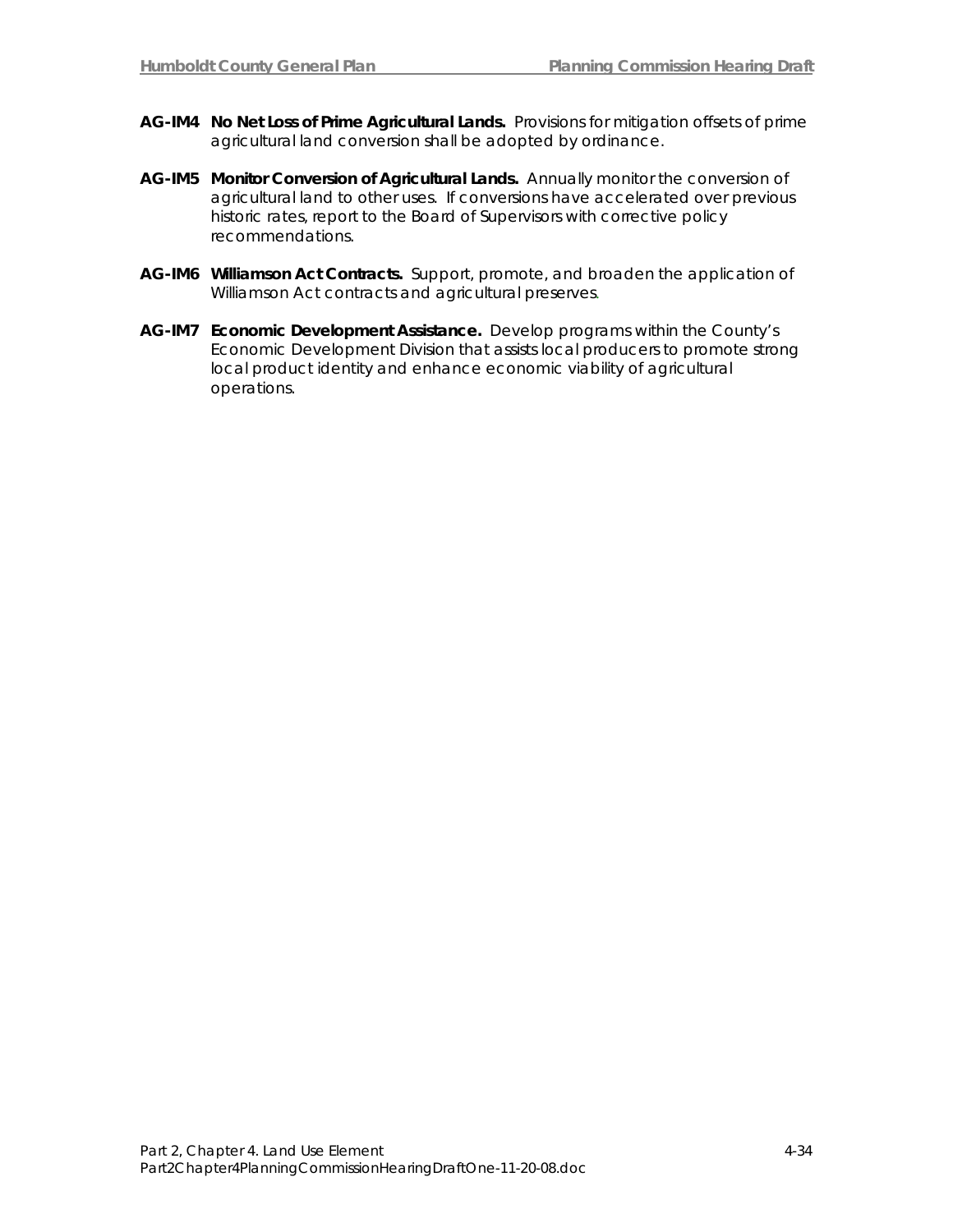# **Section 4.6 Forest Resources**

## **4.6.1 Purpose**

This section presents policies that support the conservation, development, and utilization of forest resources. Its policies are consistent with the California Timberland Productivity Act, including the requirement to establish a land use category for parcels zoned for timberland production.

# **4.6.2 Background**

## **Forest Resources and Land Use**

There are 1.2 million acres of private forested land and 0.3 million acres of public forested land in Humboldt County, covering more than 80% of the county's land area. Roughly 990,000 acres are zoned Timber Production Zone (TPZ), two-thirds of which are held by timber companies. Dedicated timber management of these lands and unique growing conditions have consistently made Humboldt County the state's leading timber producer, contributing more than 20 percent of the state's total since 2000.

Despite a 50-year trend of reduced timber production, timberlands remain the cornerstone of the county's economy, providing critical export income and a significant number of high wage jobs. Redwood parks and other forested land also attract visitors



from around the world and have put Humboldt County on the world map as an ecotourism destination.

While forestlands are unquestionably the County's greatest long term economic asset, they are also the County's greatest natural resources asset, providing a wealth of ecological values. They influence the supply and quality of water resources. They provide habitat for wildlife and plants, some critical to endangered species. And because trees remove carbon from the atmosphere, they are pivotal to the State's efforts to reduce greenhouse gas emissions.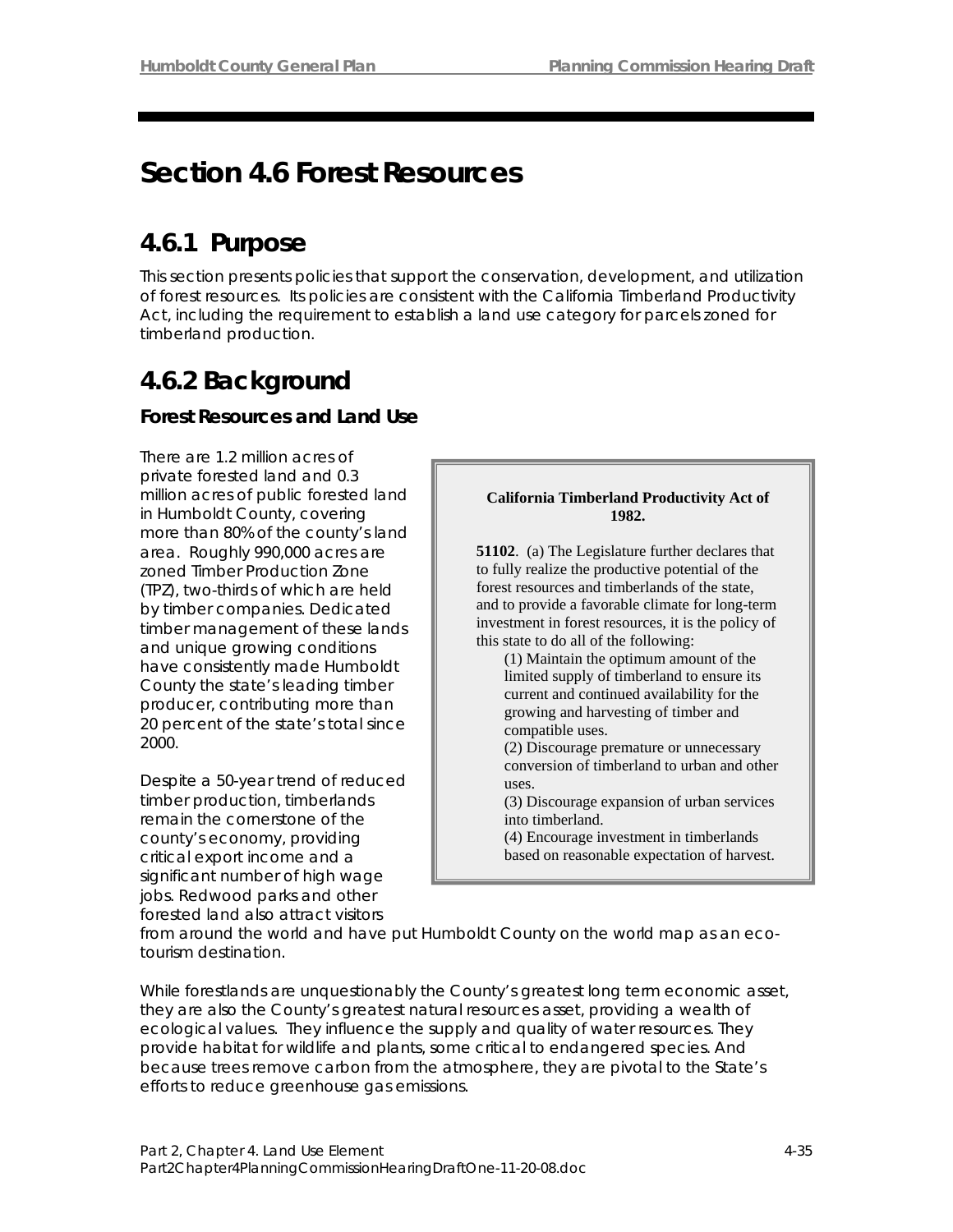Forestlands are deeply woven into local culture and heritage. From the time of the Native Americans, through the early settlers and mill towns, to the rise of modern timber management and the conflicts of Redwood Summer; forestlands have been more closely linked to the County's identity than any other land use. Given the economic, ecological and social importance of forestlands, it follows that no other land use attracts more debate about use and development.

Timber stocking and harvesting on forestlands is regulated by the State under the Forest Practices Act. The County's role in the management of forestlands and the focus of this Plan is maintaining an adequate inventory, regulating compatible and incompatible uses and managing land use conflicts at the interface of forestlands and residential areas. The County's regulation of uses must comply with state requirements for timber production zoned lands. This Plan also takes policy positions on several regulatory issues under the State's jurisdiction, primarily those that affect the economic viability and sustainability of timber production.

## **State and Federal Regulatory Issues**

There is widespread public support for continuing to use County forestlands for sustainable commercial timber production by large and small timber producers. The factors affecting commercial viability, and therefore the continuation of this land use, are numerous but increases in regulatory compliance costs in California combined with depressed log prices are placing unprecedented financial strains on timber producers. Increasing regulatory costs for timber management accelerates conversion to residential development, which can have more significant impacts to water and biological resources. Many timber producers maintain that a significant fraction of compliance costs do not result in improved environmental performance and could be reduced with no harm to the environment. Given the importance of a profitable industry to the long term sustainability of this land use, the County is prepared to address regulatory inefficiencies at the state level for the benefit of large and small

#### **California Timberland Productivity Act – Residential Uses**

*The California Timberland Productivity Act*  contains the main body of State statute relevant to TPZ regulations. The Act creates and defines TPZ, and provides procedures for zoning and rezoning lands into TPZ and rezoning lands out of TPZ. It also provides guidelines for compatible uses.

#### *CGC§ 51104(h)* defines "Compatible use" as follows:

*"(h) Compatible use" is any use which does not significantly detract from the use of the property for, or inhibit, growing and harvesting timber, and shall include, but not be limited to, any of the following, unless in a specific instance such a use would be contrary to the preceding definition of compatible use:"* 

*Residential use is addressed in CGC§ 51104(h)(6)*

*"… A residence or other structure necessary for the management of land*

*zoned as timberland production."* The County is therefore charged with determining the procedural mechanism for whether in any given situation a residence might significantly detract from or inhibit the use of the property for the growing and harvesting of timber.

timber producers. The County is also prepared to advocate for state policies that result in timberland owners benefiting financially from the public interest and ecological values of forest land using mechanisms such as carbon trading, forest products certification and conservation easements.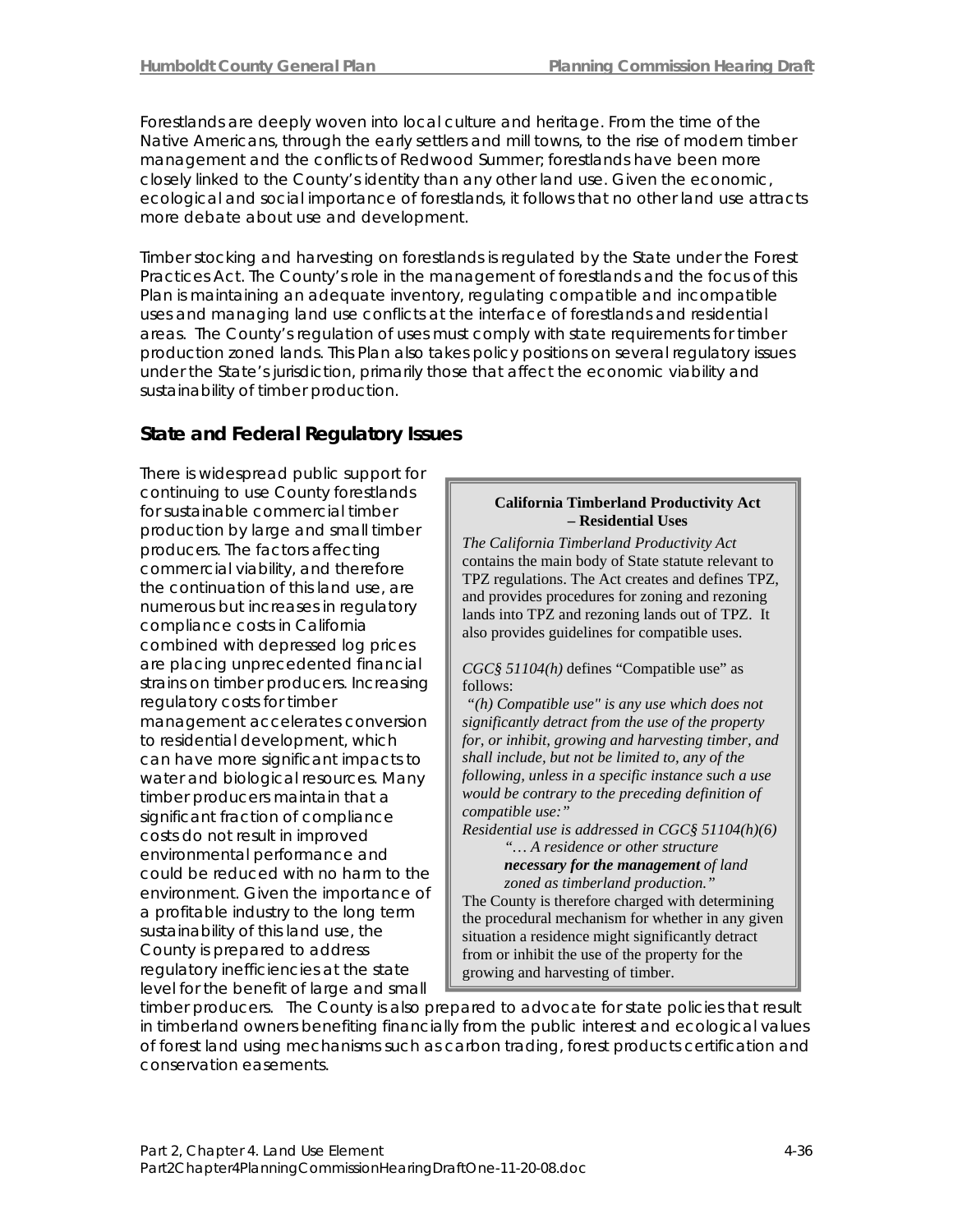## **Forest Resource Land Base**

The primary purpose of lands planned as Timberlands (T) is the growing and harvesting of trees. This is particularly true of timberlands zoned TPZ, which enjoy a property tax system based on the growing and harvesting of trees.

In the last twenty years the market value of timberland for the growing and harvesting of trees has fallen in relative to the value of the land for residential uses and conservation purposes. In the conservation realm, large tracks of timberland have been sold to state and federal agencies to create parks. These parklands have increased conservation and open space values immeasurably and

#### **Patent Parcels and Entitlements**

Over 18,000 patent parcels have been issued in Humboldt County; however, many of these have been altered by subdivision, lot line adjustments, and mergers, and do not retain their original status. The County has mapped over 17,000 of these parcels from the BLM master plats. The parcels ranged from a fraction of an acre to over 11,000 acres, with an average size of 153 acres. Within TPZ, 7,304 original patents were mapped, with sizes ranging from 5 to 2,227 acres, with a mean size of 136.5 acres. Although a complete review has not been conducted on these patent parcels, many of these retain their historic rights to residential development entitlements allowed by zoning.

made Humboldt County a worldwide tourist destination but at a cost of decreased timber production.

Due to a rising market demand for rural homes and falling timberland profits, forestland property containing an adequate building site and road access is often priced too high to be purchased for profitable commercial timber production. As long as valuations of forestland are driven primarily by residential market demand and only secondarily by commercial income potential, the County can expect more forestlands being bought, sold and ultimately developed as residential property. Fragmentation of timberlands into smaller lot sizes can accelerate this trend; first, lower priced smaller lots appeal to a larger residential market and second; economies of scale on smaller lots, particularly associated with fixed regulatory costs, results in less commercial income potential. Once a house is built on timberland property, the combined house and land price becomes too high for the property to be subsequently purchased by timber producers for commercial timber production as the primary use.

Plan policies strive to maintain the commercial viability of forestlands so they continue to attract the investment and management necessary for sustained timber production. At the same time, the Plan contains policies that will promote continued timber production on forestland parcels that are also used for residential purposes. Policies also mitigate the impacts of residential development on water and biological resources, wildland fire risk and timber harvesting. Finally, the Plan contains policies which reflect the County's responsibility to implement state laws governing land uses in TPZ.

## **Forestland-Residential Interface (FRI)**

The FRI is located generally where houses meet or intermingle with undeveloped forestlands. This area tends to be a focal point for conflict between residential and resource land uses. It can also be a hazard area because of the risks of wildland fires.

Forest policies for the FRI address harvest plan dispute resolution, public notice of resource production, subdivision design, and wildfire risk reduction.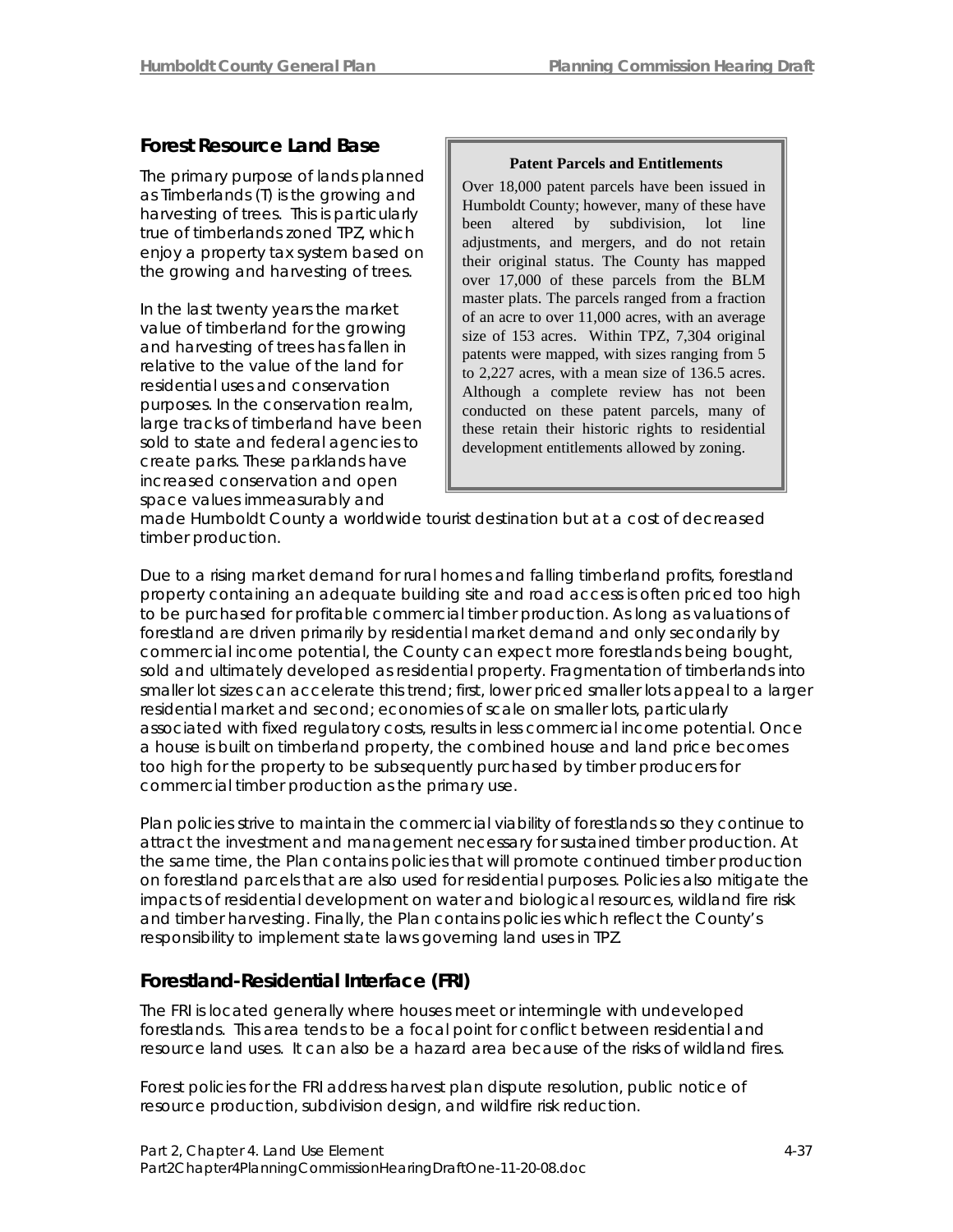## **Infrastructure and Public Services**

Timberlands require a road system that allows free and safe movement of large logging trucks. The roads should be well maintained to protect the road base and supported by a well functioning drainage system. Wildland fire suppression is also important to minimize financial losses and interruptions in growth cycles. The Plan supports continued maintenance of the infrastructure and service necessary to support timber production. Residential use of timberlands requires 911 initiated police, structural fire and emergency services in addition to reliable road access and wildland fire suppression.

## **4.6.3 Goals and Policies**

### **Goals**

- **FR-G1 Forestland Resources.** Public and private forestland producing a wealth of multiple economic and natural resource values. Constructive dialog and cooperation between state, federal and local agencies and private property owners and a regulatory framework that maximizes private and public interests.
- **FR-G2 Forestland Timber Production.** A prosperous timber industry managing a stable inventory of productive forest lands for timber production. Ranches and rural homesteads making full use of the timber production potential of their lands.
- **FR-G3 Stable Land Base.** Forest lands protected from further fragmentation into parcel sizes that cannot economically sustain timber production as the primary use.
- **FR-G4 Incompatible and Conflicting Uses.** Forest lands protected from land uses that are incompatible or conflict with their primary use.
- **FR-G5 Infrastructure.** A public road system maintained for transportation of logs to mills and forest products to market and sufficient inventory of industrial property to support forest products manufacturing. Wildland fire protection that prevents the loss of timber on private property.

### **Policies**

#### **State and Federal Regulatory Issues**

- **FR-P1 Timberland Regulatory Review.** Support the California Department of Forestry and Fire Protection's (CAL FIRE) strategic planning efforts in order to create a regulatory system that encourages the continued commercial use and productivity of timberlands.
- **FR-P2 Timber Harvest Plan Review.** Defer to CAL FIRE on timber harvest reviews; comment only where county land-use patterns have significantly contributed to use conflicts at issue and where the County can assist in dispute resolution.
- **FR-P3 Timber Management Regulations.** Support fewer, more effective and lowercost timber management regulations as a strategy to maintain timber production as the primary use of forestlands. Coordinate County policies so they are compatible with the State Forest Practice Act and State Forest Practice Rules.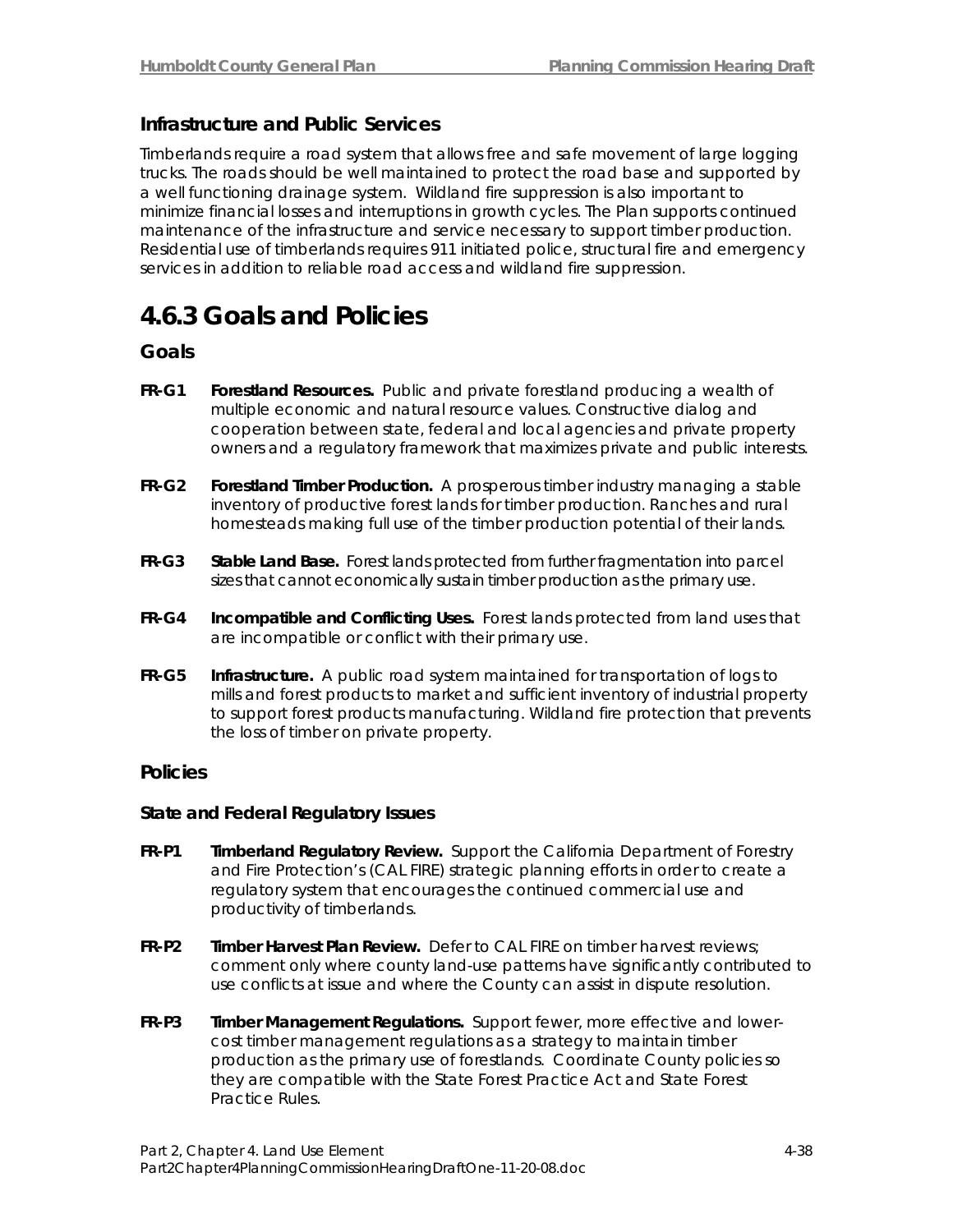- **FR-P4 Broader Use of Non-industrial timber management plan(s) (NTMP).** Support broader use of NTMPs, including increasing the maximum acreage allowable under such plans and encouraging multiple landowner cooperative plans.
- **FR-P5 Forest Improvement Programs**. Support continuance and funding of forest improvement and management programs for ranches and homesteads.
- **FR-P6 Tax Incentive Programs.** Support tax incentive programs, such as the Timber Production Zone (TPZ), that increase the economic viability of timber production. Support tax policies that provide tax benefits to land owners for conservation easements.
- **FR-P7 Innovative Forestland Programs.** Support development of innovative forest and rangeland programs that facilitate production and conservation goals. Support forest management and wood product certification and foster development of markets for new forest products and services; including using bio-mass for energy and carbon storage.

#### **Forest Resource Land Base**

- FR-P8 Protection of High Quality Timberlands. Parcels of Timber Site Quality III or higher shall be planned to maintain timber production as the primary use.
- **FR-P9 Residential Construction on TPZ Zoned Parcels.** Require continued viability of timber production on TPZ zoned parcels containing residences by mitigating the impacts of residences on timber harvesting, water resources, biological resources, wildland fire potential and public services.
- **FR-P10 Substandard Lots.** The County shall seek removal of substandard lots from the TPZ designation when residential use becomes the primary use of the property and timber production cannot be sustained on a commercial basis.
- **FR-P11 Lot Line Adjustments.** Lot line adjustments of substandard TPZ parcels may be approved in order to consolidate logical timberland management units**.**
- **FR-P12 Timberland Ownership.** The County shall provide incentives to maintain largescale land ownerships for commercial timber production.
- **FR-P13 Planned Rural Development.** The County shall provide a Planned Rural Development (PRD) program that allows voluntary clustering of home sites at a density above what would otherwise be allowed when lands most suitable for timber production are retained for permanent continued production.
- **FR-P14 Public Utilities on TPZ Lands.** Where feasible avoid locating federal, state, or local public improvements and utilities in TPZ where the project or land acquisition will have a significant adverse affect on the production of timber.
- **FR-P15 Conservation Easements.** Support voluntary easement programs that combine conservation management with sustainable timber production.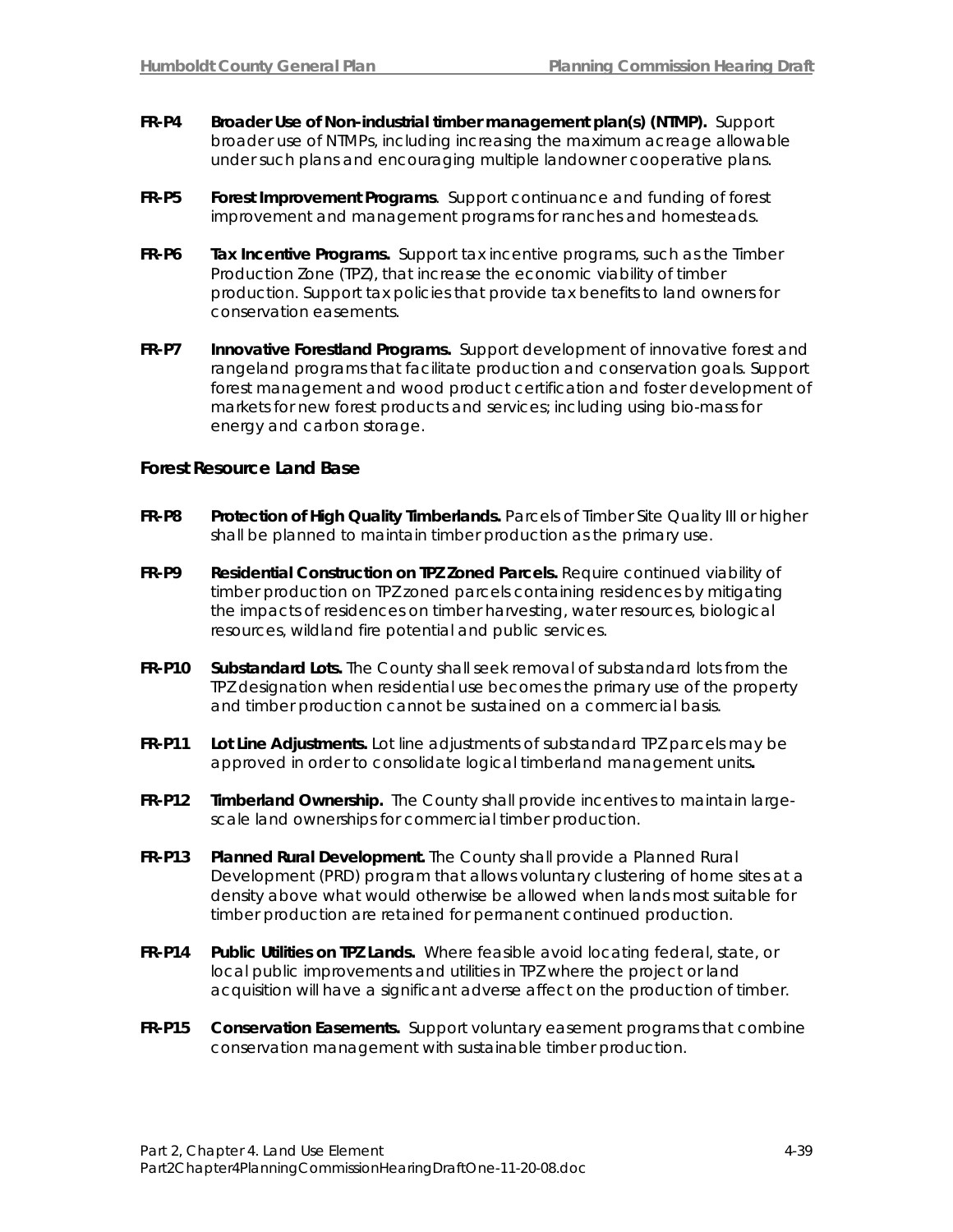### **Forestland-Residential Interface**

- **FR-P16. Planned Compatible Uses.** Lands adjacent to areas designated as Timberlands should be planned for uses compatible with timber harvesting.
- **FR-P17. Forestland-Residential Interface**. Identify FRI lands where residential uses adjacent to forestlands create the potential for use conflicts and fire safety hazards.
- **FR-P18. Fire Safety Hazards.** The County shall implement State Responsibility Area Fire Safe Standards and Wildland-Urban Interface Building Codes for new development and support voluntary programs for fuels reduction, dwelling fire protection and creation of defensible space for existing development.

#### **Infrastructure and Public Services**

**FR-P19. Maintain Public Roads.** The County shall maintain public roads and drainage facilities to support log and forest products transportation. The County shall work with timber producers to cooperatively address substandard road conditions and maintenance deficits.

## **4.6.4 Standards**

**FR-S1 Planned Rural Development Program Clustering Incentive Options:** The Planned Rural Development Program shall be a voluntary incentive based program. To qualify, identified homesite parcels must be clustered to minimize conflicts with timber harvesting and impacts to water resources, biological resources, wildland fire potential. Right-to-harvest agreements shall be secured on lands proposed for conversion to residential uses. The remaining lands most suitable for continued timber production shall be retained for permanent commercial timber production.

Tier 1 clustering program:

| Density credit<br><i>Protection</i> instrument | Twice the existing entitlements when 90% of<br>timberlands are protected<br>B7 zoning or permanent conservation easement |
|------------------------------------------------|--------------------------------------------------------------------------------------------------------------------------|
| Rezone homesite parcels                        | on remainder<br>County to conduct re-zone                                                                                |
| JTMP or NTMP                                   | Required for all parcels                                                                                                 |
| Tier II clustering program:                    |                                                                                                                          |
| Density credit                                 | 3 times existing entitlements when 95% of<br>timberlands are protected                                                   |
| <i>Protection</i> instrument                   | Permanent conservation easement on<br>remainder                                                                          |
| Rezone <i>homesite</i> parcels                 | County to conduct re-zone                                                                                                |
| JTMP or NTMP                                   | Required for all parcels                                                                                                 |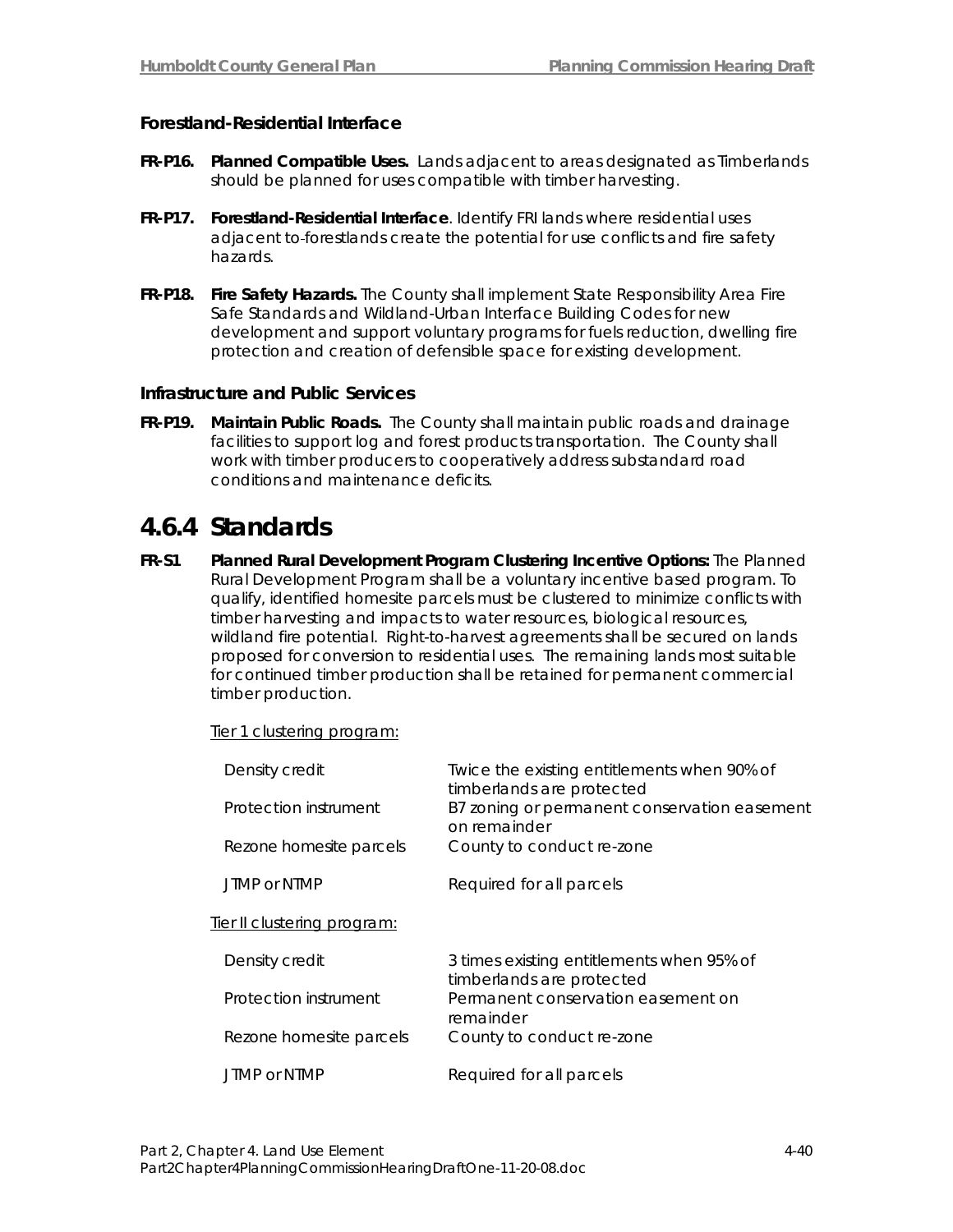- **FR-S2 Forestland-Residential Interface (FRI).** For areas identified as the FRI, reduce use conflicts via the following:
	- A. Require subdivisions in these areas to include forested buffers and building setbacks between residential uses and adjacent timberlands, in consultation with CALFIRE.
	- B. Identify preferred and necessary log haul routes to be maintained and acknowledged by residential users.
	- C. Require recordation of "Right to Harvest" acknowledgements (and other timber management activities such as prescribed burns) in the subdivision approval process.
	- D. Support protection of residential drinking water supplies.
	- E. For residential development, require demonstration of structural fire response capabilities, compliance with fire safe standards, and ongoing fire protection management programs.
	- F. Support noticing via North Coast Unified Air Quality Management District requirements of affected property owners for prescribed burn activities.
	- G. For hilltop development, require a fire break and open space adjacent to forestlands, with houses internal to the fire break, to ensure defensible space.
- FR-S3 State Clearance. Prior to the issuance of a building permit on lands regulated by the Forest Practices Act, the owner must obtain, where necessary, a timber conversion permit or timber conversion exemption from the state lead agency.
- **FR-S4 Timberland Subdivisions.** Subdivision of lands designated as Timberland (T) to the minimum parcel size may be permitted if the project meets the following criteria:
	- A. The subdivision will result in significant improvements (including but not limited to stocking and conifer release) in site productivity, timber growth, and harvest through intensive management; and
	- B. Adequate access, water, and geologic stability can be demonstrated for the proposed use and the land division meets all other regulatory requirements, including the General Plan standards and policies for rural lands; and
	- C. On each parcel, the residential site is located, to the fullest practical extent, in areas of the lowest productivity.
	- D. Access to the remainder is consistent with the uses of the remaining property.
	- E. A joint timber management plan (JTMP) is prepared for divisions below 160 acres.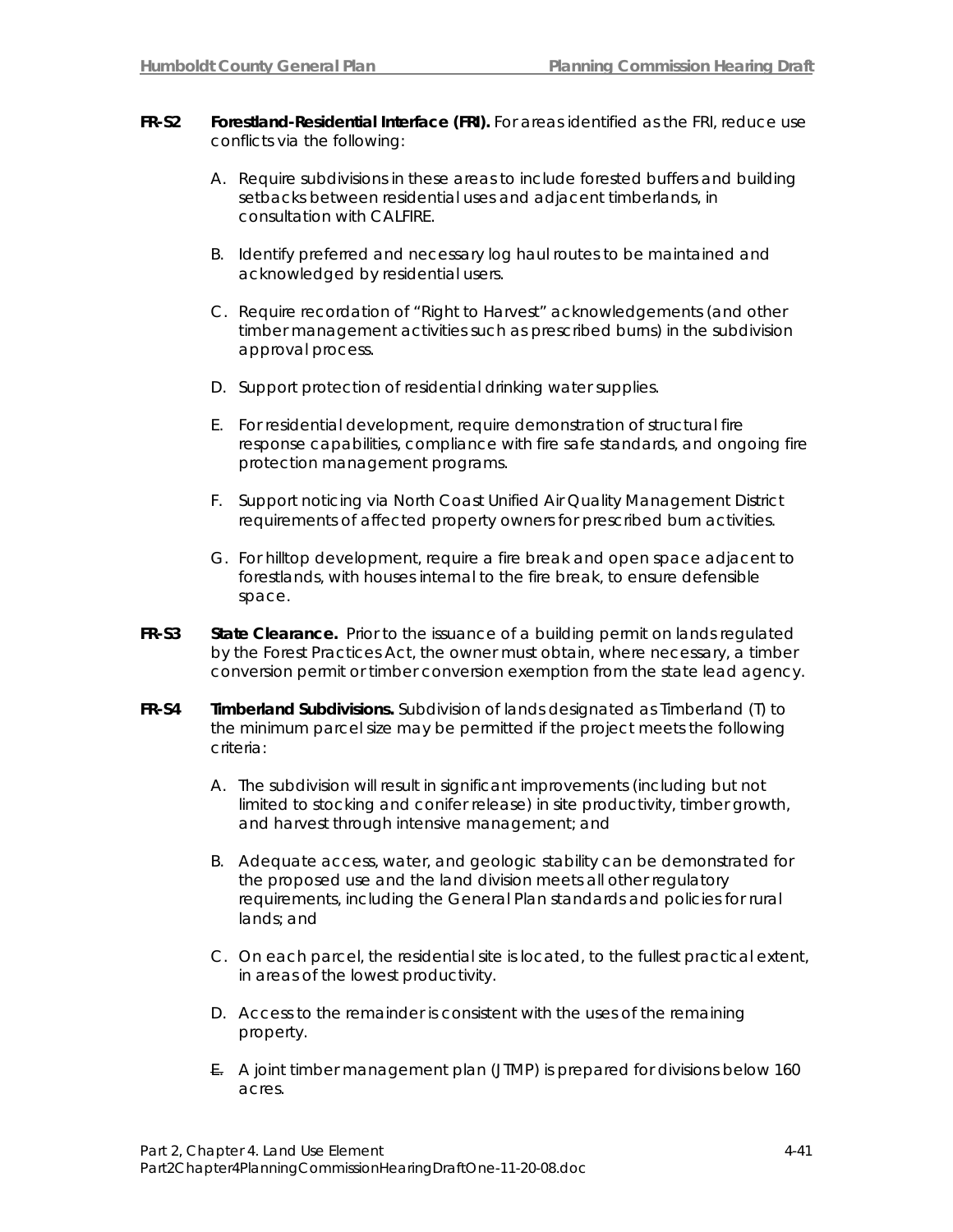## **4.6.5 Implementation Measures**

- **FR-IM1 Advocate for Regulatory Reform.** The County shall advocate for improved design and implementation of state forest practice rules and resource protection regulations.
- **FR-IM2 Develop Incentive Program to Encourage Timber Production.** Develop incentives for property owners and forestland managers to encourage continued timber production on forestlands. Support and provide technical assistance to small timber producers working to maintain timber production on lands also used as their primary residence.
- **FR-IM3 Support Conservation Programs.** Support local land trusts and conservation organizations in efforts to maximize conservation and production values from timberlands. Work to achieve consistency between County policies and regulations and applicable conservation programs including conservation easement taxing policies.
- **FR-IM4 Merger Ordinance Revisions.** Revise Merger Ordinance to delete the requirement of merger of substandard TPZ lands, not currently under a Williamson Act Contract, from Article II.
- **FR-IM5 Develop Ordinance to Regulate Land Uses in TPZ lands.** Prepare an ordinance to implement the policies of this Plan for the designation and residential use of lands zoned TPZ.
- **FR-IM6 Develop Planned Rural Development Assistance Program.** Develop program to assist landowners with Planned Rural Development (PRD) applications.
- **FR-IM7 Implementation of FRI Overlay. Map FRI around Rural Community Center** (RCC) and Community Planning Area (CPA) land use designations to create an Overlay Zone. FRI is mapped using the adjacency rule—includes every timber and non-resource parcel that are adjacent to each other around RCCs and CPAs. Implement development standards for overlay zone. Develop a "Right to Harvest" Ordinance to be implemented as a part of an FRI Overlay Combining Zone.
- **FR-IM8 Streamline County Forest Management Regulatory Requirements.** Review and streamline processes for hazard tree removal, fire safety hazard reduction, and other forest management activities under County jurisdiction.
- **FR-IM9 Coordination of County and State Policies.** Periodically review policies and regulations to ensure that they are compatible with the State Forest Practice Act and State Forest Practice Rules.
- **FR-IM10 Review Standards and Process of Joint Timber Management Plans (JTMP).** Review and provide recommendations to the Board of Supervisors on the standards for JTMPs and guides for subdivisions of TPZ lands below 160 acres. Establish a process for review of all previously approved JTMPs every 5 years for compliance. Work to reduce redundancy between NTMP and JTMP requirements in cases where NTMPs have been prepared.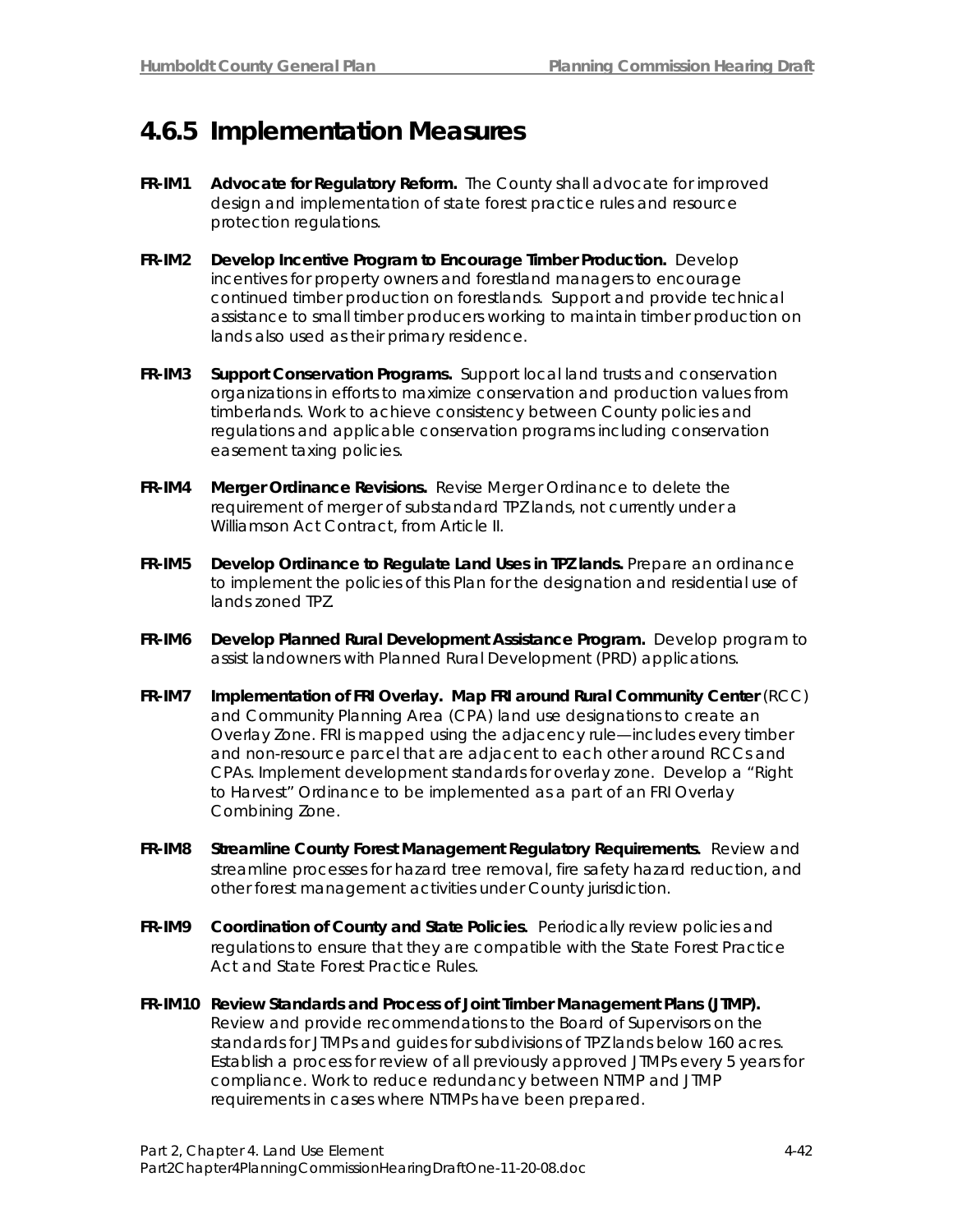**FR-IM11 Road Maintenance.** The County shall maintain roads used for the transportation of logs and monitor substandard conditions and maintenance needs in cooperation with timber producers.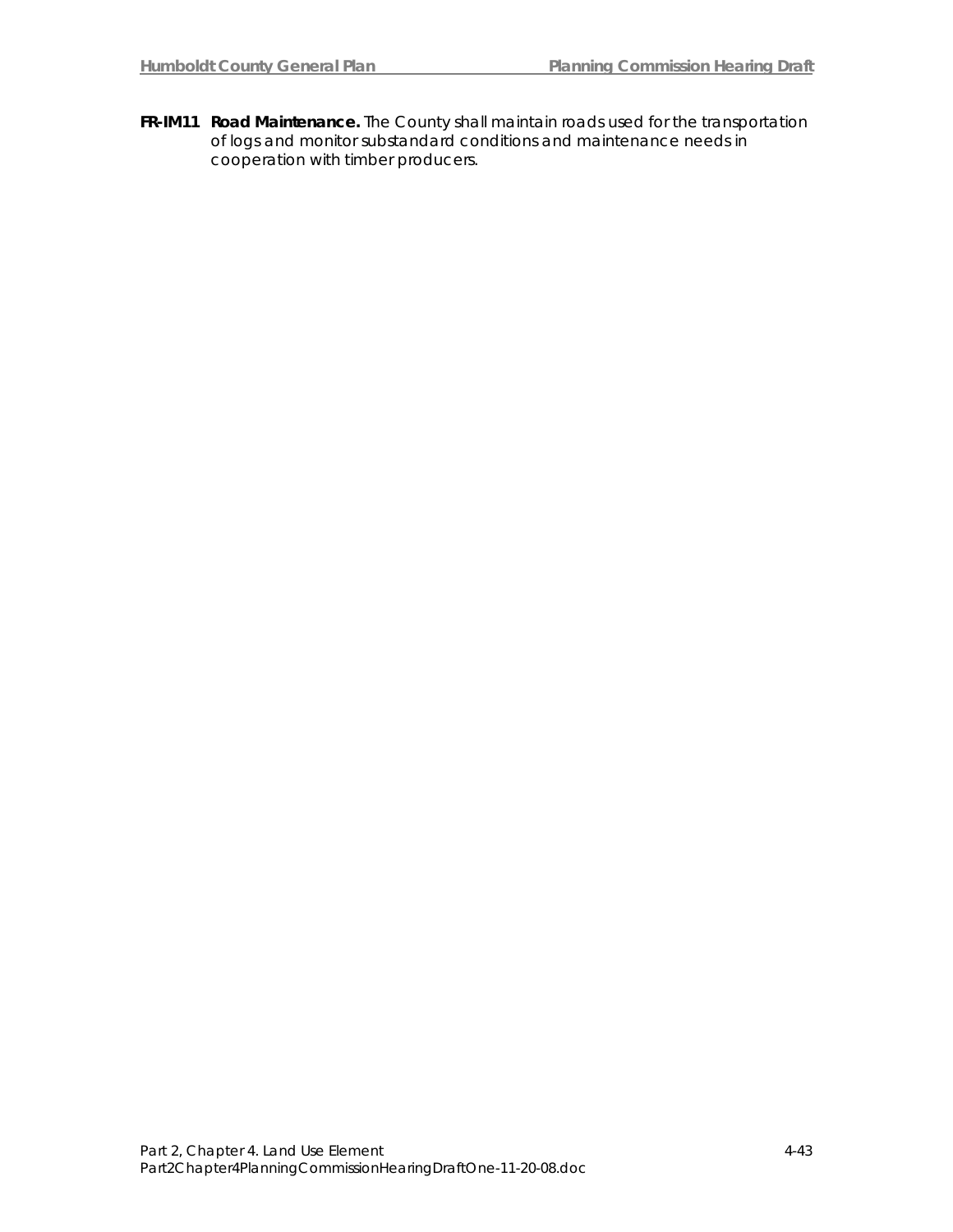# **Section 4.7 Public Lands**

## **4.7.1 Purpose**

This section establishes policies to ensure that the management and acquisition of public lands is consistent with the goals of this Plan. These policies are intended to provide clear guidelines for land use decisions for private lands adjacent to public lands and a mechanism for coordination between jurisdictions for the management and acquisition of public lands.

# **4.7.2 Background**

Lands in public ownership constitute a significant portion of the total land area of Humboldt County. Federal and state agencies are responsible for managing over 630,000 acres, or nearly 28 percent of the total area of the County. The most significant public land holdings in the County include Redwood National and State Parks, the Kings Range Conservation Area, the Headwaters Forest and the Six Rivers National Forest.

Public lands are managed for numerous objectives, ranging from resource protection and recreation, to production. Public lands hold a large fraction of the County's considerable open space and natural resource wealth and provide significant recreational and tourism values. However, public acquisition and management of lands result in tradeoffs and can negatively impact the County's economic wealth. Resource lands taken out of private ownership and managed in the public interests can reduce timber or agricultural production and affect local tax revenues. The Plan's Public Land policies aim to strike a balance between land acquisition and management in the public interest and the needs of the County's economy. The policies also aim to coordinate the interests of the County with those of the state and federal government for compatible land uses, public access, maintenance of resource production values, habitat conservation and environmental regulation.

The County does not have regulatory control over land acquisition and management of state and federal lands but it does exercise policy influence and has the opportunity to comment on proposed state and federal actions that might affect the County. Locally, these opportunities are provided through planning and environmental document review. At the state and national level, the County has the opportunity to comment on proposed legislation and rulemaking. The policies in this section of the Plan will be used to guide the input to state and federal agencies on public land proposals.

## **4.7.3 Goals and Policies**

## **Goals**

**PL-G1 Encourage Coordination.** Coordinated planning of public land uses and management between the County of Humboldt and federal and state agencies.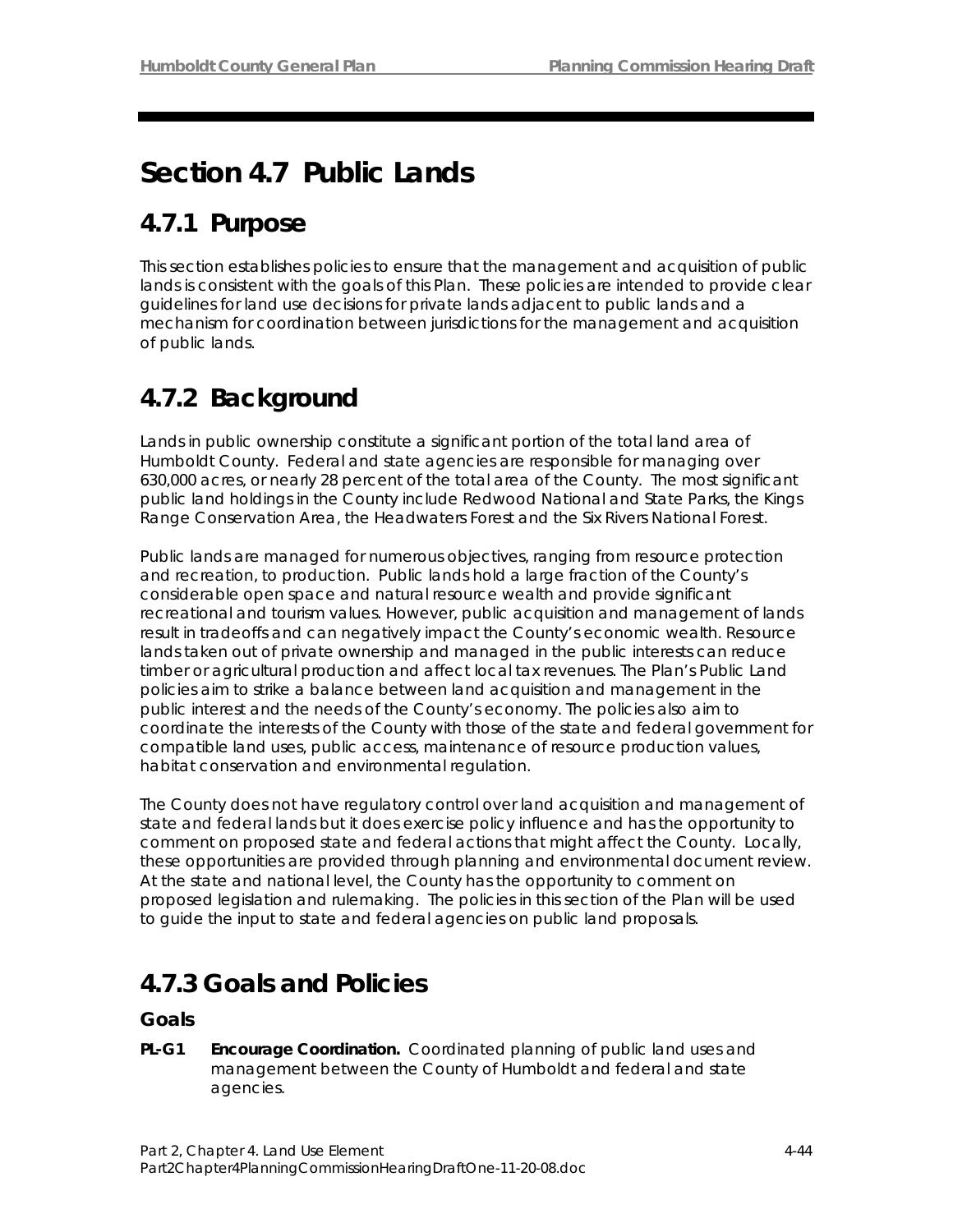- **PL-G2 Public Land Acquisition.** Representation of the interests of Humboldt County fully reflected in public land management plans and acquisitions.
- **PL-G3 Working Lands.** Resource lands in public ownership managed for resource production purposes when compatible with conservation and recreation goals.

### **Policies**

- **PL-P1 Management Plans.** Encourage applicable public land agencies to prepare management plans that:
	- A. Ensure consistency with the General Plan.
	- B. Promote and protect adjacent private resource production lands.
	- C. Effectively utilize the multiple-use concept.
	- D. Emphasize the provision of low-cost recreational opportunities, provided such opportunities do not unfairly compete with private enterprise.
	- E. Place priority on development and maintenance of facilities over future acquisition.
	- F. Maximize local employment.
- **PL-P2 In-holdings.** Ensure the use of private lands (in-holdings) within the management boundaries of the Six Rivers National Forest and the King Range National Conservation is consistent with the applicable public land agency's management plan.
- **PL-P3 Acquisitions.** Full-fee acquisitions should only be supported by the County where the acquisition:
	- A. Is a part of an adopted management plan; and
	- B. Is within the management boundaries of the public lands, or is for the consolidation of management units; and
	- C. Is made from willing sellers; and
	- D. Is the last option after discussion with the property owner of all less than full fee alternatives, such as, easements and acquisition of development rights.
- **PL-P4 Resource Production Lands.** Discourage acquisition and conversion of resource production lands to other uses. Encourage lease-back options and deed requirements for continued agricultural and timber operations.
- **PL-P5 Eminent Domain.** The County shall not support acquisitions through eminent domain, unless it is found to be:
	- A. The last option after the opportunity for mutual agreement has been exhausted; or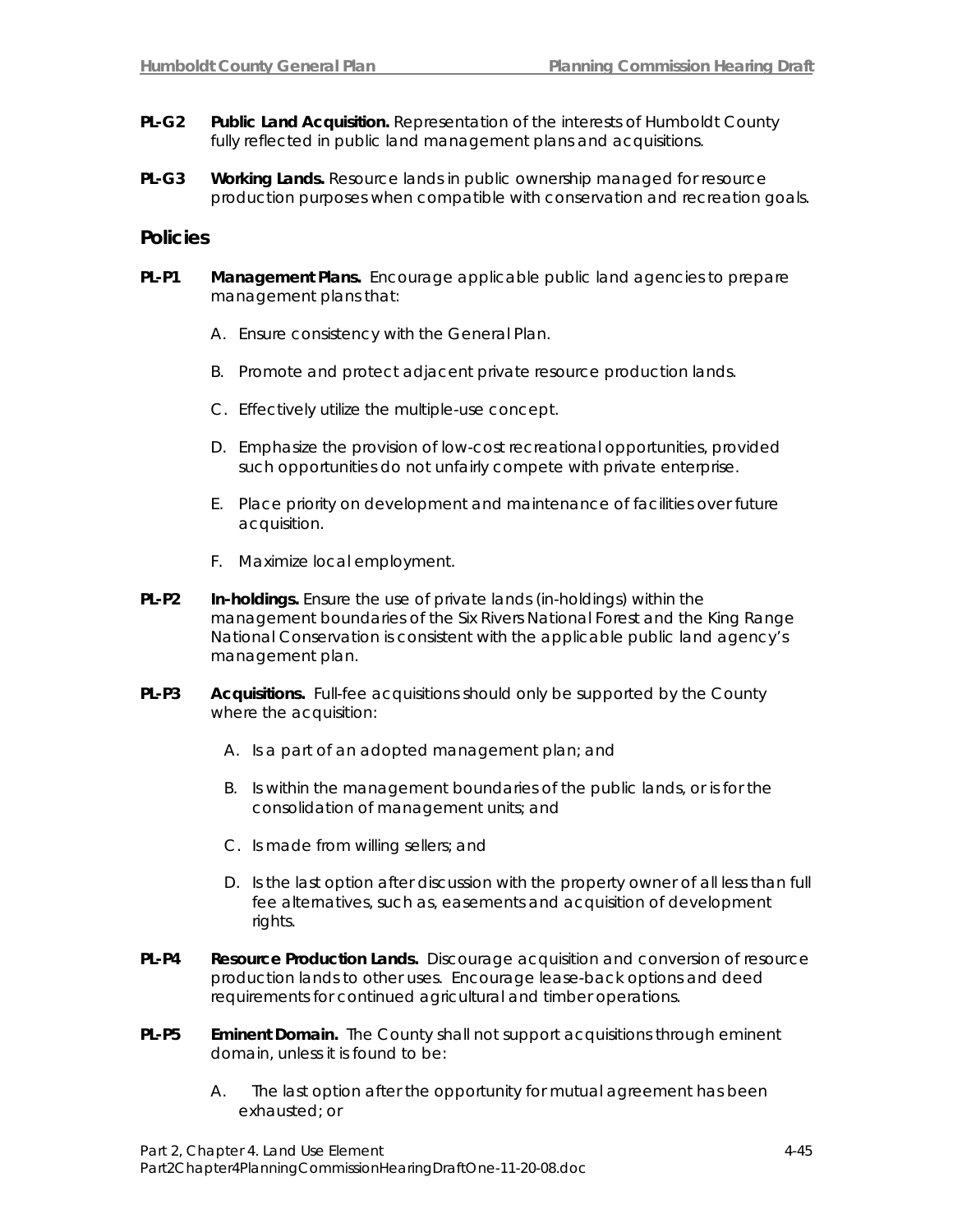- B. In the interest of public health, safety, and welfare; or
- C. Required to protect public rights; or
- D. Necessary to national security.
- **PL-P6 Planning Adjacent to Public Lands.** Land use planning and discretionary review of permit and subdivision applications adjacent to public lands shall consider impacts to public lands and consistency with applicable management plans.
- **PL-P7 Public Access.** Encourage the provision of the maximum amount of access to public lands and waterways consistent with:
	- A. Public safety;
	- B. Consideration of nearby access alternatives;
	- C. Rights of private property owners;
	- D. Natural resource protection; and,
	- E. Subdivision Map Act requirements for access to navigable waterways.
- **PL-P8** Private Ownership . Private ownerships designated Public Lands (P) may be developed where the proposed development is:
	- A. Consistent with the resource production policies; or
	- B. When in or adjacent to a Community Planning Area or Rural Community Center consistent with existing or planned uses of the adjacent properties.
- **PL-P9 Comments on Public Lands Proposals.** Utilize this Plan to guide review and comments on state and federal land acquisition and management proposals.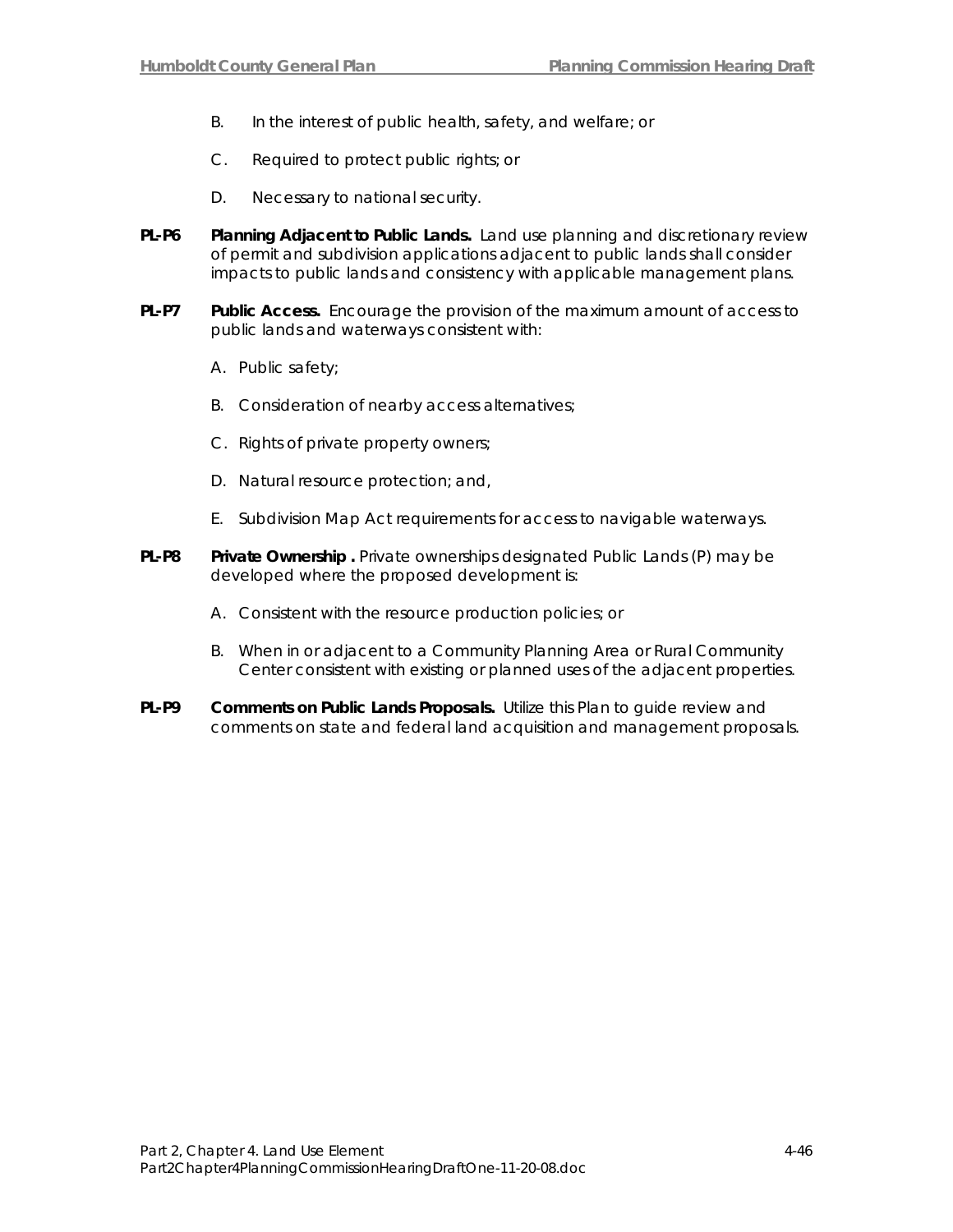# **Section 4.8 Land Use Classifications**

## **4.8.1 Purpose**

This section describes the various land use designations shown on the Land Use Maps. The allowed uses of the designations are shown in the tables following each section. Definitions of the listed use types are found in the coastal and/or inland zoning use type listings, or as included as notes to the tables. Other uses may be allowed or restricted as detailed by the zoning district implementing the land use classification.

## *Residential Land Use Designations*

## *Residential Medium Density (RM)*

The Residential Medium Density *c*lassification is used in areas with full urban services and where common-walled units and apartments are appropriate, including duplexes, townhouses, and apartments and manufactured home park developments. Design review can be used to ensure compatibility with neighborhood character.

## *Residential Low Density (RL)*

The RL designation is used for areas suitable for residential use where urban services are available or are anticipated to be available. Single family units on individual lots are the dominant use, but the designation can accommodate a mix of housing types including townhouses and common-wall clustered units.

### *Residential Estates (RE)*

This designation is used for lands adjacent to urban areas or rural communities and with limited public services but suitable for single-family residential use. It is also intended as a transition from urban development to rural lands. Clustering policies are suggested to assist in buffering adjacent resource production or open space uses and to retain contiguous open space. This classification is commonly used in water-only service areas.

### *Rural Residential (RR)*

This designation applies to large lot residential uses that typically rely upon on-site water and wastewater systems. Varying densities are reflective of land capabilities and/or compatibility issues. RR5-20 and RR20 are rural residential designations for lands with slopes generally less than 30% and served by individual water and wastewater systems and good road access. RR40, RR60, and RR160 designations are applied to more remote, steep and high hazard areas or where appropriate to ensure compatibility with adjacent resource production and open space uses.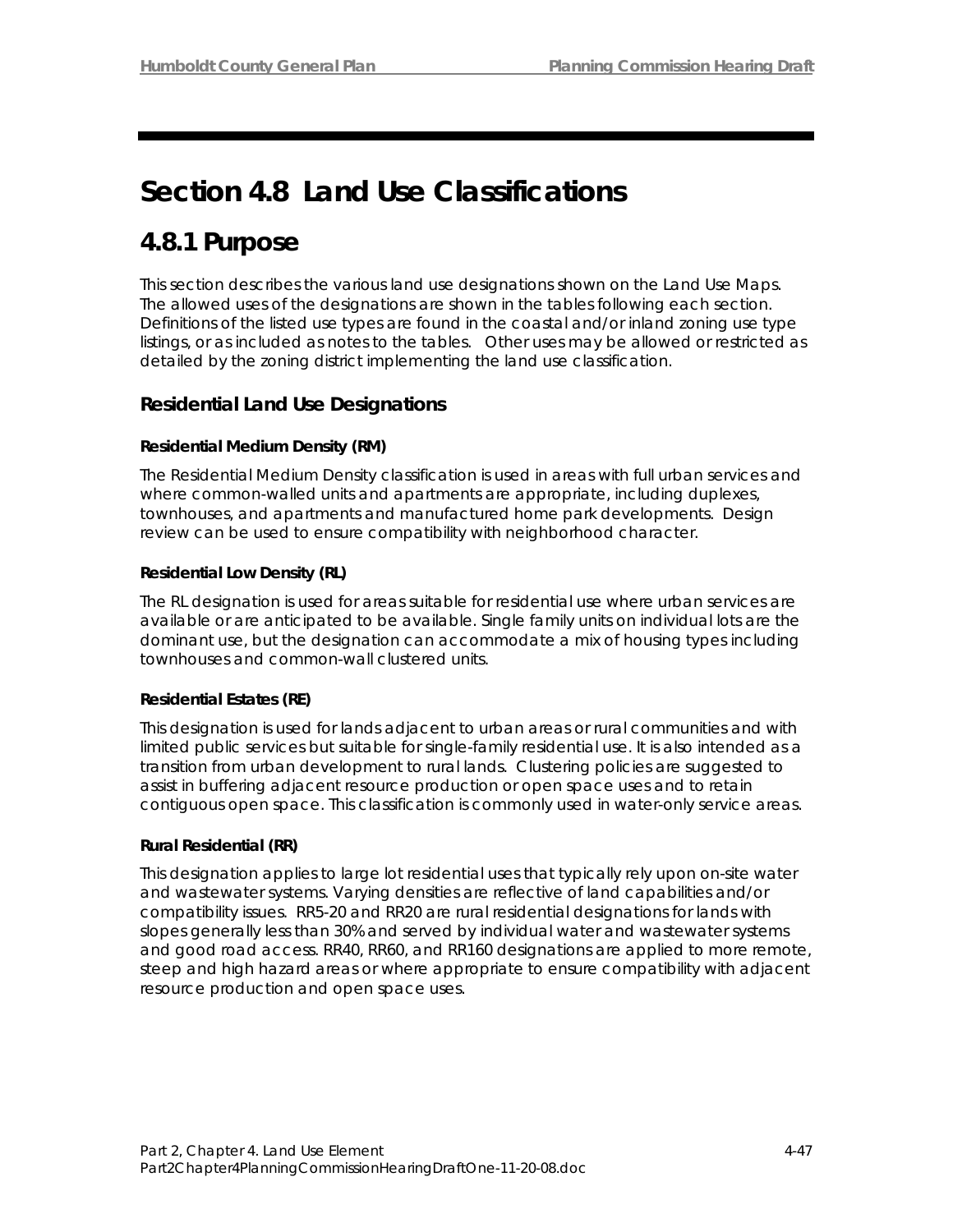| Allowable Use Types                     | <b>RM</b>         | <b>RL</b>     | <b>RE</b>        | <b>RR</b>      |
|-----------------------------------------|-------------------|---------------|------------------|----------------|
| Residential                             |                   |               |                  |                |
| Single Family Residential               | $\times$          | X             | X                | X              |
| Second Residential Unit                 |                   | X             | X                | $\sf X$        |
| Multi Family Residential                | X                 | X             |                  |                |
| <b>Manufactured Home Parks</b>          | X                 | X             |                  |                |
| <b>Guest House</b>                      |                   | X             | X                | X              |
| <b>Group Residential</b>                | X                 |               |                  |                |
| <b>Planned Developments</b>             | X                 | X             | X                | X              |
| <b>Emergency Shelter</b>                | X                 |               |                  |                |
| <b>Transitional Housing</b>             | X                 |               |                  |                |
| Residential Accessory Uses <sup>1</sup> | X                 | X             | X                | X              |
| Other                                   |                   |               |                  |                |
| Cottage Industry                        |                   | X             | X                | X              |
| Bed & Breakfast Inns                    | X                 | X             | X                | X              |
| <b>Community Assembly</b>               | X                 | X             | X                | X              |
| Neighborhood Commercial                 | Χ                 | X             |                  | X              |
| Non-Commercial Recreation               | X                 | X             | X                | X              |
| Office and Professional                 | $\times$          |               |                  |                |
| Private Institution                     | $\times$          |               | X                |                |
| <b>General Agriculture</b>              |                   |               |                  | X              |
| Intensive Agriculture                   |                   |               |                  | X              |
| Stables & Kennels                       |                   |               |                  | X              |
| <b>Timber Production</b>                |                   |               |                  | X              |
| Fish & Wildlife Management              | $\times$          | X             | X                | X              |
| Similar Compatible Uses                 | X                 | X             | X                | X              |
| <b>Development Standards</b>            |                   |               |                  |                |
| Density Range                           | 7 to 30 units per | 1-8 units per | 1 to 5 acres per | 5 to 160 acres |
|                                         | acre, as          | acre, as      | unit, as         | per unit, as   |
|                                         | specified on      | specified on  | specified on     | specified on   |
|                                         | map               | map           | map              | map            |
| Max. Floor Area Ratio                   | 1.00              | 0.40          | 0.20             | 0.10           |
| <b>Additional Provisions</b>            | per zoning        | per zoning    | per zoning       | per zoning     |

**Table 4-B Residential Land Use Classifications** 

1. Residential Accessory Uses include Community Care Facilities, Family Day Care Center, and Family Day Care Home.

2. Coastal:

- The coastal RE & RL designations allow neighborhood commercial, private institution, private recreation
- The coastal RM designation allows duplexes, guest houses, hotels & motels, private institution

## *Commercial Designations*

### *Commercial General (CG)*

The Commercial General (CG) classification is intended to classify lands that because of their location, access, and availability of services are suitable for commercial development. This includes retail trade services that are easily accessible, compatible and geared for local neighborhood or regional needs.

### *Commercial Services (CS)*

This classification is intended for heavy commercial uses and compatible light industrial uses not serving day to day needs. Full range of urban services required (i.e., good access, public sewer and water, electricity, fire protection, and waste disposal).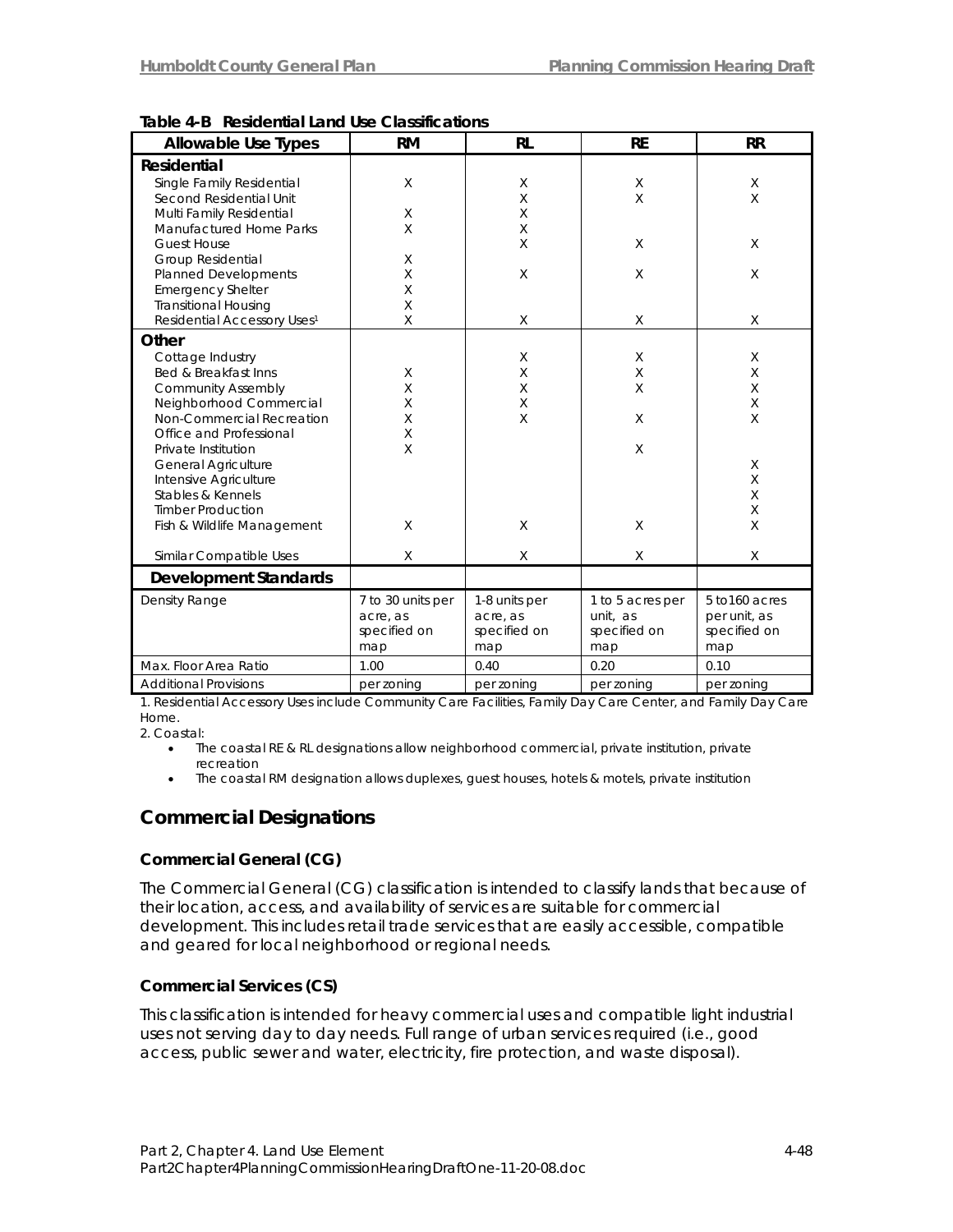## *Commercial Recreation (CR)*

This classification is intended for commercial recreation facilities and accommodations and recreation/tourist oriented sales and services geared to local and visitor needs.

| <b>Allowable Use Types</b>                    | CG         | $\mathsf{CS}$ | <b>CR</b>  |
|-----------------------------------------------|------------|---------------|------------|
| Commercial                                    |            |               |            |
| Automotive Sales, Service, & Repair           | X          | X             |            |
| Bed & Breakfast Inn                           | X          | X             | X          |
| <b>Commercial Recreation</b>                  | X          | X             | X          |
| <b>Heavy Commercial</b>                       |            | X             |            |
| Neighborhood Commercial                       | X          | X             | X          |
| Office & Professional                         | X          | X             |            |
| Private Recreation                            | X          | X             | X          |
| <b>Retail Sales</b>                           | X          | X             |            |
| <b>Retail Services</b>                        | X          | X             |            |
| <b>Transient Habitation</b>                   | X          | X             | Χ          |
| <b>Visitor Serving Facilities</b>             |            |               | X          |
| Warehousing, Storage, & Distribution          |            | X             |            |
| Industrial                                    |            |               |            |
| Research/Light Industrial                     |            | $\times$      |            |
| Civic                                         |            |               |            |
| Administrative                                | X          | X             |            |
| <b>Community Assembly</b>                     | X          | X             | X          |
| <b>Essential Services</b>                     | X          | X             | X          |
| <b>Health Care Services</b>                   | X          | X             |            |
| Other                                         |            |               |            |
| Residential Uses Subordinate to Principal Use | X          | X             | X          |
| Similar Compatible Uses                       | $\times$   | $\times$      | $\times$   |
| <b>Development Standards</b>                  |            |               |            |
|                                               |            |               |            |
| Maximum Structure Height                      | 45 ft.     |               |            |
| Max. Floor Area Ratio                         |            |               |            |
| <b>Additional Provisions</b>                  | per zoning | per zoning    | per zoning |

**Table 4-C Commercial Land Use Classifications** 

## *Mixed-Use & Urban Reserve Designations*

### *Mixed Use (MU)*

This classification is intended for lands in central areas of urban communities where the presence of public utilities and a sufficient population base allows the development of pedestrian-oriented, mixed-use (commercial, office, and residential) development. The maximum residential density is 16 dwelling units per acre and the maximum allowable FAR (Floor to Area Ratio) is 3.

## *Village Center (VC)*

The Village Center (VC) classification is used to classify lands in central areas of community planning areas without public utilities. The VC allows for small scale mixed-use development appropriate for a smaller population base. The maximum residential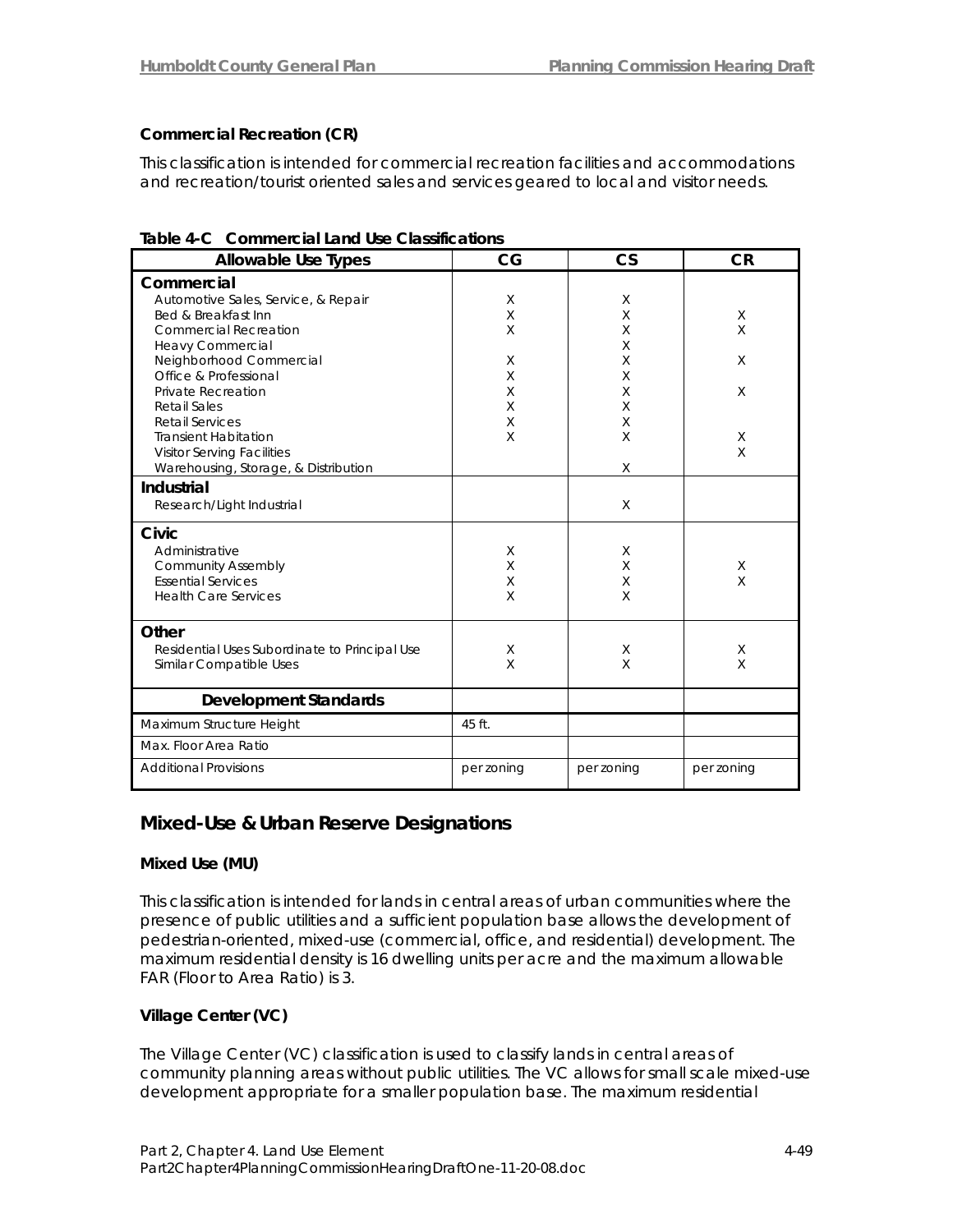density is 1 dwelling unit per acre, or 2 to 4 dwelling units per acre with a package treatment plant, and the maximum allowable FAR is 2.

### *Rural Community Center (RCC)*

The Rural Community Center (RCC) classification is used for small unincorporated towns and community centers which provide a variety of community and tourist oriented goods and services, but that may not have developed identifiable commercial or residential districts. These centers may also serve a small grouping of rural residential housing, allowing limited retail and public services. The maximum residential density is 1 dwelling unit per acre with community water, or 2 to 4 dwelling units per acre with a package treatment plant, and the maximum allowable FAR is 2.

### *Urban Reserve (UR/)*

The purpose of this classification is to protect from premature subdivision and development urban lands not now developed to urban densities or adequately provided with urban services but expected to develop to urban uses and densities when services are available. This designation is used where annexation is required for urban services and full build-out.

| <b>Allowable Use Types</b>                                                                                                                                                                                                                                                           | <b>MU</b>                                  | <b>VC</b>                                                          | <b>RCC</b>                                | UR/1                         |
|--------------------------------------------------------------------------------------------------------------------------------------------------------------------------------------------------------------------------------------------------------------------------------------|--------------------------------------------|--------------------------------------------------------------------|-------------------------------------------|------------------------------|
| Residential<br>Single Family Residential<br>Second Residential Unit<br>Multi Family Residential<br>Manufactured Home Parks<br>Group Residential<br><b>Planned Developments</b><br><b>Emergency Shelter</b><br><b>Transitional Housing</b><br>Residential Accessory Uses <sup>1</sup> | X<br>X<br>X<br>X<br>Χ<br>X                 | X<br>$\sf X$<br>$\sf X$<br>X<br>X<br>$\times$<br>X<br>X<br>$\sf X$ | X<br>X<br>X<br>X<br>X<br>X<br>X<br>Χ<br>X | $\times$                     |
| Commercial<br>Bed & Breakfast Inn<br><b>Commercial Recreation</b><br><b>Heavy Commercial</b><br>Neighborhood Commercial<br>Office & Professional<br>Private Recreation<br><b>Retail Sales</b><br><b>Retail Services</b><br><b>Transient Habitation</b>                               | X<br>$\sf X$<br>X<br>X<br>X<br>X<br>Χ<br>X | X<br>X<br>X<br>X<br>X<br>X<br>X<br>X<br>X                          | X<br>X<br>X<br>X<br>X<br>X<br>X<br>X<br>X |                              |
| Other<br>Cottage Industry<br><b>Community Assembly</b><br>Non-Commercial Recreation<br><b>General Agriculture</b><br>Stables & Kennels<br><b>Timber Production</b><br>Fish & Wildlife Management<br>Similar Compatible Uses                                                          | X<br>X<br>X<br>X<br>X<br>X                 | X<br>X<br>X<br>X<br>X<br>X<br>X<br>X                               | X<br>X<br>X<br>X<br>X<br>X<br>X<br>X      | X<br>X<br>X<br>$\times$<br>X |
| <b>Development Standards</b>                                                                                                                                                                                                                                                         |                                            |                                                                    |                                           |                              |
| Max. Floor Area Ratio                                                                                                                                                                                                                                                                | 3                                          | $\overline{2}$                                                     | $\overline{2}$                            |                              |

### **Table 4-D Mixed Use Land Use Classifications**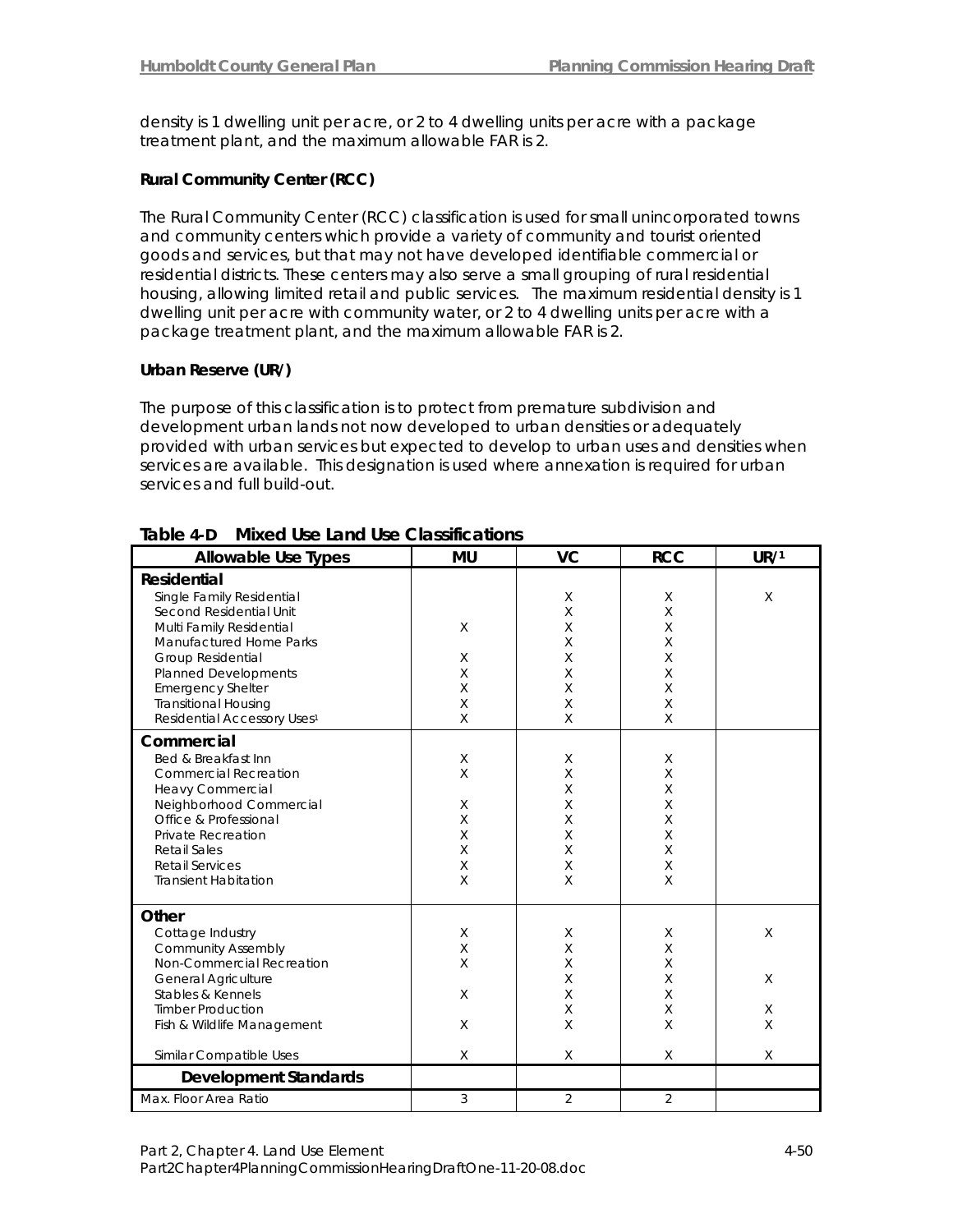| Allowable Use Types          | mu            | vc         | ∩∩ם<br>いしし    | UR,           |
|------------------------------|---------------|------------|---------------|---------------|
| <b>Additional Provisions</b> | zoning<br>per | per zoning | zonina<br>per | zonina<br>per |

1. Uses listed are allowed interim uses prior to services being available to the parcel; no subdivision is allowed. Once services are available, allowed uses and densities are defined by the land use designation following the "/", such as UR/RL indicates when services are available, area may be developed according to the RL classification.

## *Industrial Designations*

### *Industrial, General (IG or MG)*

This classification (IG in inland areas; MG in coastal areas) provides for general industrial and manufacturing uses, typically in urban areas, convenient access to transportation systems and full range of urban services are available. May be accommodated in rural areas where full urban services are not required for the intended use.

#### *Industrial, Resource Related (IR)*

This classification provides areas for resource-related industrial processing such as timber, agriculture and mineral products processing in areas not typically served by urban services and therefore not suitable for a broader range of industrial uses.

### *Industrial, Coastal Dependent (MC)*

The purpose of this classification is to protect and reserve parcels on or near the sea for industrial uses dependent on, or related to, the harbor.

### *Business Park (MB)*

This classification is intended to provide sites that are suitable for "business park" developments. These are to be well designed and mixed industrial - commercial areas developed in a park-like environment and composed of nuisance-free light industrial; research and development; administrative, business, and professional offices; and warehousing and storage facilities.

| <b>Allowable Use Types</b>              | IG or MG | IR | <b>MC</b> | MВ |
|-----------------------------------------|----------|----|-----------|----|
| Industrial                              |          |    |           |    |
| Aquaculture                             | X        | X  | X         |    |
| Coastal-Dependent Industrial            | Χ        |    | X         |    |
| Coastal-Related Industrial              | X        |    | Χ         |    |
| Hazardous Industrial                    | Χ        | X  |           |    |
| Heavy Industrial                        | Χ        | X  | X         |    |
| Research/Light Industrial               | Χ        |    |           | X  |
| Surface Mining                          | Χ        | X  | X         |    |
| Metallic Mining                         | Χ        | Χ  |           |    |
| <b>Timber Products Processing</b>       | Χ        | Χ  |           |    |
| Agricultural                            |          |    |           |    |
| <b>Agricultural Products Processing</b> | X        | Χ  |           |    |
| Feed Lot/Slaughter House                | Χ        | Χ  |           |    |
| Hog Farming                             | X        | Χ  |           |    |
| Intensive Agriculture                   | X        | Χ  |           |    |
| Commercial                              |          |    |           |    |
| <b>Heavy Commercial</b>                 | X        | X  |           |    |
| Neighborhood Commercial                 |          |    |           | Χ  |
| Office & Professional                   | X        |    | X         | Χ  |
| Warehousing, Storage, & Distribution    | Χ        | Χ  | Χ         | Χ  |

### **Table 4-E Industrial Land Use Classifications**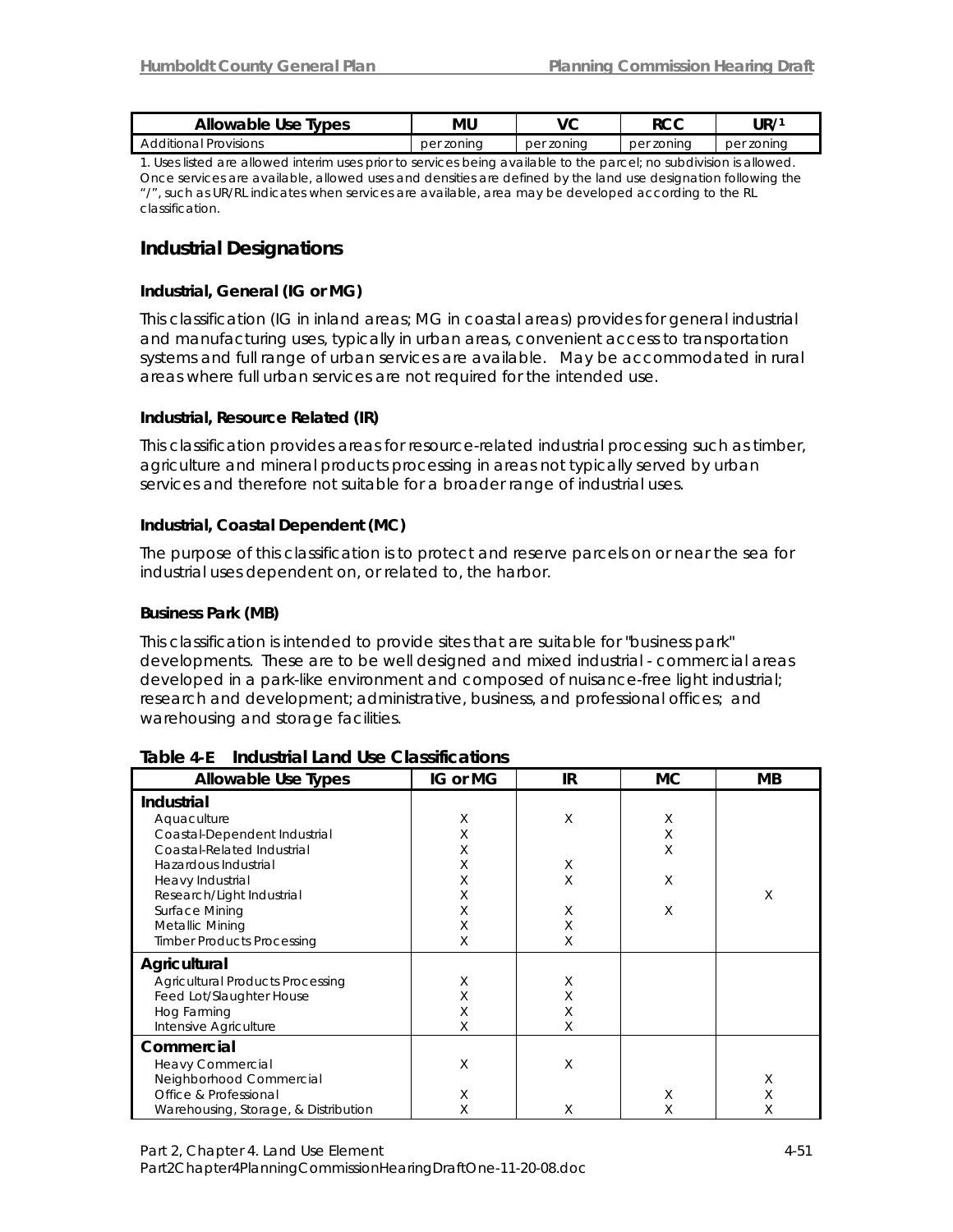| <b>Allowable Use Types</b>                                                                                                                  | IG or MG         | IR               | <b>MC</b>        | MВ               |
|---------------------------------------------------------------------------------------------------------------------------------------------|------------------|------------------|------------------|------------------|
| Civic<br>Administrative<br><b>Essential Services</b><br><b>Extensive Impact Civic Uses</b><br>Solid Waste Disposal                          | X<br>Χ<br>Χ<br>Χ |                  | X<br>Χ           | X<br>X           |
| Other<br><b>Public Access Facilities</b><br><b>Public Recreation</b><br>Residential Subordinate to Principal Use<br>Similar Compatible Uses | X<br>Χ<br>Χ<br>Χ | X<br>Χ<br>Χ<br>X | X<br>Χ<br>X<br>X | X<br>Χ<br>X<br>X |
| <b>Development Standards</b>                                                                                                                |                  |                  |                  |                  |
| Maximum Structure Height                                                                                                                    |                  |                  |                  | 50 ft.           |
| Max. Floor Area Ratio                                                                                                                       |                  |                  |                  |                  |
| <b>Additional Provisions</b>                                                                                                                | per zoning       | per zoning       |                  | per zoning       |

## *Open Space and Public Lands Designations*

## *Conservation Flood Plain (CF)*

Applied to the channels of river and streams, including the areas which carry normal flood waters or the between existing or planned levees, dykes or other such flood control features, and in which agricultural and limited recreational uses may be desirable or permissible.

## *Conservation Flood Plain Recreation (CFR)*

Applied to the channels of river and streams, including the areas which carry normal flood waters or the between existing or planned levees, dykes or other such flood control features, and in which conditions for recreational uses are favorable.

### *Natural Resources (NR)*

The purpose of this classification is to protect and enhance valuable coastal fish and wildlife habitats, and provide for public and private use of their resources, including hunting, fishing and other forms of recreation.

### *Open Space (OS)*

This classification provides for land which is essentially unimproved and devoted to open space use, including areas for conservation of natural resources and habitat values, for protection of public health and safety such as areas subject to flooding, steep or unstable slopes, and for compatible outdoor recreational uses such as accessways and trails and scenic enjoyment.

### *Public Facility (PF)*

The Public Facilities designation is utilized to classify land appropriate for use by a governmental agency or public agency, which has the purpose of serving the public health, safety, convenience, or welfare.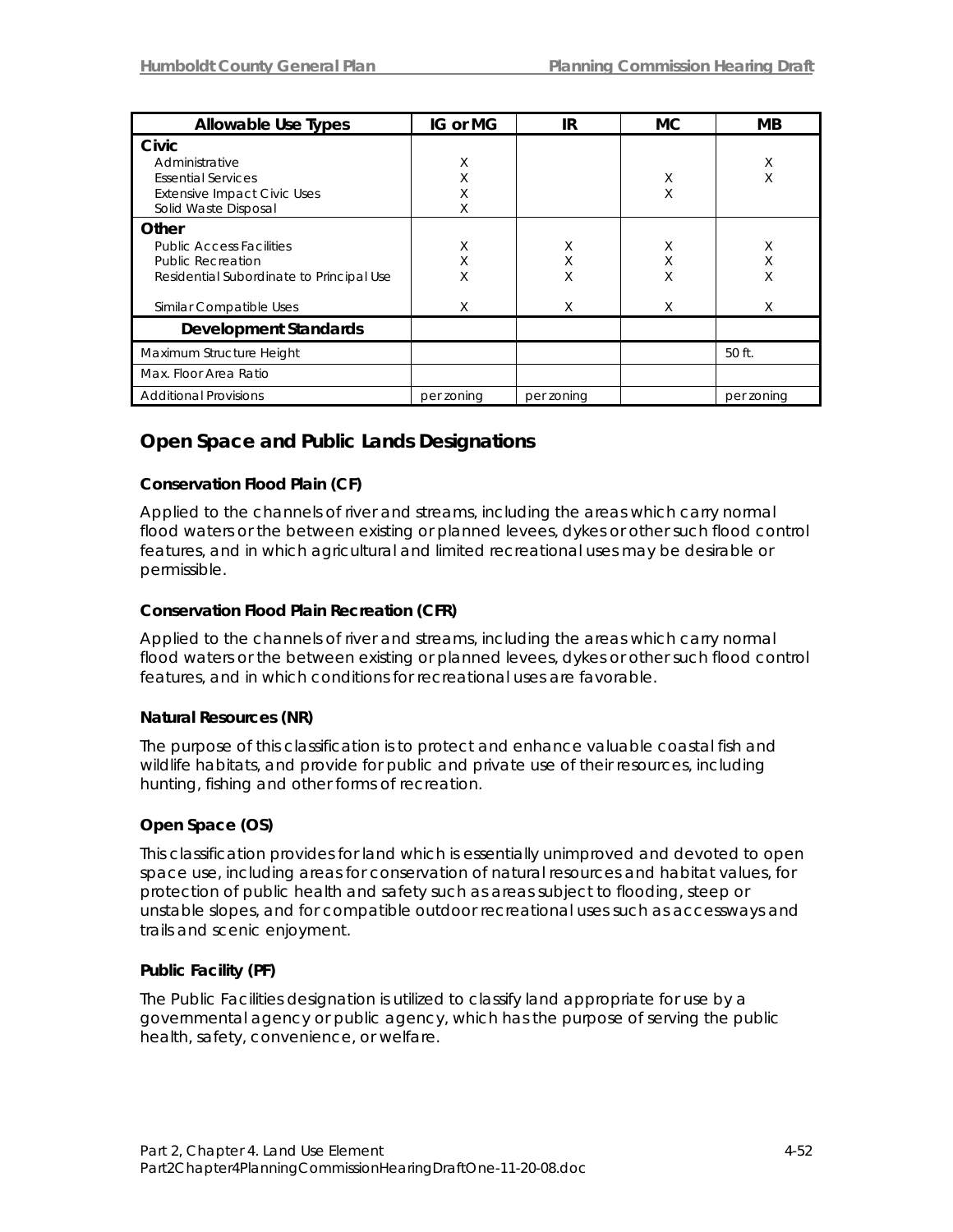## *Public Recreation (PR)*

The purpose of this classification is to protect lands suitable for public recreation or resource protection.

## *Public Lands (P)*

The Public Lands designation is used to classify land owned by or under the jurisdiction of the Federal, State, County or any other district authority or public corporation, or agency thereof.

### *Resource Dependent (MR/)*

The purpose of this classification is to protect coastal wetlands and to provide for the development of upland areas consistent with resource protection, and where feasible, resource enhancement.

| <b>Allowable Use Types</b>                                                                                                                                                                                                                                                | <b>CF</b>                             | <b>CFR</b>                      | <b>NR</b>                                                    | <b>OS</b>                                         | PF                         | <b>PR</b>                                                   | P                                           | MR/                                                                             |
|---------------------------------------------------------------------------------------------------------------------------------------------------------------------------------------------------------------------------------------------------------------------------|---------------------------------------|---------------------------------|--------------------------------------------------------------|---------------------------------------------------|----------------------------|-------------------------------------------------------------|---------------------------------------------|---------------------------------------------------------------------------------|
| <b>Natural Resource</b><br><b>Boating Facilities</b><br>Fish & Wildlife Habitat Mgt<br><b>Public Access Facilities</b><br>Resource-Related Recreational<br>Watershed Management<br><b>Wetland Restoration</b><br><b>Resource Production</b><br><b>General Agriculture</b> | X<br>$\sf X$<br>X<br>X<br>Χ<br>X<br>X | X<br>X<br>X<br>X<br>X<br>X<br>X | $\times$<br>$\sf X$<br>$\times$<br>$\times$<br>$\times$<br>X | X<br>$\sf X$<br>$\sf X$<br>X<br>$\sf X$<br>X<br>X | X<br>X<br>X<br>X<br>X<br>X | $\times$<br>$\times$<br>$\times$<br>$\times$<br>X<br>X<br>X | X<br>$\sf X$<br>$\sf X$<br>X<br>X<br>X<br>X | X<br>$\mathsf{X}$<br>$\mathsf{X}$<br>$\mathsf{X}$<br>$\mathsf X$<br>X<br>$\chi$ |
| <b>Timber Production</b>                                                                                                                                                                                                                                                  |                                       |                                 |                                                              | X                                                 |                            | $\times$                                                    | $\sf X$                                     |                                                                                 |
| Industrial<br>Aquaculture<br>Coastal Dependent Industrial                                                                                                                                                                                                                 | X                                     | X                               | $\times$                                                     | X                                                 |                            | $\times$                                                    | X                                           | X<br>$\times$                                                                   |
| <b>Civic</b><br>Administrative<br><b>Essential Services</b><br><b>Extensive Impact Civic Uses</b><br>Public Recreation & OS<br>Solid Waste Disposal                                                                                                                       | X                                     | X                               |                                                              | X                                                 | Χ<br>X<br>X<br>X<br>X      | $\times$                                                    | Χ<br>Χ<br>X                                 |                                                                                 |
| Other<br>Caretaker's Residence<br>Subordinate Residential<br>Surface Mining<br>Temporary RV Park<br>Similar Compatible Uses                                                                                                                                               | X<br>X                                | X<br>X<br>X<br>X<br>X           | $\times$<br>$\times$<br>X                                    | X<br>X<br>X                                       | X<br>X<br>X<br>X           | X<br>X<br>$\times$<br>X                                     | X<br>X<br>X<br>X                            | 1.<br>X                                                                         |
|                                                                                                                                                                                                                                                                           |                                       |                                 |                                                              |                                                   |                            |                                                             |                                             |                                                                                 |
| <b>Development Standards</b>                                                                                                                                                                                                                                              |                                       |                                 |                                                              |                                                   |                            |                                                             |                                             |                                                                                 |
| Minimum Parcel Size                                                                                                                                                                                                                                                       |                                       |                                 |                                                              |                                                   |                            |                                                             |                                             |                                                                                 |
| Ground Coverage                                                                                                                                                                                                                                                           |                                       |                                 |                                                              |                                                   |                            |                                                             |                                             |                                                                                 |
| <b>Additional Provisions</b>                                                                                                                                                                                                                                              | per<br>zoning                         | per<br>zoning                   | per<br>zoning                                                | per<br>zoning                                     | per<br>zoning              | per<br>zoning                                               | per<br>zoning                               | per<br>zoning                                                                   |

### **Table 4-F Open Space and Public Lands Land Use Classifications**

1. Other uses are defined by the land use designation following the "/", such as "MR/CG", and are limited to upland areas and conditioned upon maintenance of the adjacent habitat.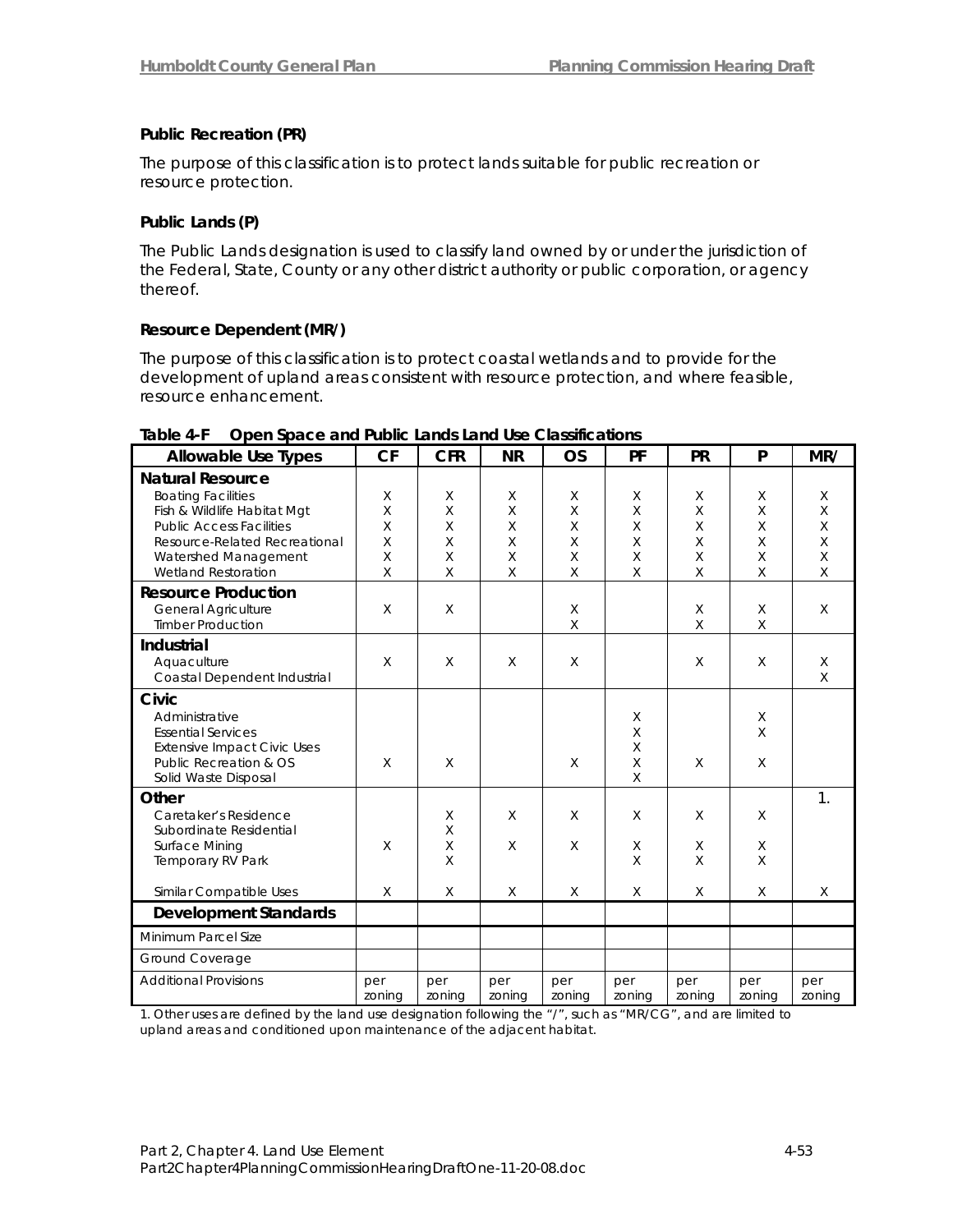## *Resource Production Land Use Designations*

### *Timberland (T)*

The Timber Production designation is utilized to classify la d that is primarily suitable for the growing, harvesting and production of timber. Prairie and grazing lands may be intermixed. Density range is 40 -160 acres/unit.

### *Agricultural Exclusive (AE)*

This plan designation applies to bottomland farms and lands that can be irrigated; also used in upland areas to retain agricultural character. Typical uses include dairy, row crops, orchards, specialty agriculture, and horticulture. Residential subdivision is not supported. Residential uses must support agricultural operation. Density range is 20-60 acres/unit.

### *Agricultural Grazing (AG)*

This designation applies to dry-land grazing areas in relatively small land holdings that support cattle ranching or other grazing supplemented by timber harvest activities that are part of the ranching operation. Residential uses must support agricultural operation. Density range is 20 -160 acres/unit.

### *Ranchland (AGR)*

Similar to the AG designation above, this designation applies to dry-land grazing areas that primarily support cattle ranching, supplemented by timber harvest activities that are part of the ranching operation. Residential uses must support agricultural operation.

The AGR applies to cohesive major cattle ranching areas and includes the lands that support the above described agricultural use, as well as TPZ land that may be intermixed and typically considered an integral part of the ranching operations. The balance of lands in this use in smaller management units are designated AG. Density range is 160- 600 acres/unit.

| Allowable Use Types                                                                                                                                                   |             | AE          | AG                         | AGR                        |
|-----------------------------------------------------------------------------------------------------------------------------------------------------------------------|-------------|-------------|----------------------------|----------------------------|
| Agricultural<br>Agriculture-Related Recreation<br>Feed Lot/Slaughter House<br><b>General Agriculture</b><br>Hog Farming<br>Intensive Agriculture<br>Stables & Kennels | Χ           | Χ<br>Χ<br>Χ | Χ<br>Χ<br>Χ<br>Χ<br>Χ<br>Χ | Χ<br>Χ<br>Χ<br>Χ<br>Χ<br>Χ |
| Timber<br><b>Timber Production</b><br><b>Timber-Related Recreation</b><br>Commercial                                                                                  | X<br>X      | Χ<br>Χ      | Χ<br>Χ<br>Χ                | Χ<br>Χ<br>Χ                |
| Agriculture-Related Visitor-Serving <sup>1</sup><br>Timber-Related Visitor-Serving <sup>2</sup>                                                                       | X           |             | Χ                          | Χ                          |
| Industrial/Extractive<br>Agriculture & Timber Products Processing<br>Aquaculture<br>Oil & Gas Drilling & Processing<br>Metallic Mining                                | Χ<br>Χ<br>Χ | Χ<br>Χ      | Χ<br>Χ<br>Χ<br>Χ           | Χ<br>Χ                     |

#### **Table 4-G Resource Production Land Use Classifications**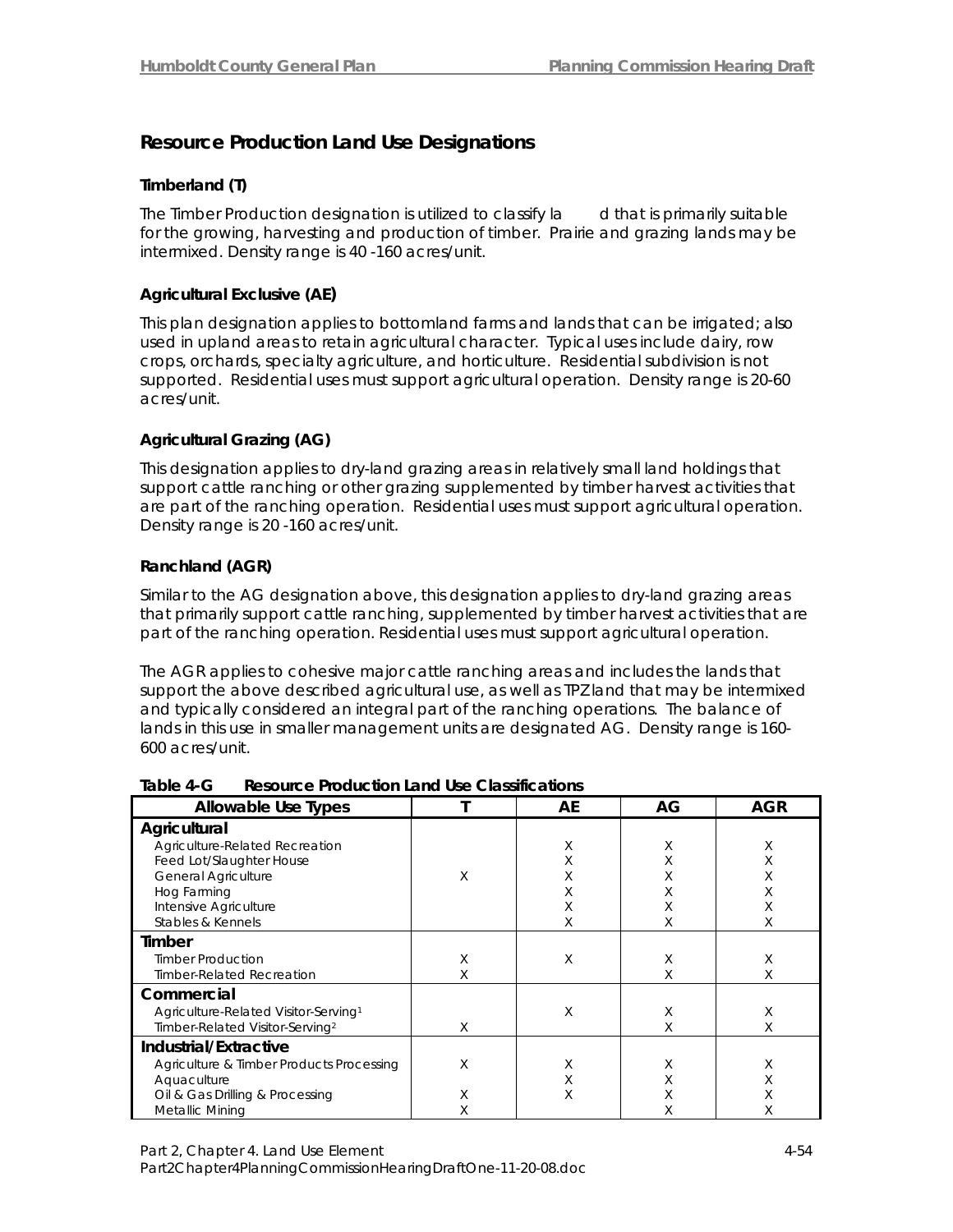| <b>Allowable Use Types</b>                 |              | AE           | AG           | AGR           |
|--------------------------------------------|--------------|--------------|--------------|---------------|
| Surface Mining                             | X            | X            | X            | X             |
| <b>Natural Resource</b>                    |              |              |              |               |
| Fish & Wildlife Habitat Mgt                | Χ            | X            | X            | X             |
| <b>Public Access Facilities</b>            | Χ            | X            | X            | X             |
| Resource-Related Recreational              | Χ            | Χ            | X            | Χ             |
| Watershed Management                       | Χ            | Χ            | Χ            | X             |
| <b>Wetland Restoration</b>                 | Χ            | X            | X            | X             |
| Other                                      |              |              |              |               |
| Cottage Industry                           |              | X            | X            | X             |
| Farm Employee Housing                      |              | X            | X            | X             |
| Labor Camps                                | X            | Χ            | X            | X             |
| <b>Public Recreation</b>                   | X            | Χ            | X            | X             |
| Residence Incidental to Principal Use      | X            | Χ            | X            | X             |
| Second Agriculture Residence               |              | X            | X            | X             |
| Utilities & Energy Facilities <sup>3</sup> | Χ            | Χ            | X            | X             |
| Similar Compatible Uses                    | X            | X            | X            | X             |
| <b>Development Standards</b>               |              |              |              |               |
| Minimum Parcel Size                        | 40-160 acres | 60 acres     | 20-160 acres | 160 acres     |
| Ground Coverage                            |              | 2 acres max. | 2 acres max. | 10 acres max. |
| <b>Additional Provisions</b>               | per zoning   | per zoning   | per zoning   | per zoning    |

1. Agriculture-Related Visitor-Serving: cheese factories and sales rooms, wineries and wine tasting and sales rooms, produce sales, etc. which do not change the character of the principal use.

2. Timber-Related Visitor-Serving: burl shops, timber museums, interpretive centers, etc. which do not change the character of the principal use.

3. Utilities & Energy Facilities: The erection, construction, alteration, or maintenance of gas, electric, water or communications transmission facilities, and wind or hydroelectric solar or biomass generation, and other fuel or energy production facilities.

NOTE FOR ALL LAND USE TABLES: Where Development Standards are not specified, see applicable zoning regulations.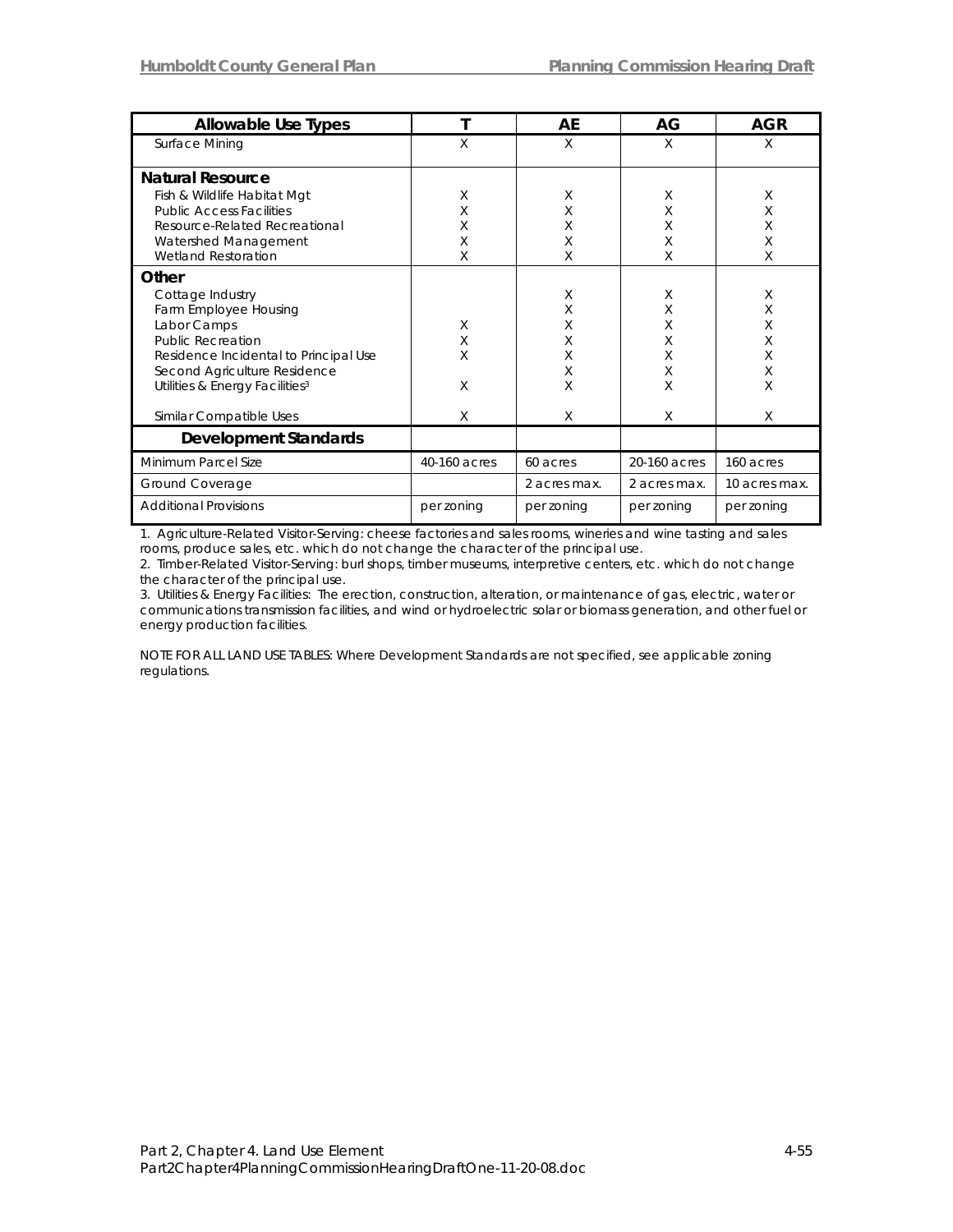| Table4-H. Zoning Consistency Matrix - Inland |             |       |                    |                    |                    |                    |              |                    |              |          |          |          |           |             |          |              |           |
|----------------------------------------------|-------------|-------|--------------------|--------------------|--------------------|--------------------|--------------|--------------------|--------------|----------|----------|----------|-----------|-------------|----------|--------------|-----------|
| <b>LAND USE</b><br><b>DESIGNATIONS</b>       | <b>TPZ</b>  | AE    | AG                 | <b>RA</b>          | <b>RS</b>          | $R-1$              | $R-2$        | $R-3$              | $R - 4$      | $C-1$    | $C-2$    | $C-H$    | <b>ML</b> | <b>MH</b>   | U        | <b>FP</b>    | <b>FR</b> |
| Timberlands (T)                              | $\mathsf X$ | X     | $X^*$              |                    |                    |                    |              |                    |              |          |          |          |           |             |          |              |           |
| Ag. Grazing (AG)                             | $\chi$      | X     | $\mathsf{X}^\star$ |                    |                    |                    |              |                    |              |          |          |          |           |             |          |              |           |
| Ranchland (AGR)                              | $\mathsf X$ | X     | $\mathsf{X}^\star$ |                    |                    |                    |              |                    |              |          |          |          |           |             |          |              |           |
| Ag. Exclusive (AE)                           | $\mathsf X$ | X     |                    |                    |                    |                    |              |                    |              |          |          |          |           |             |          |              |           |
| Public Lands (P)                             | $\mathsf X$ | X     | $X^*$              |                    |                    |                    |              |                    |              |          |          |          |           |             | $\chi$   |              |           |
| Public Recreation<br>(PR)                    | X           | X     | $\mathsf{X}^\star$ |                    |                    |                    |              |                    |              |          |          |          |           |             |          |              |           |
| Rural Residential (RR)                       | $X^3$       | $X^3$ | $\mathsf{X}^\star$ | $\mathsf{X}^\star$ | $\mathsf{X}^\star$ | $\mathsf{X}^\star$ |              |                    |              |          |          |          |           |             |          | $\mathsf{X}$ | $X^{2*}$  |
| <b>Residential Estates</b><br>(RE)           | $X^3$       | $X^3$ | $\mathsf X$        | $\mathsf{X}^\star$ | $X^*$              | $\mathsf{X}^\star$ |              |                    |              |          |          |          |           |             |          | X            | $X^{2*}$  |
| Residential-Low<br>Density (RL)              | $X^3$       | $X^3$ | $\times$           |                    |                    | $\times$           | $X^*$        | $\mathsf{X}^\star$ |              |          |          |          |           |             |          |              |           |
| Residential-Medium<br>Density (RM)           | $X^3$       | $X^3$ | $\times$           |                    |                    |                    | X            | $\chi$             | X            |          |          |          |           |             |          |              |           |
| <b>Commercial General</b><br>(CG)            | $X^3$       | $X^3$ |                    |                    |                    |                    |              |                    |              | $\times$ | $\times$ |          |           |             |          |              |           |
| <b>Commercial Services</b><br>(CS)           | $X^3$       | $X^3$ |                    |                    |                    |                    |              |                    |              | $\times$ | $\times$ | X        |           |             |          |              | $X^2$     |
| Commercial<br>Recreation (CR)                | $X^3$       | $X^3$ |                    |                    |                    |                    |              |                    |              | X        | $\times$ | X        |           |             |          |              | $X^2$     |
| Industrial, General<br>(IG)                  | $X^3$       | $X^3$ |                    |                    |                    |                    |              |                    |              |          |          |          | X         | $\times$    |          |              | $X^2$     |
| Industrial, Resource<br>Related (IR)         | X           | X     |                    |                    |                    |                    |              |                    |              |          |          |          | $X^2$     | $X^2$       |          | X            |           |
| Public Facilities (PF)                       | X           | X     | $\times$           |                    | $\chi$             | X                  | $\mathsf{X}$ | X                  | $\mathsf{X}$ | X        | X        | X        | X         | $\mathsf X$ | $\times$ |              |           |
| Public Lands (P)                             | $\mathsf X$ | X     | $\mathsf X$        |                    |                    |                    |              |                    |              |          |          |          |           |             | $\times$ |              |           |
| Rural Community<br>Center (RCC)              | $X^3$       | $X^3$ | $\times$           | $\times$           | $\times$           | $\chi$             |              |                    |              | X        | $\times$ | $\times$ | $\times$  | $\times$    |          | $\times$     | $\times$  |
| Village Center (VC)                          | $X^3$       | $X^3$ | $\times$           | $\times$           | $\mathsf X$        | X                  |              |                    |              | X        | $\times$ | $\chi$   | $\times$  | $\times$    |          | X            | $\times$  |
| Mixed Use (MU)                               | $X^3$       | $X^3$ | $X^3$              | $X^3$              | $X^3$              | $\mathsf{X}^3$     | $\times$     | $\chi$             | X            | X        | X        |          |           |             |          |              |           |

\* Zones are consistent with identified land use designations only when combining zone density/minimum lot size designators are consistent with

General Plan policies and standards.

2 Requires Q – Qualified combining zone to ensure consistency.

<sup>3</sup> Resource zones may be used as holding zones until rezoning to planned uses.